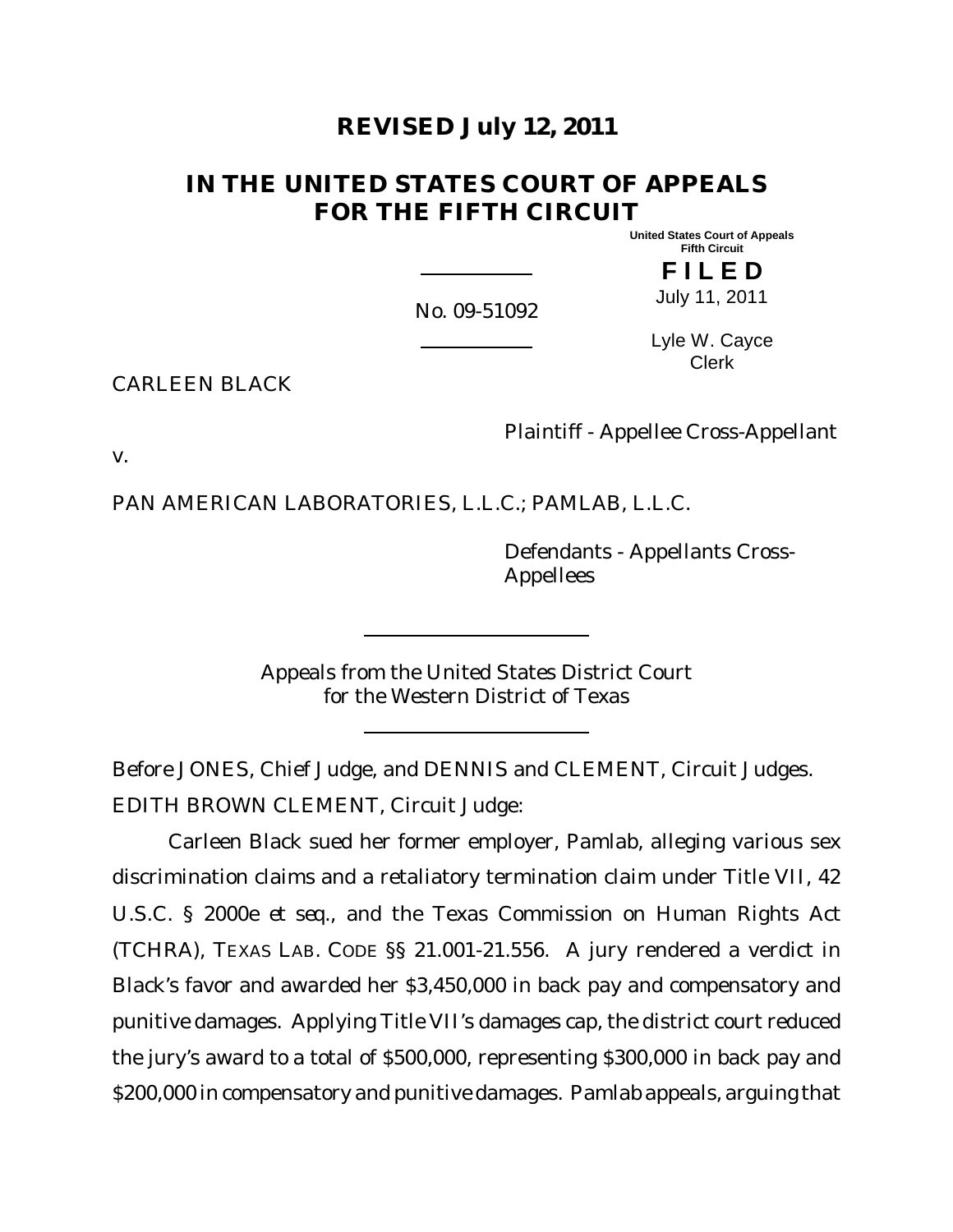there was insufficient evidence to support the jury's liability and punitive damages findings. Black cross-appeals, arguing that the district court erred in its application of Title VII's damages cap. For the reasons set forth below, we AFFIRM the jury's verdict and the district court's application of Title VII's damages cap. We REVERSE in part the jury's back pay award and REMAND for recalculation.

# **I. Facts and Proceedings**

Black worked as a sales representative for Pamlab, a pharmaceutical company, from February 2003 until her employment was terminated in April 2006. As a sales representative, Black's job was to meet with physicians and pharmacists and to convince them to prescribe or stock Pamlab's products. Each Pamlab sales representative is responsible for making office visits within an assigned geographic sales territory.

From the beginning of her employment until June 2005, Black was assigned a territory covering a large portion of Las Vegas, Nevada. Pamlab had split the Las Vegas area into two sales territories along I-15, resulting in an eastern territory and a western territory. Black was assigned the eastern territory while Shane Livingston ("Livingston"), a male sales representative, covered the western territory. Livingston began working the Las Vegas area approximately three months before Black and departed in the latter part of 2004.

Black testified that when she first started at Pamlab she was told by Pamlab's management that she would not have a sales quota. Approximately 120 days after she began at Pamlab, however, she received a sales quota. Livingston was also told that he would not have a sales quota, but he also received a quota. It is undisputed that, from February 2003 to the end of 2004, Black's sales quota was higher than Livingston's. Black complained to her supervisor about her quota, who directed her complaints to Stephen Camp,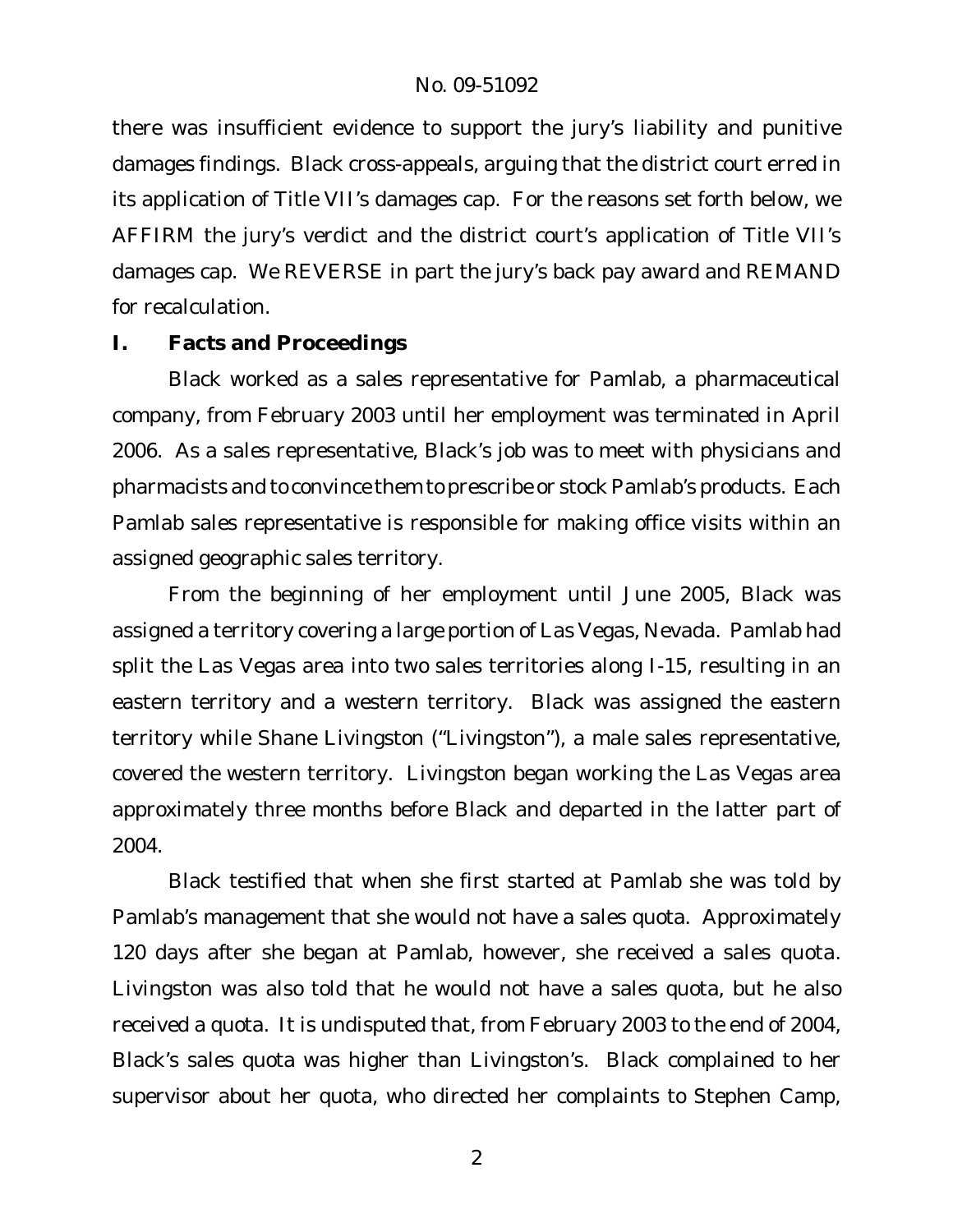Pamlab's Vice-President of Sales and Marketing. Black testified that, when she complained to Stephen Camp, he replied that the quota "shouldn't matter to you, [because] you're not the breadwinner anyway."

In June 2004, Black notified Pamlab that she planned to move to Texas the following summer. In order to keep Black at the company, Pamlab offered her a sales representative position in San Antonio, Texas, which Black accepted. In June 2005, Black began working in Texas, reporting to district manager Jody Redding.

In April 2006, Black attended Pamlab's National Sales Meeting, a weeklong annual event held in Orlando, Florida. During this convention, Black failed to appear when her name was called for an award at a banquet and failed to attend a "send off" breakfast the following morning. The following week, Barry LeBlanc (Pamlab's CEO), Samuel Camp (Pamlab's President), Stephen Camp, Tracy Johnson (Pamlab's Director of Sales for the Western United States), and Lee Ingles (Pamlab's Human Resources Director) met and decided to terminate Black. On April 14, 2006, Pamlab terminated Black's employment. Ingles testified that Black was terminated for missing meetings at the National Sales Meeting and for complaining about her sales territory.

Throughout her tenure at Pamlab, Black had objected to a number of sexually charged comments made by Pamlab's management to her or in her presence. Black testified that Samuel Camp, Johnson, and Redding had made sexually explicit comments about various parts of Black's body.<sup>1</sup> Black also testified that Redding requested to go back with her to her hotel room at a

 $1$  Specifically, Black testified that, during a training session where he was role-playing a doctor client, Johnson stated: "I don't care what you're selling. I'll buy it[] because I can't keep my eyes off your boobs." Black also heard Redding tell another male employee that "he wanted to know what it was like to touch [Black's] breasts." Another witness testified that Samuel Camp stated that Black's body was "rocking and hot but her face doesn't match her body."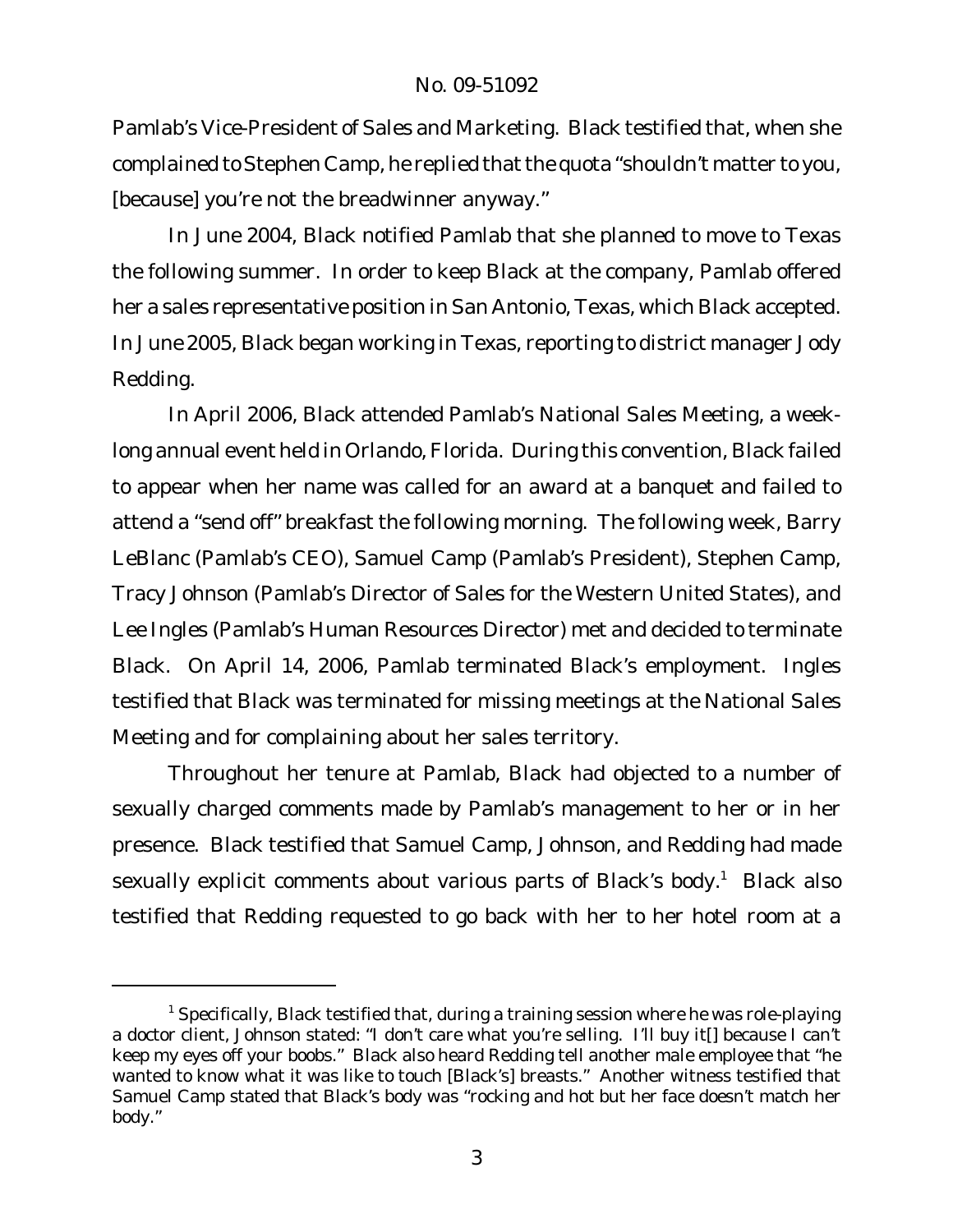national sales meeting. Black made informal complaints about these comments to her supervisors (who were also the individuals who made the comments).

Following her termination, Black filed suit in Texas state court under Title VII and the TCHRA, alleging that: (1) Pamlab discriminated against her on the basis of gender in assigning her sales quota ("quota claim"); (2) Pamlab discriminated against her on the basis of sex by terminating her ("termination claim"); and (3) Pamlab retaliated against her for making complaints regarding its discriminatory activities by terminating her ("retaliation claim"). Pamlab removed the case to federal court and the case proceeded to a jury trial.<sup>2</sup> After Black presented her case-in-chief, Pamlab moved for judgment as a matter of law ("JMOL"), which the district court denied. The jury returned a verdict in Black's favor on all three discrimination claims. It awarded Black: (1) \$200,000 in compensatory damages for each claim; (2) \$150,000 in back pay for each claim; and (3) a total of \$2,400,000 in punitive damages.

After trial, Pamlab renewed its JMOL motion, which the district court again denied. Pamlab also filed a motion for remittitur, which the court granted in part. Because the jury's verdict resulted in double recovery of back pay resulting from Black's termination, the court reduced the \$300,000 in total back pay awards for her termination and retaliation claims to \$150,000. It then reduced Black's total compensatory/punitive damages award to \$200,000 pursuant to Title VII's and the TCHRA's damages cap.<sup>3</sup> *See* 42 U.S.C. § 1981a)(b)(3); TEX. LAB. CODE § 21.2585(d). Pamlab timely appeals and Black cross-appeals.

 $2$  Black also raised a hostile-work environment claim, an intentional infliction of emotional distress claim, and other theories of discrimination. The district court entered a pretrial order that Black take nothing on these claims. Black does not appeal this pre-trial order.

<sup>&</sup>lt;sup>3</sup> Although Title VII and the TCHRA contain independent damages cap provisions, we have previously held that we view the two caps as coextensive, not cumulative. *Giles v. Gen. Elec. Co.*, 245 F.3d 474, 492 (5th Cir. 2001).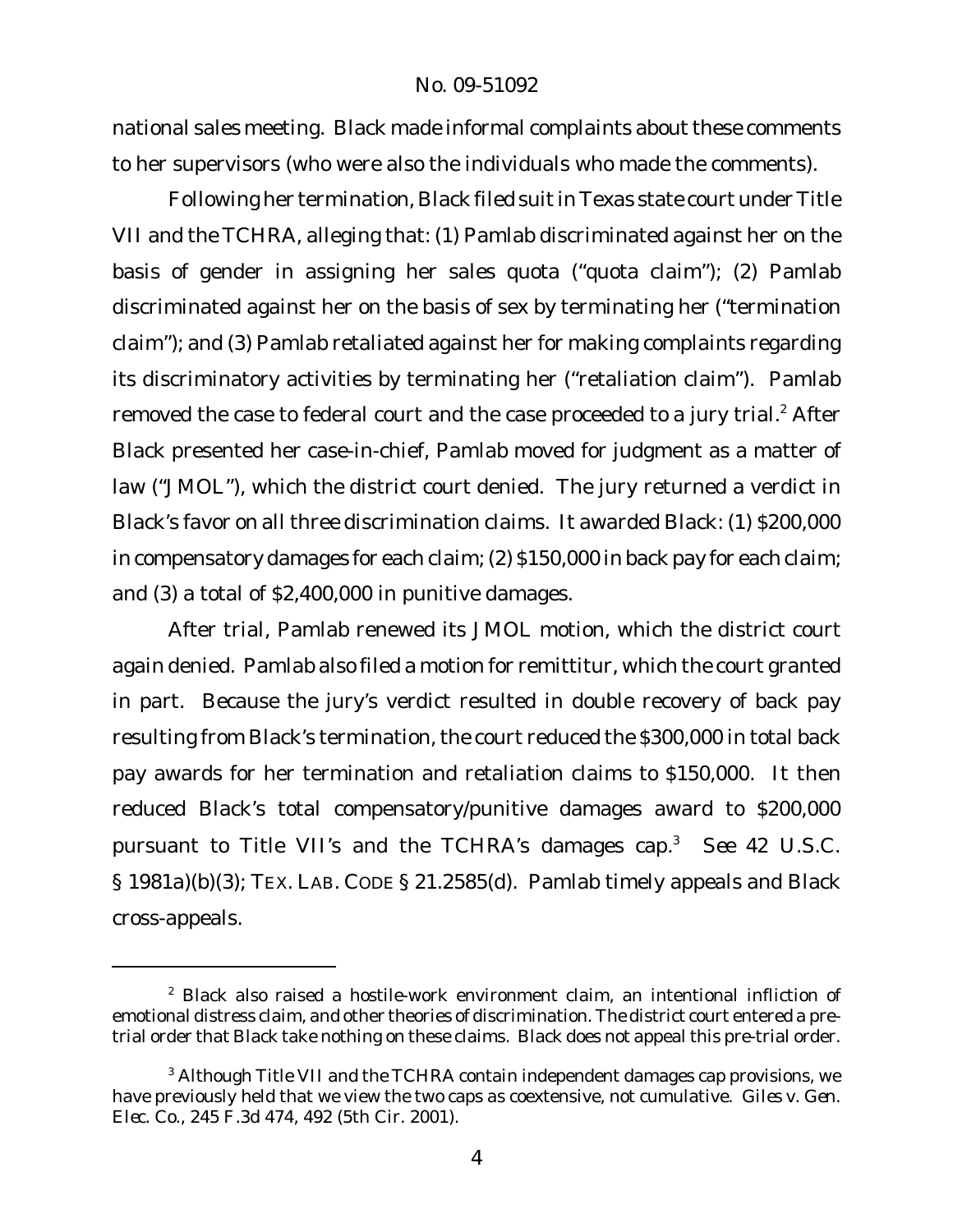**II. Standard of Review**

We review the district court's denial of a renewed JMOL motion *de novo*. *Perez v. Tex. Dep't of Crim. Justice*, 395 F.3d 206, 215 (5th Cir. 2004). When reviewing jury verdicts, the court views all the evidence and draws all reasonable inferences in the light mostfavorable to the verdict. *Wyvill v. United Cos. Life Ins. Co.*, 212 F.3d 296, 301 (5th Cir. 2000). If "the facts and inferences point so strongly in favor of [Pamlab] that a rational jury could not arrive at a contrary verdict," then Pamlab's JMOL motion should be granted. *Waymire v. Harris Cnty.*, 86 F.3d 424, 427 (5th Cir. 1996) (quotation omitted).

"The decision to grant or deny a motion for . . . remittitur rests in the sound discretion of the trial judge; that exercise of discretion can be set aside only upon a clear showing of abuse." *Consol. Cos. v. Lexington Ins. Co.*, 616 F.3d 422, 435 (5th Cir. 2010) (quotation omitted). "A trial court abuses its discretion when it bases its decision on an erroneous view of the law or a clearly erroneous assessment of the evidence." *United States v. Caldwell*, 586 F.3d 338, 341 (5th Cir. 2009).

**III. Discussion**

Pamlab argues that the district court erred in denying its renewed JMOL because there was insufficient evidence to support the jury's findings of liability on the quota, termination, and retaliation claims. It also argues that the evidence did not support either the jury's \$150,000 back pay award for the quota claim or the jury's punitive damages award for all claims. Black cross-appeals the district court's application of Title VII's damages cap to her award.

**A. Whether Black presented sufficient evidence to support the jury verdict on her termination claim.**

Pamlab argues that there was insufficient evidence to support the jury's finding that it discriminated against Black on the basis of sex when it terminated her in 2006.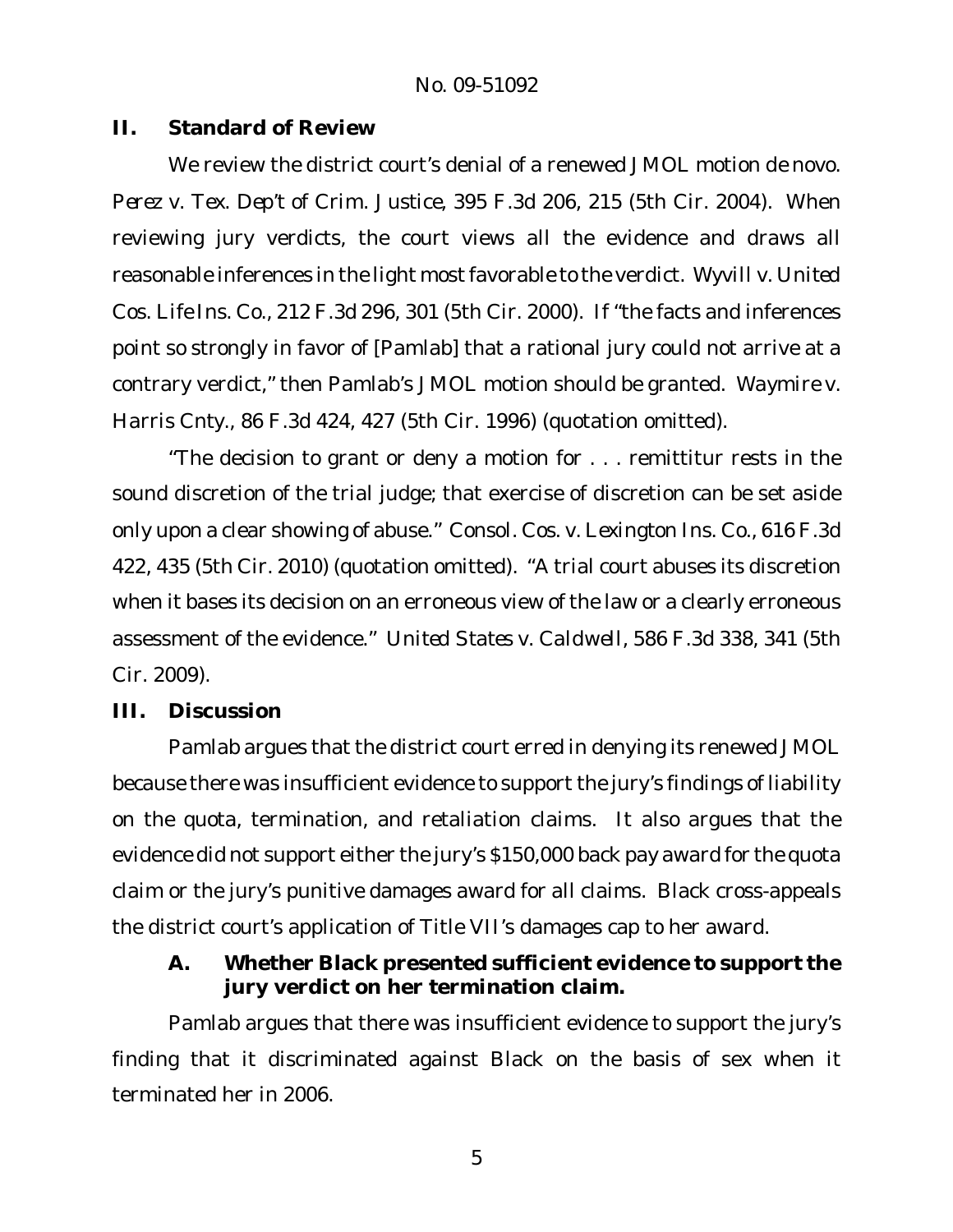To establish a prima facie case of discrimination under Title VII and the TCHRA, a plaintiff must show that: "(1) the plaintiff is a member of a protected group; (2) the plaintiff was qualified for the job that was held; (3) the plaintiff was discharged; and (4) after the employer discharged the plaintiff, the employer filled the position with a person who is not a member of a protected group." *Valdez v. San Antonio Chamber of Commerce*, 974 F.2d 592, 596 (5th Cir. 1992). After the plaintiff establishes a prima facie case, the burden shifts to the employer to show a legitimate, nonretaliatory reason for the adverse employment action. *McCoy v. City of Shreveport*, 492 F.3d 551, 556 (5th Cir. 2007). The employer's burden is one of production, not persuasion, and does not involve a credibility assessment. *Id.* at 559. The burden then shifts back to the plaintiff to show either: "(1) that the defendant's reason is not true, but is instead a pretext for discrimination (pretext alternative); or (2) that the defendant's reason, while true, is only one of the reasons for its conduct, and another 'motivating factor' is the plaintiff's protected characteristic (mixed-motive[s] alternative)." *Rachid v. Jack in the Box, Inc.*, 376 F.3d 305, 312 (5th Cir. 2004) (alteration in original); *see also Smith v. Xerox Corp.*, 602 F.3d 320, 326 (5th Cir. 2010). Under the pretext alternative, the plaintiff "bears the ultimate burden of proving that the employer's proffered reason is not true but instead is a pretext for the real discriminatory . . . purpose. To carry this burden, the plaintiff must rebut each nondiscriminatory . . . reason articulated by the employer." *McCoy*, 492 F.3d at 557. Under the mixed-motive alternative, if the plaintiff shows that the plaintiff's protected characteristic was a motivating factor, then the burden shifts to the employer to show that the adverse employment decision would have been made regardless of the characteristic. *See Rachid*, 376 F.3d at 312.

But because this case has been fully tried on the merits, we "need not address the sufficiency of [Black's] prima facie case, and may instead proceed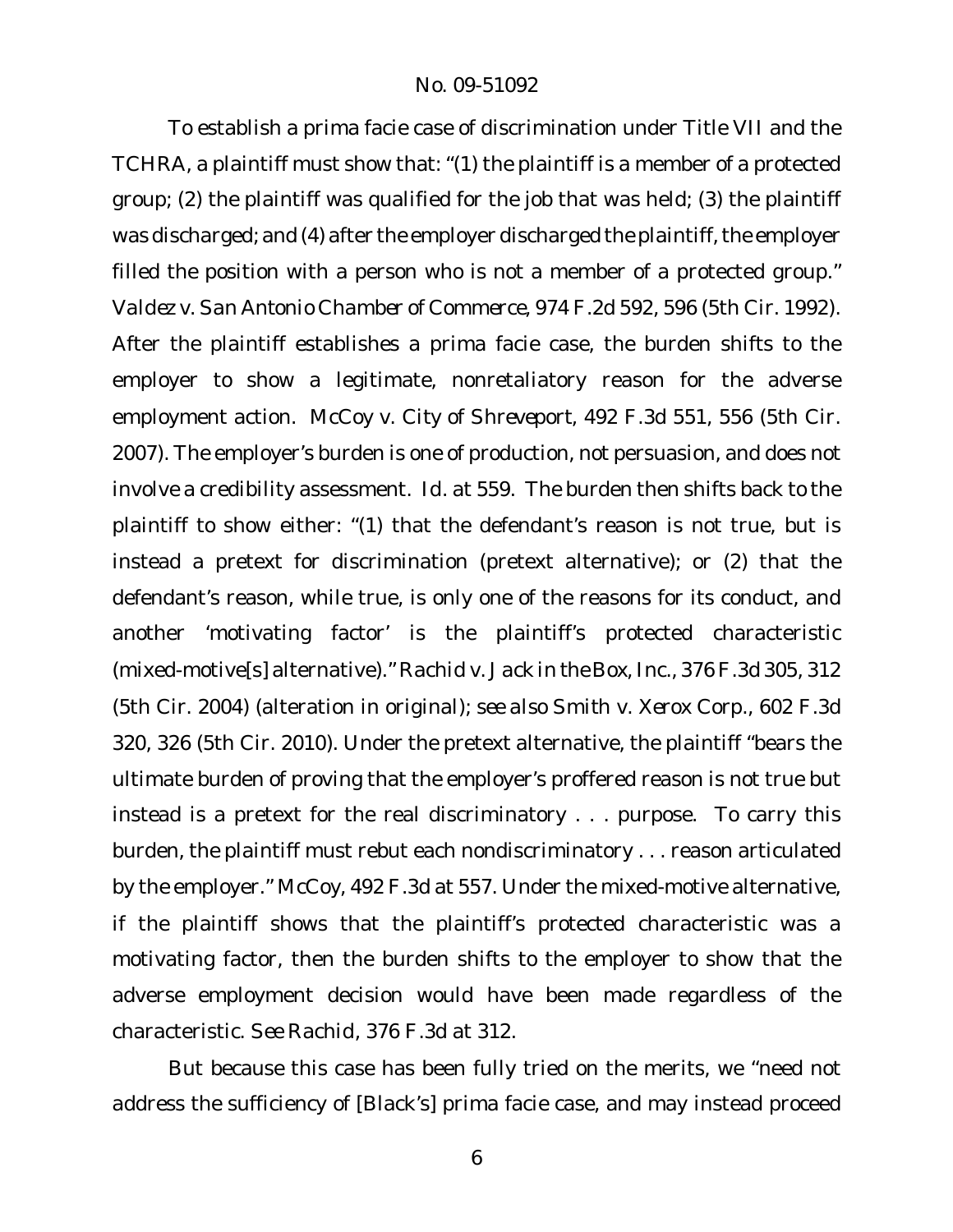directly to the ultimate question of whether [Black] ha[s] produced sufficient evidence for a jury to find that discrimination has occurred." *Wyvill*, 212 F.3d at 301; *see also, e.g.*, *Palasota v. Haggar Clothing Co.*, 342 F.3d 569, 574 (5th Cir. 2003) ("Where a case has been fully tried . . . the panel should examine whether the plaintiff has met his ultimate burden of proving that the employer terminated him because of age.")*.* The jury stated in its verdict form that it found "from the preponderance of the evidence that Carleen Black's sex was a motivating factor in Pamlab's decision to terminate her employment." The issue before the court is therefore whether Black produced sufficient evidence for a jury to conclude that her sex was a motivating factor in Pamlab's decision to fire her. *Id.*

We conclude that there was ample evidence to support the jury's finding of sex discrimination. Black presented evidence that several Pamlab management members who were party to the decision to terminate her had previously made sexist comments. Black testified that Samuel Camp told her that women were a detriment to the company and that Black had taken a position from a male. He also stated his concern that women "get hired on, get married, and/or get pregnant and they leave." Stephen Camp made similarly charged comments when he stated that Black did not need to worry about her quota because she was not the "breadwinner anyway." Johnson and Stephen Camp also made a considerable number of sexually inappropriate comments about Black's body and what it would be like to have sex with her. Black also presented evidence that her immediate supervisors made sexist comments. Redding made inappropriate comments about Black's body and propositioned her at a national sales meeting. Gary Waters–Redding's direct boss–told Black that he did not want a female in his region.

In sum, there was ample evidence by which the jury could conclude that Pamlab had a corporate culture hostile to women, that this discriminatory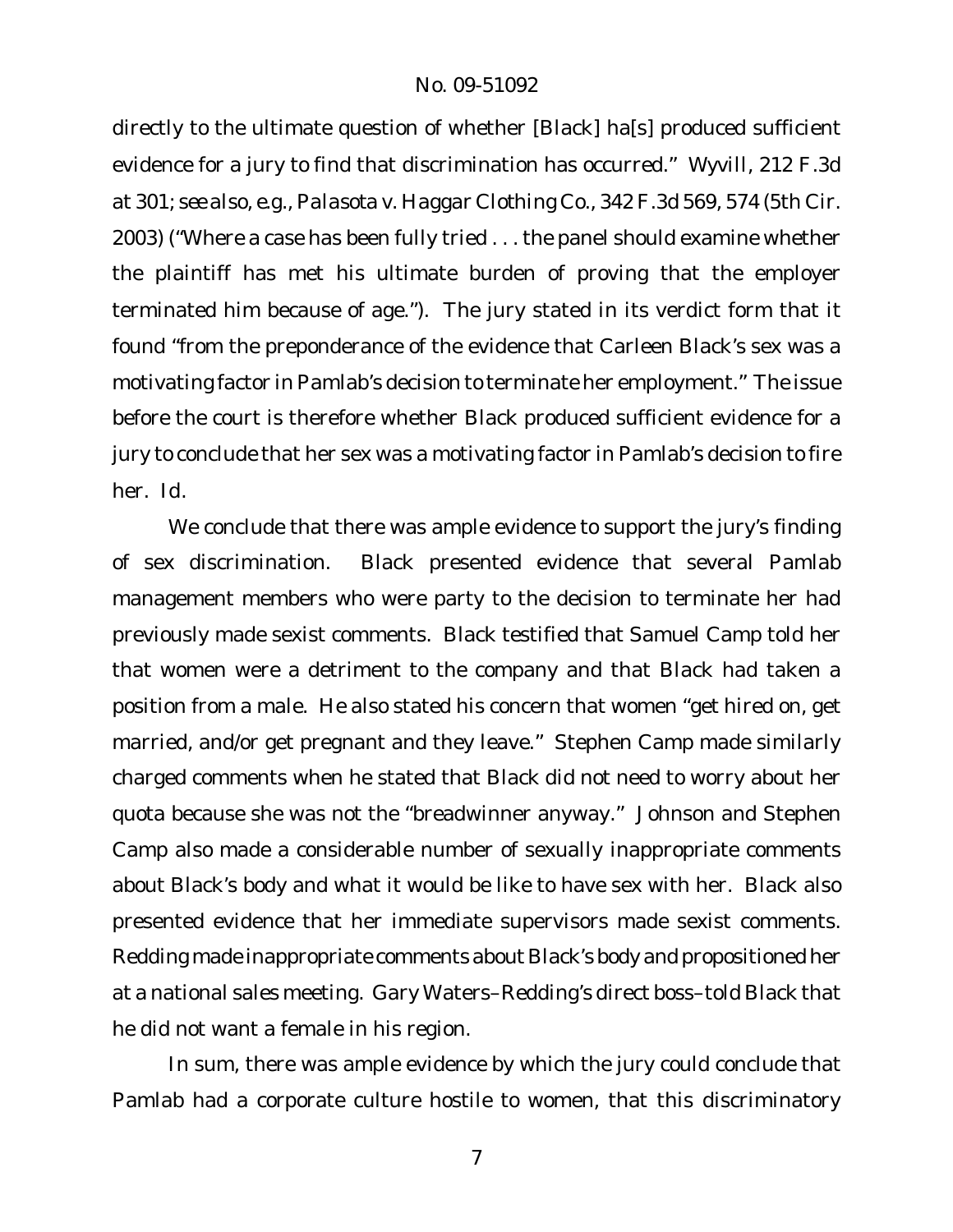animus extended to Pamlab's management, and that Black's sex was a motivating factor in Pamlab's decision to terminate her.<sup>4</sup> Under the weight of this evidence, we conclude that Pamlab has not met its burden of showing that a "rational jury could not arrive" at a verdict in Black's favor. The district court did not err in denying Pamlab's JMOL on Black's discrimination termination claim.

We next turn to the jury's damages award. Under Title VII, a jury may award a prevailing plaintiff compensatory and punitive damages. 42 U.S.C. § 1981a(a). Here, the jury awarded Black \$200,000 in compensatory damages for her termination claim. As discussed above, Black presented sufficient evidence to support the jury verdict in her favor on her termination claim; she was therefore eligible for a compensatory damage award. Pamlab does not contest the amount that the jury awarded Black in compensatory damages on this claim. We therefore affirm the jury's \$200,000 compensatory damages award for Black's termination claim.

Further, as we hold below, Title VII's damages cap limits Black's recovery to \$200,000 in total compensatory and punitive damages for all of her claims. *See* 42 U.S.C. § 1981a(b). Black's compensatory damages award for her termination claim reaches this limit. The damages cap therefore moots Pamlab's arguments regarding whether sufficient evidence supported punitive damages for Black's claims.

Under Title VII, a jury may also award a prevailing plaintiff back pay. 42 U.S.C. § 2000e-5(g)(1). Here, the jury awarded Black \$150,000 in back pay for

<sup>&</sup>lt;sup>4</sup> Pamlab's assertion that it is entitled to the "same actor" inference because Stephen Camp had hired Black does not undermine this conclusion, since a number of individuals were involved in the decision to terminate her. Lee Ingles, Stephen Camp, Samuel Camp, Tracy Johnson, and Barry LeBlanc were involved in the meeting where the decision to terminate Black was made.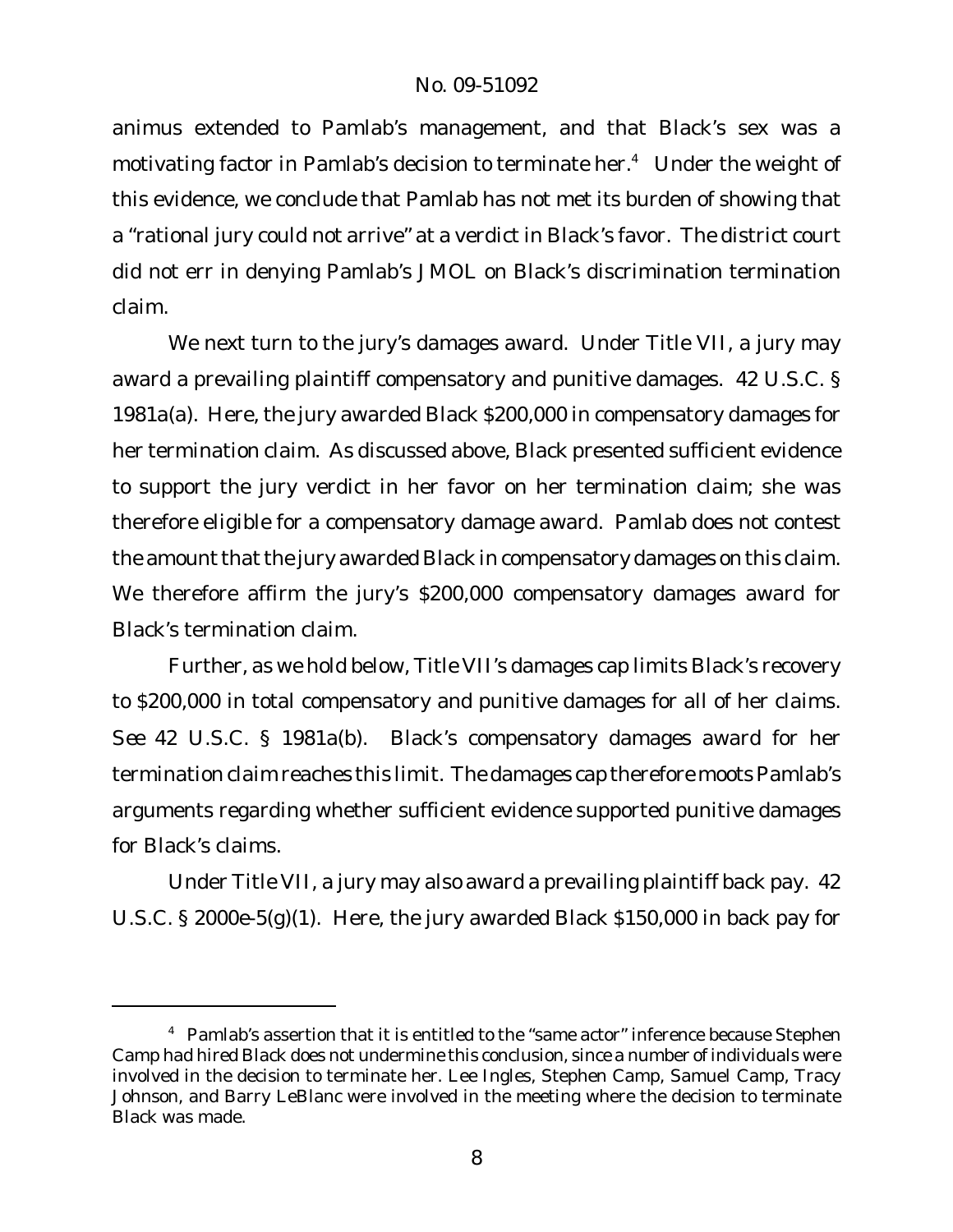her termination claim. Pamlab does not contest this award. We therefore affirm the jury's \$150,000 back pay award for Black's termination claim.

In addition, as the district court correctly held, the Supreme Court's prohibition on double recovery prevents Black from recovering back pay for both her termination claim and her retaliation claim. *EEOC v. Waffle House, Inc.*, 534 U.S. 279, 297 (2002) ("[I]t goes without saying that the courts can and should preclude double recovery by an individual." (quotation omitted)). Because Black could not recover additional back pay or compensatory damages for her retaliation claim, our holding on her termination claim moots Pamlab's arguments as to that claim as well.

**B. Whether Black presented sufficient evidence to support the jury verdict on her quota claim**.

Pamlab argues that Black did not present sufficient evidence to support the jury verdict on her quota claim. It argues that the evidence does not support any of the three theories Black presented at trial supporting her quota claim: (1) that Black was the only sales representative at Pamlab with a sales quota on Pamlab's Foltx product ("Exclusive Quota Theory"); (2) that Pamlab promised her that she would have no sales quota at all but later gave her a quota as an act of discrimination ("Zero Quota Theory"); and (3) that Livingston, a male Las Vegas-based sales representative, had a lower sales quota than Black ("Disparate Treatment Theory").

We decline to address whether the evidence supports an Exclusive Quota Theory or a Zero Quota Theory because Black did not advance these theories of recovery at trial. The precise issue presented to the jury was whether "Pamlab discriminated against [Black] on the basis of her sex . . . by giving her a higher sales quota than a similarly situated male employee." To prevail on this claim, the jury was required to find that "Pamlab gave [Black] a higher sales quota than a similarly situated male employee." Thus, the only quota theory about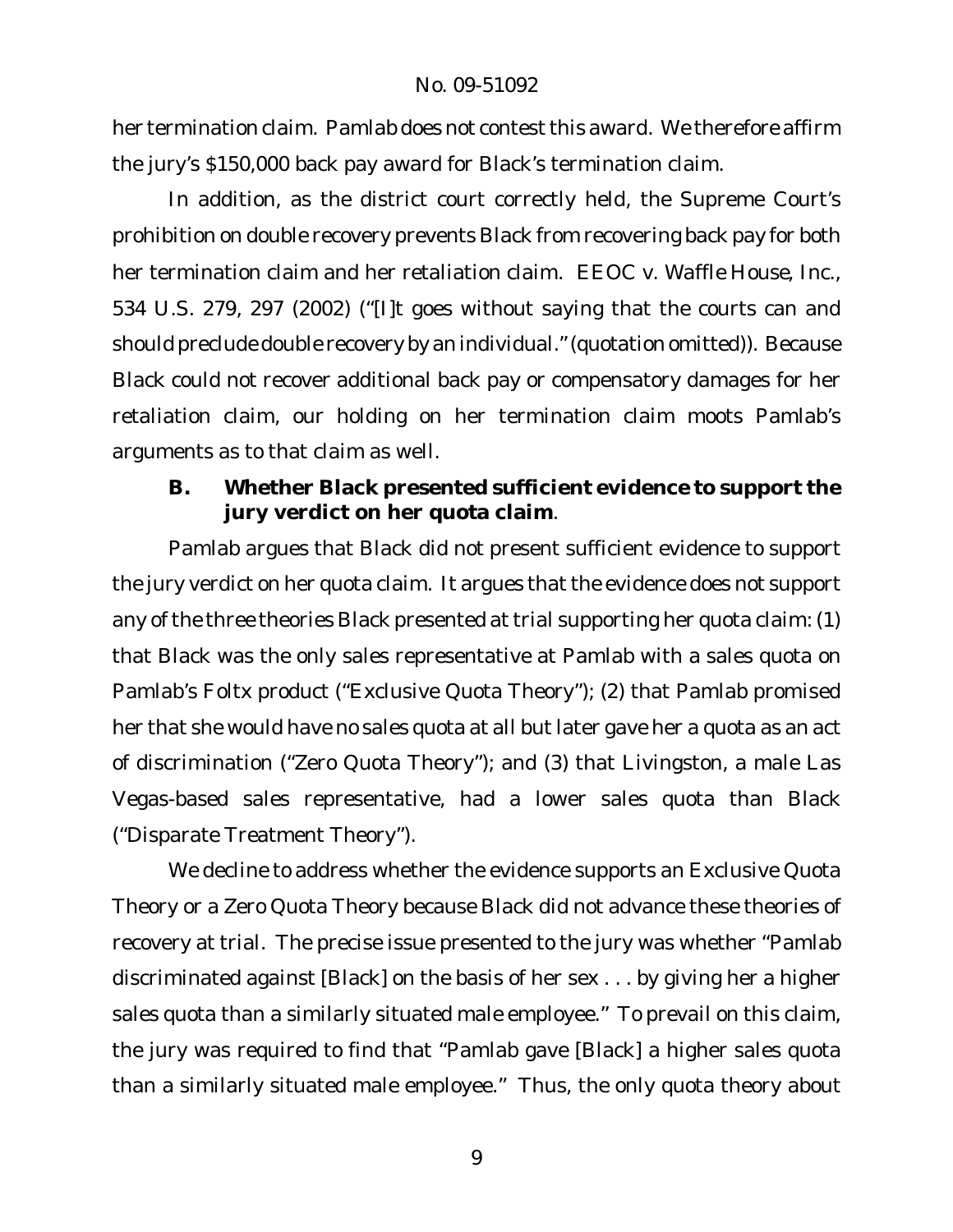which the jury was instructed was the Disparate Impact Theory. Further, Black's counsel did not present a Zero Quota Theory or an Exclusive Quota Theory, either in the proposed jury instructions or during closing argument. $^{\mathrm{5}}$  In summarizing Black's quota claim during closing argument, Black's counsel argued that Pamlab's proffered non-discriminatory method for setting quotas was pretextual and that "they arbitrarily, because she's a woman, . . . assigned her a *higher* sales quota thinking she would fail, only she didn't. . . . [S]he had a higher quota than *any employee out there*." Counsel then repeated the instructions given to the jurors, urging them to impose liability on Pamlab by finding that they "gave Carleen Black a higher sales quota than a similarly situated male employee."

The dissent errs by making arguments on Black's behalf which her own lawyers failed to pursue at trial.<sup>6</sup> Thus, even if the dissent is correct that "[t]here are many ways to prove that an employment decision was discriminatory" and that "comparator evidence is not necessary," Dissent Op. at 22, the instructions here required it. Accordingly, we decline the invitation to validate a theory of recovery abandoned at trial. *Cf. Armstrong ex rel. Armstrong v. Brookdale Univ. Hosp. & Med. Ctr.*, 425 F.3d 126, 138 (2d Cir. 2005) (declining to consider argument on alternate theory of negligence because

<sup>&</sup>lt;sup>5</sup> We note that even if the jury was instructed on an Exclusive Quota Theory, Pamlab presented undisputed evidence that other sales representatives had Foltx quotas. The evidence was thus insufficient to support an Exclusive Quota Theory.

<sup>&</sup>lt;sup>6</sup> Although Pamlab refers to a "zero-quota Quota Claim" by Black in its Renewed Motion for Judgment as a Matter of Law and appellate briefs, our review of the trial transcript shows that Black never presented such a claim at trial. Black's complaint alleged that "when Ms Black was in Las Vegas, her partner's salary was considerably higher than Ms. Black's salary; he had less of a required quota." Further, Black argued at trial that judgment as a matter of law was inappropriate because she had shown that she was "treated differently from a similarly situated employee," Shane Livingston. Pamlab's misunderstanding of Black's argument does not change the fact that Black waived any Title VII claim based on a Zero-Quota Theory.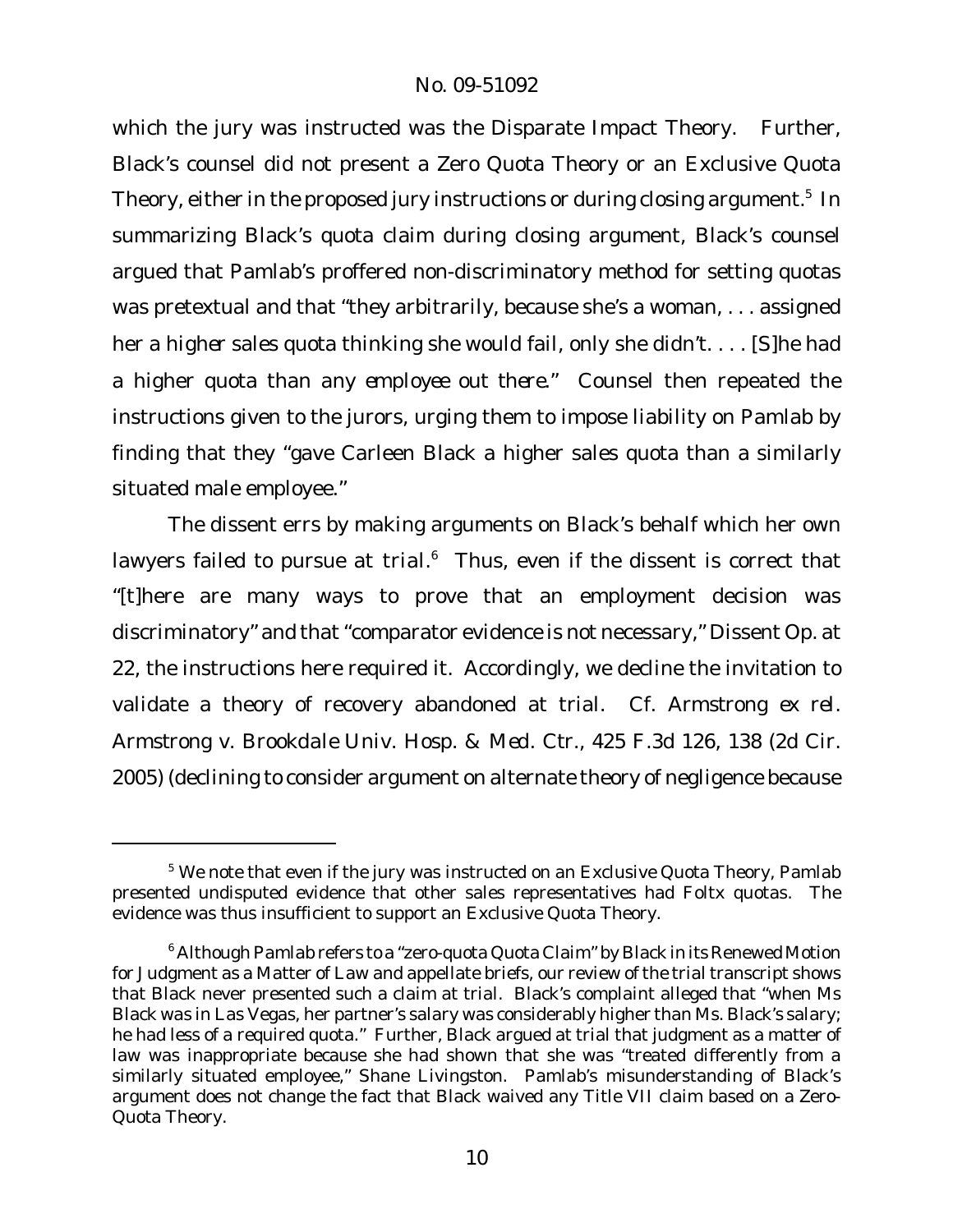"the abandonment of a theory of recovery is a decision well within the normal range of strategic trial decisions and does not prevent a jury from reaching a rational conclusion."); *Galena v. Leone*, 638 F.3d 186, 201-02 (3d Cir. 2011) (party waived arguments related to a theory not presented to the jury at trial, where that party failed to request the court to present them in the instructions and failed to object to their not having been presented); *see also Saucier v. Plummer*, 611 F.3d 286, 288 (5th Cir. 2010) (holding that plaintiff "cannot recover damages that she asked the jury not to award.").

Even assuming *arguendo* that the Zero Quota Theory is not waived, we cannot ignore the jury instructions, which explicitly tethered the issue to "a similarly situated male employee" and which Black does not challenge on appeal. In light of this, Black's testimony that Livingston, her proffered male comparator, had also been told that he would not have a quota but was still given a quota is highly relevant. And because Black offered no evidence of another comparator who was given a promise of a zero quota *and* was given no quota, there was insufficient evidence to support a Zero Quota Theory based on the instructions to the jury.

The record does, however, support the jury's discrimination verdict under Black's Disparate Treatment Theory. In order to establish a claim of disparate treatment, Black must show that she was treated differently than Livingston "under nearly identical circumstances." *Wyvill*, 212 F.3d at 304. "The employment actions being compared will be deemed to have been taken under nearly identical circumstances when the employees being compared held the same job or responsibilities, shared the same supervisor or had their employment status determined by the same person, and have essentially comparable violation histories." *Lee v. Kan. City S. Ry. Co.*, 574 F.3d 253, 260 (5th Cir. 2009). If, however, a difference between Black and Livingston "*accounts for* the difference in treatment received from the employer, the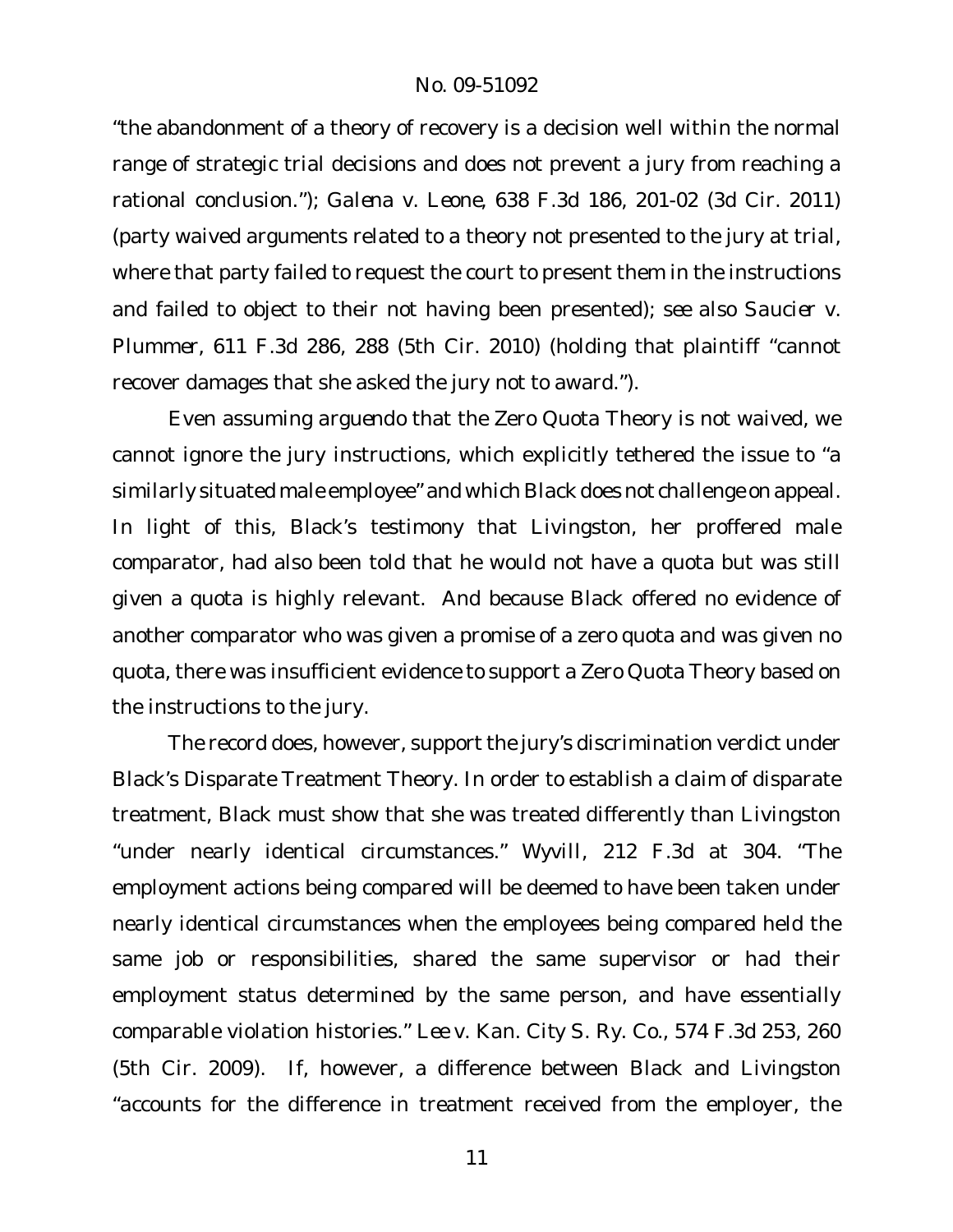employees are not similarly situated for the purposes of an employment discrimination analysis." *Id.* (citation omitted) (emphasis in original).

It is undisputed that Livingston and Black both: (1) had the same job (pharmaceutical sales representative), (2) worked for Pamlab, (3) reported to the same supervisors, and (4) sold at least some of the same drugs/pharmaceutical products. Pamlab acknowledges the similarities between Black and Livingston, but argues that differences in Black's and Livingston's territories and sales histories accounted for the different quotas. To support its argument, Pamlab presented the testimony of Bruce Holt, Pamlab's Director of Sales Information and Analytics, who stated that he set the quotas. Holt testified that a "group of zip codes defines a territory" and that quotas were based on the prior sales in each respective territory. Holt indicated that since there were pre-existing sales in Black's Las Vegas territory, a quota based on those sales would be associated with that territory. Moreover, since the Las Vegas two territories were "totally . . . different" and had different levels of sales, he would "expect them to have different quotas."

Pamlab's argument fails because, viewing the evidence in the light most favorable to the verdict, a jury could conclude that the differences in Black's and Livingston's territories did not account for their different quotas. Although Holt testified that he alone set the quotas, Black presented testimony that Stephen Camp had a role in setting the quotas. Lance Whatley, national account manager for Pamlab, testified that quotas were set by Stephen Camp and Holt. Holt also testified that he had the authority to change a quota if the Camps "so deemed." As detailed above, Black presented evidence showing that Stephen Camp made a number of sexist comments to her. Under our very deferential standard of review, there was sufficient evidence for the jury to conclude that Black's higher sales quota was motivated, at least in part, by her gender. The district court did not err in denying Pamlab's JMOL on Black's quota claim.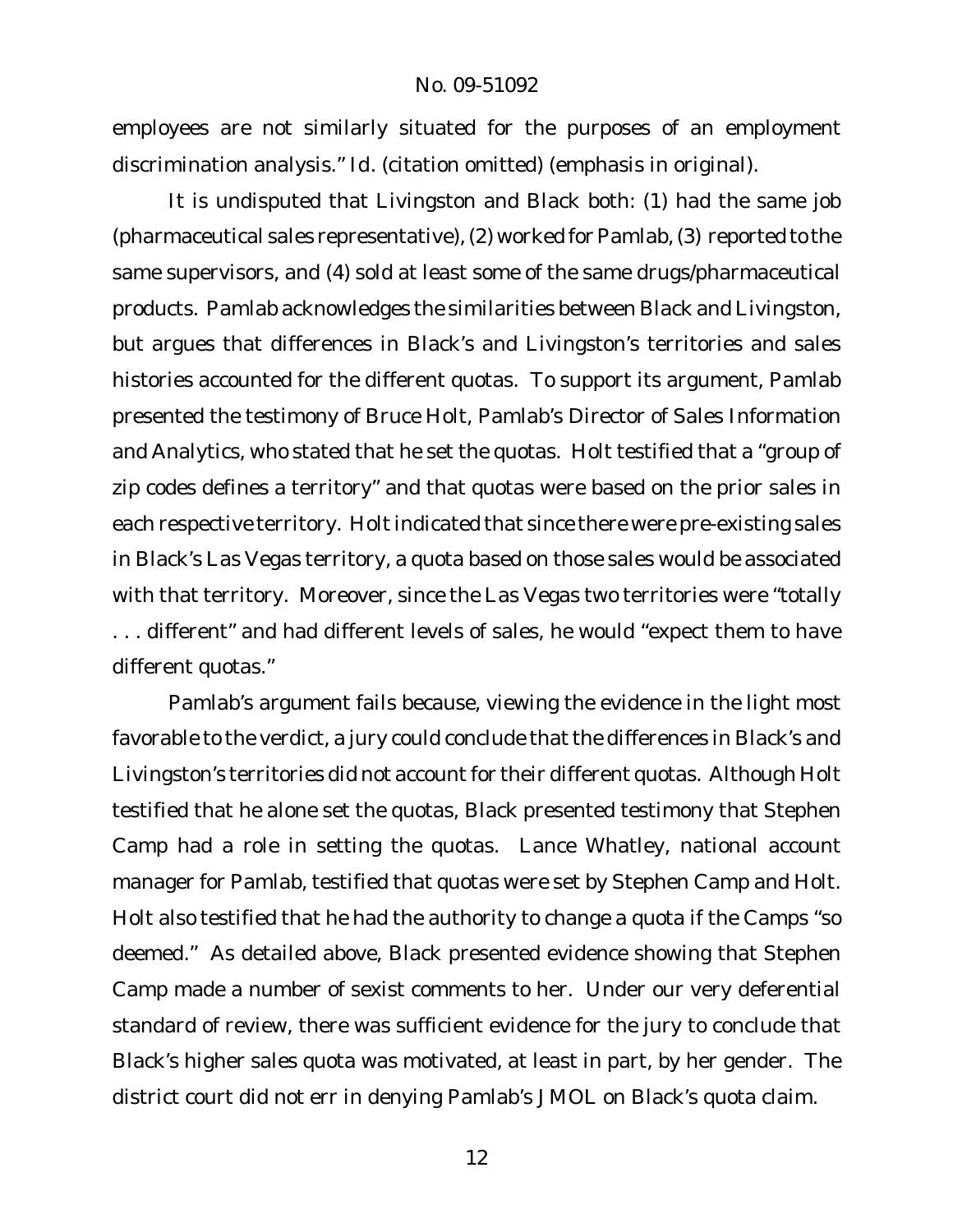Although there was sufficient evidence to support the jury's verdict as to liability on the quota claim, there was insufficient evidence to support its back pay award. Because Black only presented sufficient evidence to prevail under her Disparate Treatment Theory, she is only entitled to back pay equal to the difference between her actual commissions and the commissions that she would have earned with Livingston's quota. The jury's award of \$150,000, however, was calculated based on the difference between Black's actual commissions and what her commissions would have been if she had *zero* quota. On remand, the district court should calculate a proper back pay award based on what Black's commission would have been if she would have had Livingston's quota. "Because back pay is an equitable remedy, the district court need not empanel an advisory jury but can decide the back pay issue itself absent the parties' agreement to the correct amount." *West v. Nabors Drilling USA, Inc.*, 330 F.3d 379, 394-95 (5th Cir. 2003) (internal quotation and citations omitted).

**C. Whether the district court erred in applying Title VII's compensatory and punitive damages cap.**

Title VII caps compensatory and punitive damages awards at \$200,000. *See* 42 U.S.C. § 1981a(b)(3)(C). Following Title VII's damages cap, the district court reduced the jury's award of \$600,000 in compensatory damages and \$2.4 million in punitive damages to a total of \$200,000. In her cross-appeal, Black argues that the district court abused its discretion in applying Title VII's damages cap to her entire compensatory and punitive damages award as opposed to capping *each claim* at \$200,000, for a total of \$600,000. She argues that she suffered two kinds of harms—harm flowing from "discrimination that did not result in termination" and harm flowing from "discrimination that did directly result from" her termination—such that she will not obtain a double recovery if given separate awards for each claim. She also argues that the court should have applied the cap on a per-claim basis because her three claims "are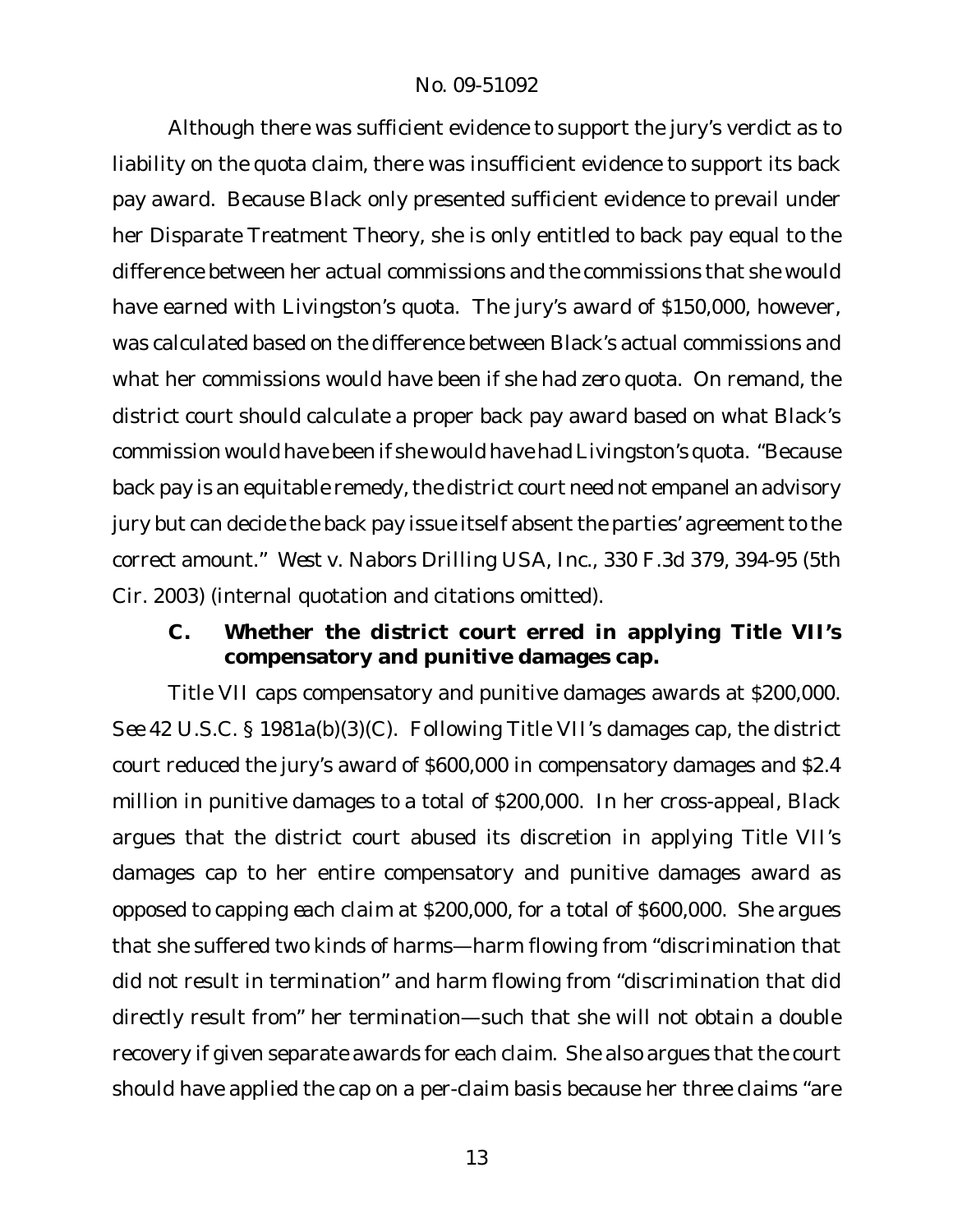separate, distinct and independent causes of action–each of which could have been brought on its own."

In relevant part, 42 U.S.C. § 1981a(a)(1) states that "[i]n an action brought by a complaining party [under Title VII] . . . the complaining party may recover compensatory and punitive damages." However, "[t]he sum of the amount of compensatory damages awarded under this section for future pecuniary losses, emotional pain, suffering, inconvenience, mental anguish, loss of enjoyment of life, and other nonpecuniary losses, and the amount of punitive damages awarded under this section, shall not exceed, for each complaining party . . . \$200,000." 42 U.S.C. § 1981a(b)(3).

This issue is one of first impression in the Fifth Circuit. However, several of our sister circuits have addressed the issue of whether Title VII's damages cap applies on a "per claim" or a "per party" basis. In *Hudson v. Reno*, the Sixth Circuit held that the plain language of the statute dictated applying the cap on a "per party" basis:

Under the plain language of the statute, the cap on compensatory damages applies to each complaining party in an "action". An "action" is simply a "lawsuit brought in court." Similarly, the Federal Rules of Civil Procedure use the term "action" or "civil action" to describe all claims for relief alleged in a single lawsuit. Put simply, the § 1981a caps apply to each party in an action, not to each claim, and there is nothing in the language of the statute to indicate otherwise. The face of the statute is conclusive and this is the reading of it that the Court must apply.

130 F.3d 1193, 1200 (6th Cir. 1997) (internal citations omitted), *abrogated on other grounds*, *Pollard v. E.I. du Pont de Nemours & Co.*, 532 U.S. 843, 847-48 (2001). Other courts have uniformly held that Title VII's damages cap applies to each party in an action, not to each claim. *See Fogg v. Ashcroft*, 254 F.3d 103, 106-08 (D.C. Cir. 2001); *Smith v. Chi. Sch. Reform Bd. of Trs.*, 165 F.3d 1142, 1150 (7th Cir. 1999) (agreeing with Sixth Circuit's holding that "the cap applies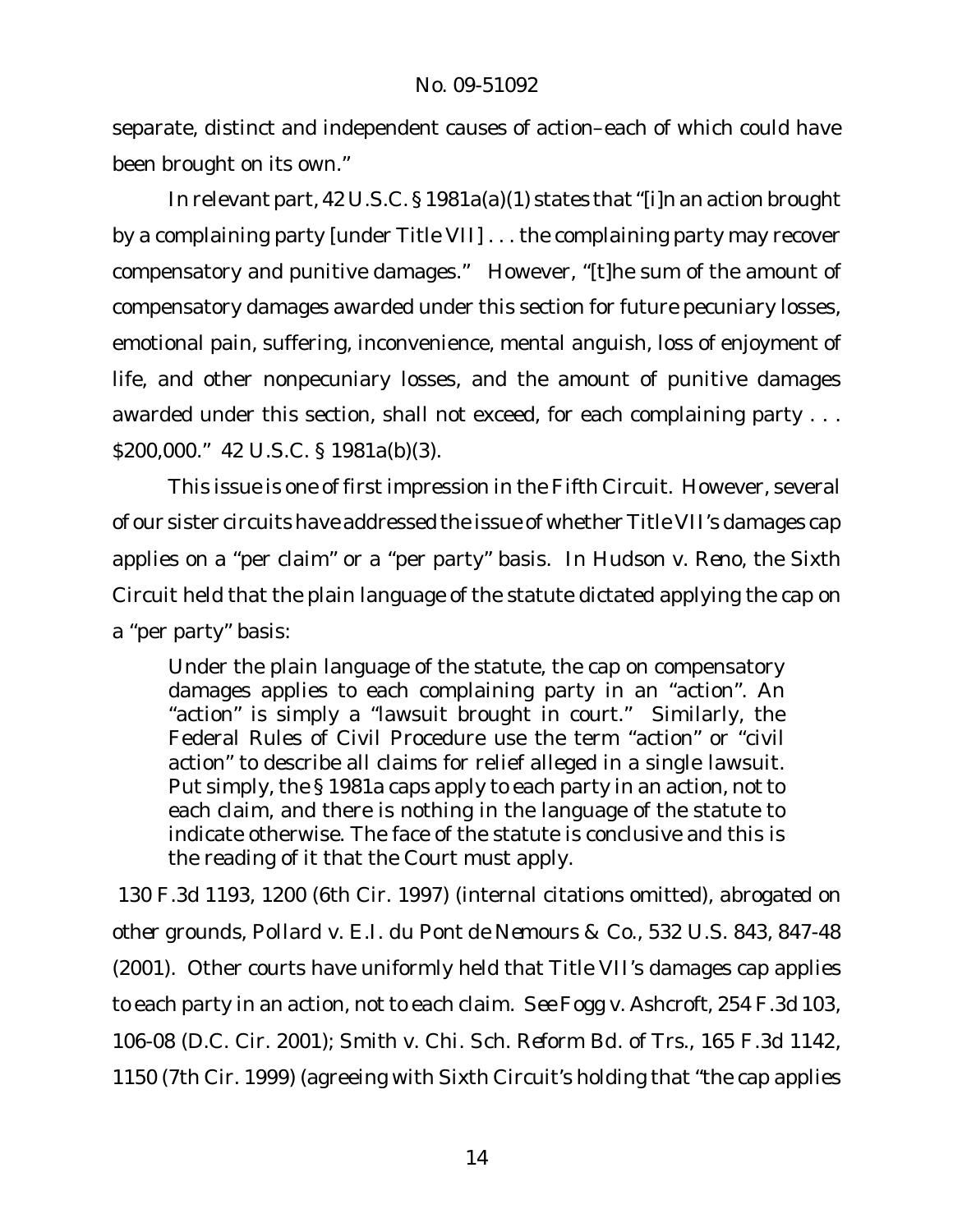per plaintiff, per suit (rather than per claim)"); *Baty v. Willamette Indus.*, *Inc.*, 172 F.3d 1232, 1245-46 (10th Cir. 1999) (same).

We find the reasoning of our sister circuits compelling and hold that the plain language of § 1981a(b)'s cap applies to each party in an action. Because the plain meaning of the statute dictates this result, we need not address Black's other arguments in support of her reading of the statute. *Dunn-McCampbell Royalty Interest, Inc. v. Nat'l Park Serv.*, 630 F.3d 431, 438 (5th Cir. 2011) ("[W]hen the plain language of a statute is unambiguous and does not lead to an absurd result, our inquiry begins and ends with the plain meaning of that language."(quotation omitted)). For the purposes of Title VII's damages cap, the relevant "unit of accounting is the litigant, not the legal theory." *Smith*, 165 F.3d at 1150. Because the district court reduced Black's damages based on a correct interpretation of § 1981a, it did not err in reducing Black's damages.

## **IV. Conclusion**

For the foregoing reasons, the jury's \$150,000 back pay award for Black's quota claim is REVERSED and REMANDED for recalculation. The remainder of district court's judgment is AFFIRMED.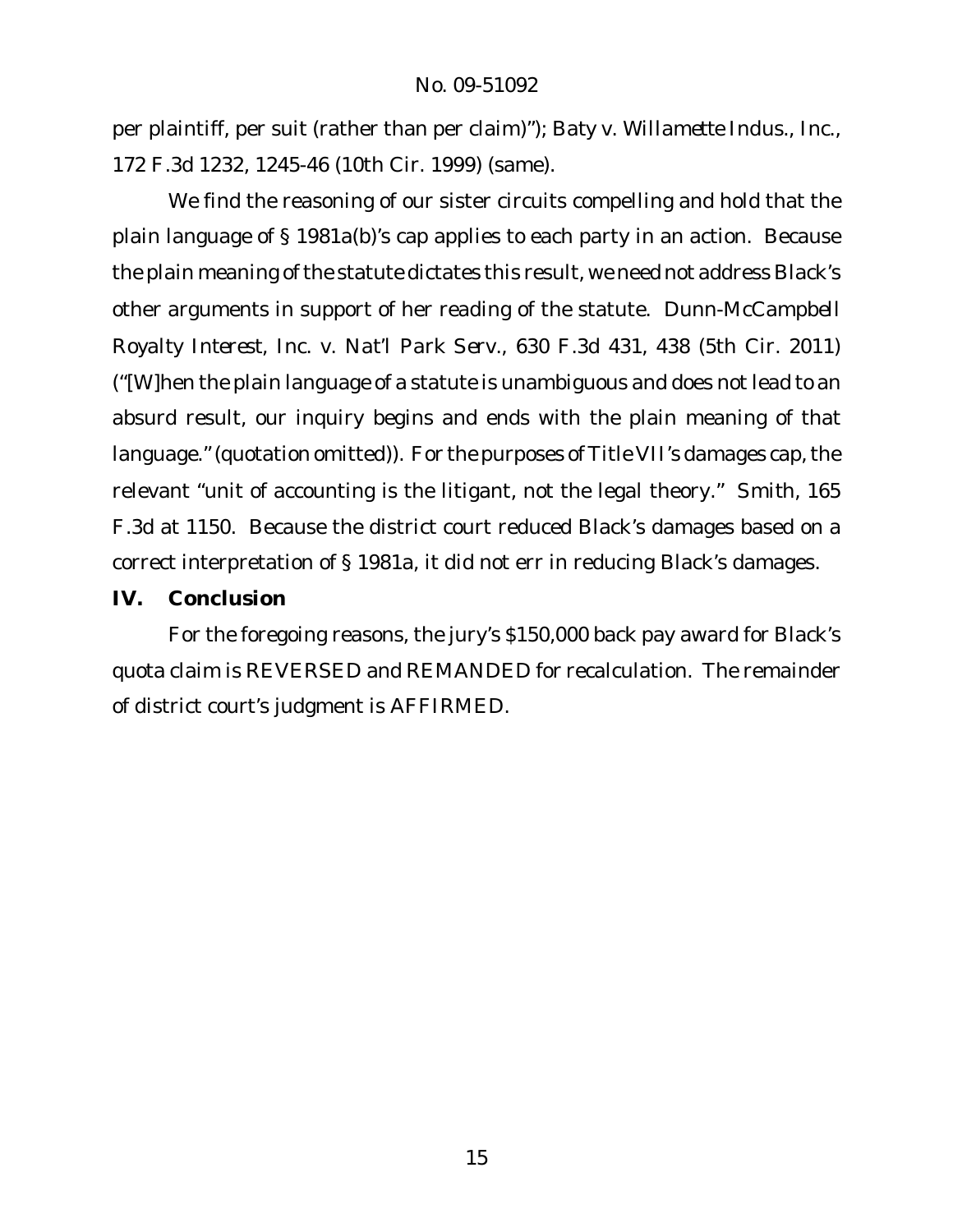DENNIS, Circuit Judge, dissenting in part and specially concurring in part.

A jury found that Carleen Black's former employer, Pamlab, LLC, discriminated against her on the basis of her sex, in violation of Title VII, by assigning Black a sales quota, which limited the commissions that Pamlab paid her for selling Pamlab's pharmaceutical products. The jury also found that Pamlab would not have made the same decision regarding Black's sales quota in the absence of the impermissible motivating factor of Black's sex. Accordingly, the jury awarded Black back pay for her lost commissions due to the discriminatory sales quota, and the district court sustained that award. Unlike the majority, I would uphold the jury's back pay award also.

It is undisputed that if the evidence was adequate for a reasonable jury to find that Pamlab would not have assigned Black any sales quota, absent discrimination, the back pay award should be sustained. Based on *Reeves v. Sanderson Plumbing Products, Inc.*, 530 U.S. 133 (2000), the following two categories of evidence alone are adequate to support this finding: (1) Black established a prima facie case of discrimination, *viz.*, there was direct evidence that the decision to give Black a sales quota was motivated by her sex; and (2) there was sufficient evidence for the jury to disbelieve Pamlab's nondiscriminatory explanation for why it assigned Black a sales quota, *viz.*,that it assigned sales quotas based on a neutral formula derived from prior sales: As Pamlab now concedes, there was evidence that Samuel Camp, Pamlab's President, and his son, Stephen Camp, Pamlab's Vice President of Sales and Marketing, had the authority to adjust sales quotas; also, Pamlab did not explain how its neutral formula led to Black's having a sales quota, and yet, numerous male employees had no sales quotas. Moreover, there was additional evidence that Samuel Camp and Stephen Camp were motivated by sex-based animus and were principally responsible for Black's discriminatory sales quota. On a substantially similar record, the *Reeves* Court concluded that it was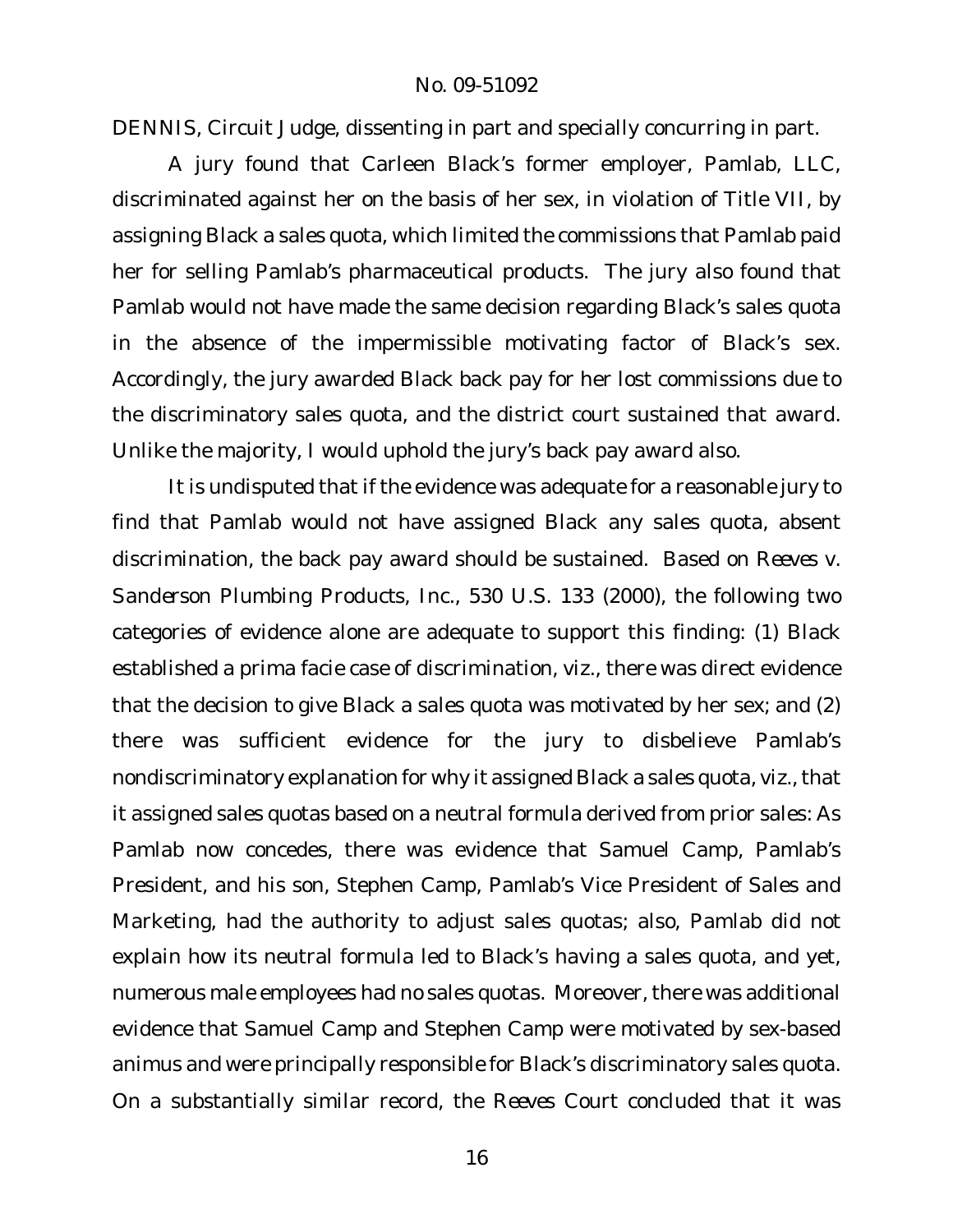"apparent" that there was adequate evidence to sustain the jury's finding of discrimination. It is equally apparent here that there was adequate evidence to support a finding that absent discrimination, Black would not have had any sales quota; and it is undisputed that the jury's back pay award should be sustained if there was adequate evidence to support such a finding. Therefore, I respectfully dissent from Part III.B of the majority's opinion, which concludes that the back pay award should be reversed.

Instead of addressing this issue, the majority has decided that neither the district court nor the parties actually understand which theories of discrimination were presented to the jury. The majority argues that Black did not advance at trial the theory that absent discrimination, Pamlab would not have assigned her any sales quota. *See* Majority Op. at 9-10. However, it is undisputed that Black advanced this theory: Indeed, Pamlab has consistently conceded that Black based her discriminatory quota claim on the fact that she was assigned any sales quota because of her sex.<sup>1</sup> Moreover, Pamlab acknowledges that the district court understood Black to have advanced a noquota theory when the court upheld the jury's back pay award based on a calculation of the commissions that Black would have received had she been given "quota-less commissions." *See* Pamlab Br. 19 ("[E]ven the Trial Court's Order denying Pamlab's post-trial motions recognized that[the jury] could arrive

<sup>1</sup> *See* Defs.' Renewed Mot. for J. as a Matter of Law & Alternative Mot. for New Trial 2 ("[Black] first argues that her having a quota in the first place is discriminatory due to the alleged zero-quota promise by Stephen Camp . . . ."); *id.* at 2-5 (discussing the evidence supporting Black's zero-quota theory); Pamlab's Br. 13 ("Black advanced three theories attrial supporting her quota-based claim discrimination/retaliation claim. Specifically, she testified . . . [that] she should not have had any . . . sales quota whatsoever (her 'Zero-Quota' theory)."); *id.* 17 ("[Black's] 'zero-quota theory' is based upon an alleged promise Stephen Camp made before Black was hired." (citing R. at 3247, 3259)); Pamlab's Br. 3 ("Black advanced three theories at trial to support her quota-based discrimination/retaliation claim: . . . she should not have had any . . . sales quota whatsoever (her "Zero-Quota" theory)."); *id.* 3-4 ("The Zero-Quota theory was based on an alleged promise by Stephen Camp that Black would have no quota . . . ." (citing R. at 3247, 3259)).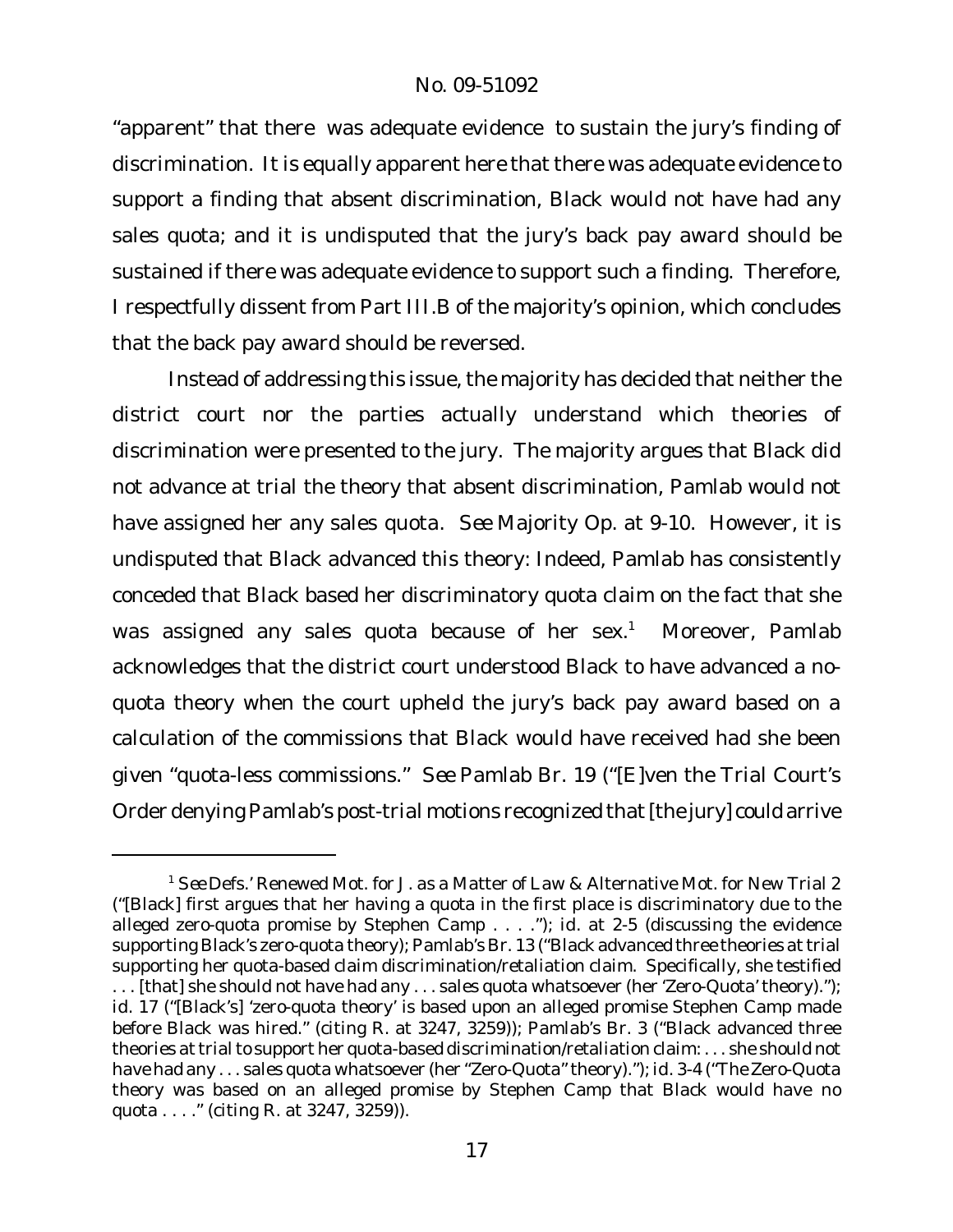at a \$150,000 number only if it applied 'quota-less commissions.'" (quoting R. at 2647)). There is simply nothing in the record to support the majority's sudden revision of the entire trial.<sup>2</sup> No one can seriously doubt that the zero-quota theory was presented to the jury: One of the central pillars in Black's quota claim was the fact that Pamlab executives promised her that she would not have a sales quota when they hired her, and yet, she was later assigned a sales quota; Pamlab unsuccessfully attempted to persuade the jury in its closing statement to discount the argument that the no-quota promise demonstrated that Black would not have had a sales quota absent discrimination; and the district court, which presided over a three-day trial, recognized Black's zero-quota theory when it sustained the jury's back pay award.

Moreover, the majority's argument—that the jury's finding that "Pamlab gave [Black] a higher sales quota than a similarly situated male employee" can only mean that the jury found that Black's sales quota was discriminatory insofar as it was higher than that of Shane Livingston, a male Pamlab employee—misreads the jury's verdict. There is no question that the jury's finding that"Pamlab gave [Black] a higher sales quota than a similarly situated male employee" meant that the jury found that Pamlab gave Black a higher sales quota than it would have given a male employee in her situation. Indeed, we know the jury found that absent discrimination, Pamlab would not have given Black a sales quota because, as Pamlab concedes, the jury calculated the back pay award based on Black having no sales quota. Pamlab Br. 19. The majority's mistaken view of the jury's verdict is not faithful to what it correctly recognizes is the "very deferential standard of review" that we must apply to a

 $2$  The majority's only support is a remark by Black's attorney in her closing statement that Pamlab "'assigned [Black] a *higher* sales quota.'" Majority Op. 10. Obviously, though, anything above zero is "higher" and it is absurd to say that Black's attorney abandoned a central theory of her case with that single remark.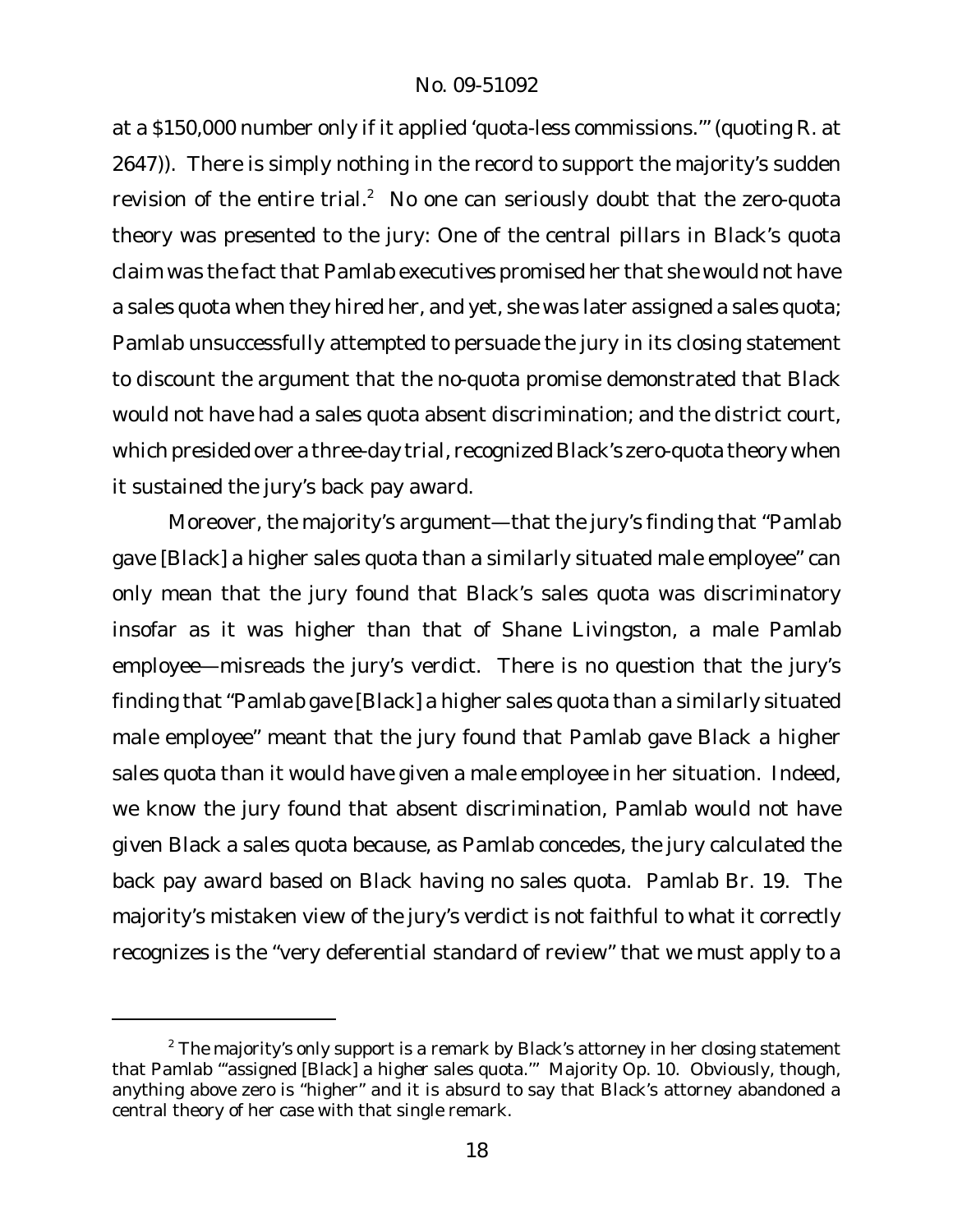jury's verdict. Majority Op. 12; *see, e.g.*, *Garcia v. City of Houston*, 201 F.3d 672, 675 (5th Cir. 2000) ("We give great deference to a jury's verdict . . . .").

Additionally, I concur in the majority's holding that Title VII's cap on compensatory and punitive damages is properly applied here to limit Black's total recovery for such damages because, under the familiar rules of claim preclusion, Black could not have brought her claims in separate lawsuits. I write separately to clarify that in a case in which the plaintiff has raised claims that, under the rules of claim preclusion, could have been brought in separate suits, the damages cap should be applied separately to each distinct claim or each related group of claims. This will avoid the absurd result that would ensue from applying Title VII's damages cap to limit the total recovery for all of the plaintiff's claims—that is, it will avoid encouraging litigants with distinct Title VII claims from bringing separate lawsuits to recover the maximum statutory damages available to them, which would waste judicial resources and unnecessarily run up attorney's fees. Accordingly, I concur in the majority's opinion in Part III.C for these reasons.

**I.**

From 2003 to 2006, Carleen Black worked as a sales representative for Pamlab, which manufactures and distributes pharmaceutical products. During that time, Black endured a litany of sexually inappropriate comments from Pamlab executives, including the company's president, Samuel Camp, and his son, Stephen Camp, who was Pamlab's Vice President of Sales. Notably, during her first training session, Samuel Camp asked Black if she planned to have more children and when she said "no" he responded, "Well, good, because usually females get hired on, get married, and/or get pregnant and they leave us"; at that same training session, Samuel Camp said that "women were a detriment to the company" and that Black "was taking a position from a male"; and on numerous occasions, Pamlab executives made sexually-derogatory comments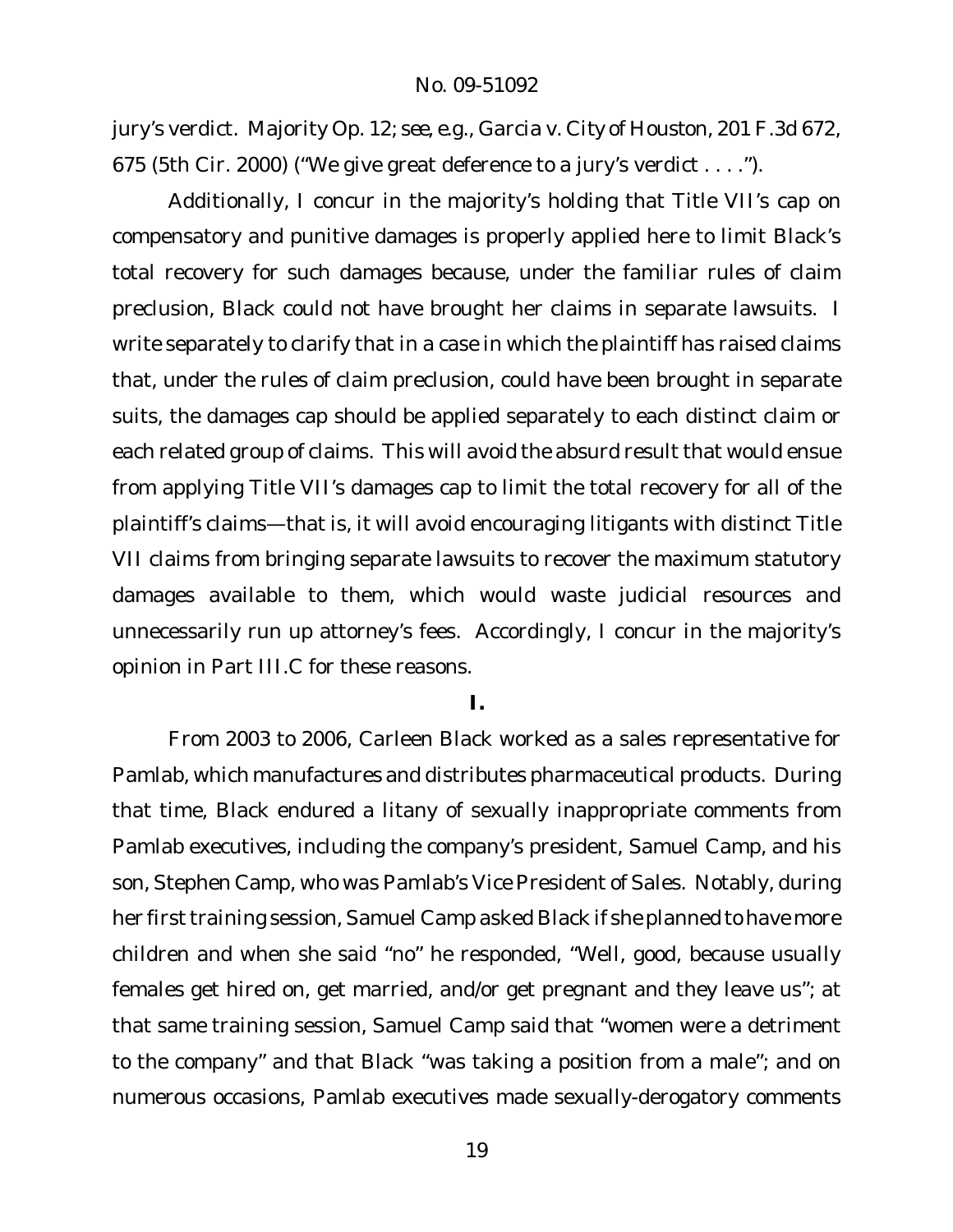about Black—for instance: Tracy Johnson, Pamlab's Director of Sales for the Western United States, said to Black in front of other Pamlab employees, "I don't care what you're selling. I'll buy it, because I can't keep my eyes off your boobs"; Jody Redding, a district manager for Pamlab, was heard to say about Black, "love the rack," "[p]robably they're bought and paid for," and "[t]hey're not real"; during a company retreat, Redding asked Black in front of other Pamlab employees if he could come back to Black's hotel room with her; Stephen Camp was heard making comments about Black's "tits" and saying about Black,"Great body, but [I] wouldn't want to look at her while I'm having sex with her." Black complained frequently about these comments to her superiors at Pamlab; but her complaints were met with no response. Shortly after a national sales meeting at which Pamlab honored Black with an award for her outstanding sales figures, Pamlab abruptly and unexpectedly terminated Black.

Black sued Pamlab and the case was tried to a jury on three claims under Title VII.<sup>3</sup> Specifically, those claims were: (1) that Pamlab terminated Black because of her sex; (2) that Pamlab terminated Black in retaliation for her sexual harassment complaints; and (3) that Pamlab discriminated against Black on the basis of her sex by assigning her a sales quota.

With regards to her third claim, Black asserted that when she interviewed for the job with Pamlab, several Pamlab executives, including Stephen Camp, told her that in addition to a base salary, she would be paid commissions based on her sales. These executives told her that she would not have a sales quota that she would be required to reach before being paid commissions, *viz.*, she

<sup>&</sup>lt;sup>3</sup> Black also brought parallel state-law claims under the Texas Commission on Human Rights Act (THRCA), Tex. Labor Code § 21.001 *et seq.*, but the parties do not discuss the THRCA claims in their briefs and limit their arguments solely to Title VII. For the purposes of this appeal, there is no difference between the state and federal law. *See Giles v. Gen. Elec. Co.*, 245 F.3d 474, 492 (5th Cir. 2001) (the THRCA "damages limitation provision," Tex. Labor Code § 21.2585, is "identical to that in [Title VII,] § 1981a(b)(3)").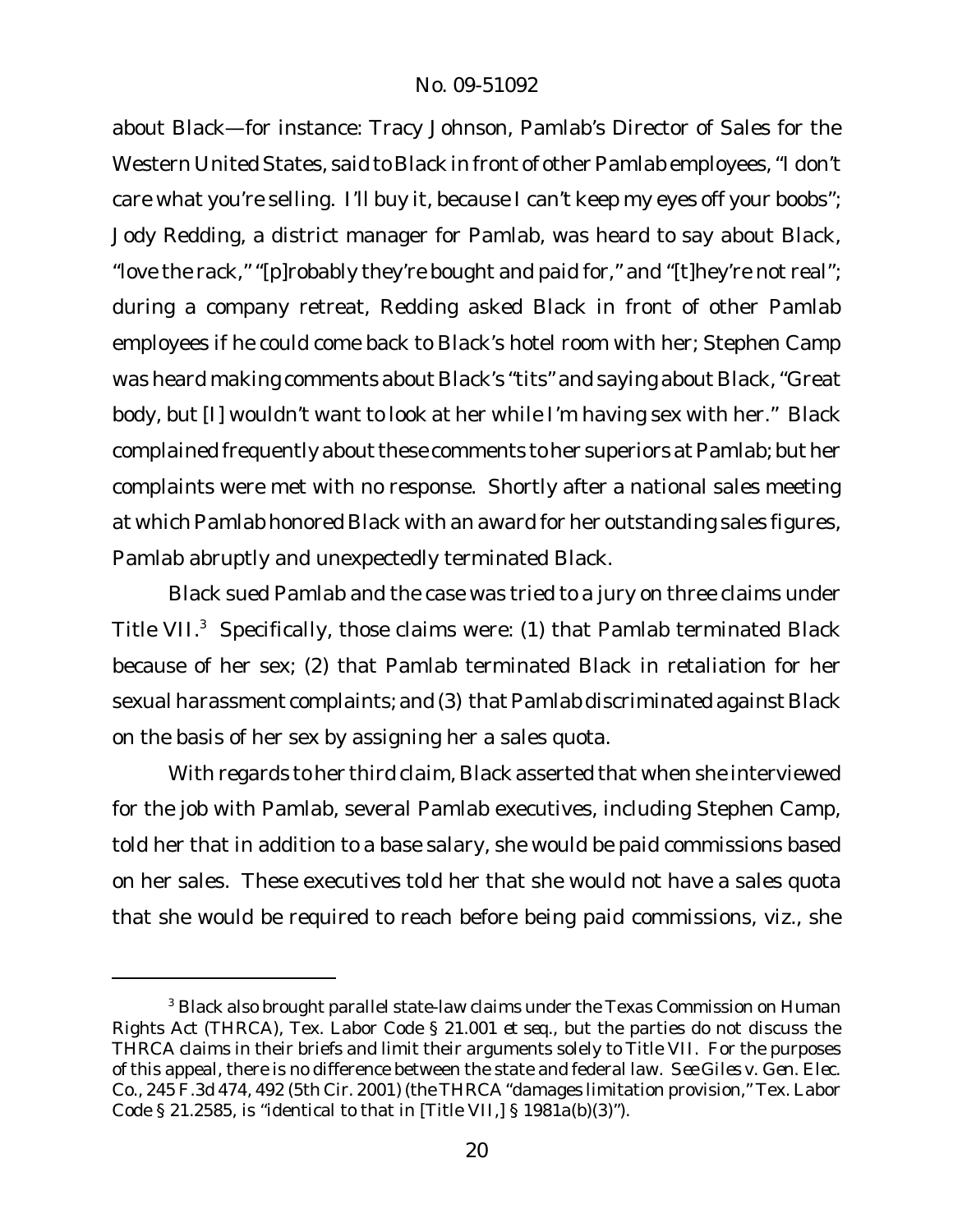would receive commissions starting from her first dollar of sales. However, four months into her job, Black discovered that she had been given a \$150,000 sales quota. This meant that Black was not being paid commissions on her first \$150,000 in sales. Black also discovered that Shane Livingston, a Pamlab sales representative working in an adjacent sales territory in Las Vegas, had a significantly lower sales quota. When Black complained to Stephen Camp about her quota, he told her, "Well, it shouldn't matter to you, you're not the breadwinner anyway[,] . . . isn't your husband the one that makes the money." Black also spoke with Richard Rypkema, the head of Pamlab's Sales Information and Analytics department, who told her that he had reviewed the quotas directly with Samuel Camp, and that they, Rypkema and Camp, felt that Black's quota was fair. At trial, Pamlab contended that it set sales quotas based on a nondiscriminatory formula derived from prior sales. However, Pamlab did not show how its formula led to Black's quota, nor did it explain how that formula resulted in no sales quotas for several other male Pamlab sales representatives; and Black introduced evidence that Stephen Camp and Samuel Camp had authority to dictate the sales quotas at Pamlab.

The jury returned a verdict in Black's favor on all three claims. As relevant here, the jury found that Black's sex was a motivating factor in Pamlab's decision to assign her a sales quota. The jury also found that Pamlab would not have made the same decision regarding Black's quota if it had not considered Black's sex. For each of Black's three claims—discriminatory termination, retaliatory termination, and discriminatory sales quota—the jury awarded Black \$200,000 in compensatory damages and \$150,000 in back pay. The jury also awarded \$2,400,000 in total punitive damages.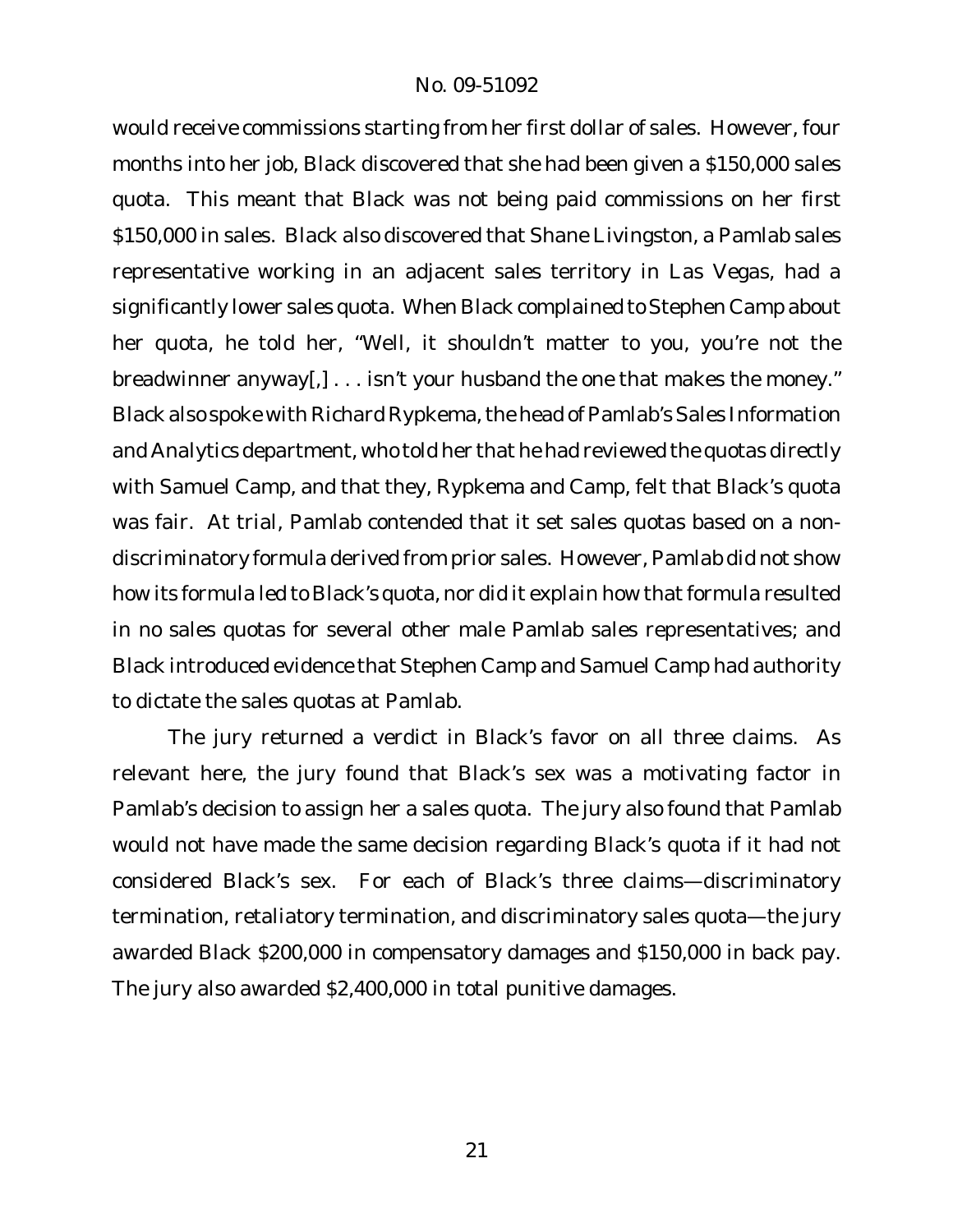Following the jury's verdict, Pamlab renewed its earlier motion for judgment as a matter of law under Federal Rule of Civil Procedure 50,<sup>4</sup> and made an alternative motion for a new trial. Pamlab argued, as relevant here, that the evidence was insufficient to support the jury's verdict and back pay award for Black's quota claim. Pamlab also argued that the jury's compensatory and punitive damages award should be reduced pursuant to Title VII's damages cap, which limits compensatory and punitive damages "for each complaining party" in "an action brought" under Title VII. *See* 42 U.S.C. § 1981a(a)(1), (b)(3). Pamlab took the position that the cap should be applied to limit Black's total recovery for compensatory and punitive damages for all of Black's claims, and Black argued that the cap should be applied separately to each of her three claims, so that she could recover the maximum amount allowed for each claim.

The district court denied Pamlab's motion for judgment as a matter of law in part, upholding the jury's verdict and back pay award for Black's quota claim. The court concluded that the evidence was sufficient for the jury to find that Pamlab discriminated against Black on the basis of her sex when it assigned her a sales quota because there was evidence that: Stephen Camp had promised Black that she would have no quota; Pamlab executives could manipulate the quotas; and when Black complained to Stephen Camp about her quota, he told her "don't worry about it—you're not the breadwinner in your family." The district court also sustained the jury's \$150,000 back pay award for the quota claim. It determined that the jury could reasonably have found that based on Pamlab's commissions formula applied to Black's gross sales, without a sales

<sup>&</sup>lt;sup>4</sup> "Under Rule 50, a court should render judgment as a matter of law when 'a party has been fully heard on an issue and there is no legally sufficient evidentiary basis for a reasonable jury to find for that party on that issue.'" *Reeves*, 530 U.S. at 149 (quoting Fed. R. Civ.  $P. 50(a)$ ).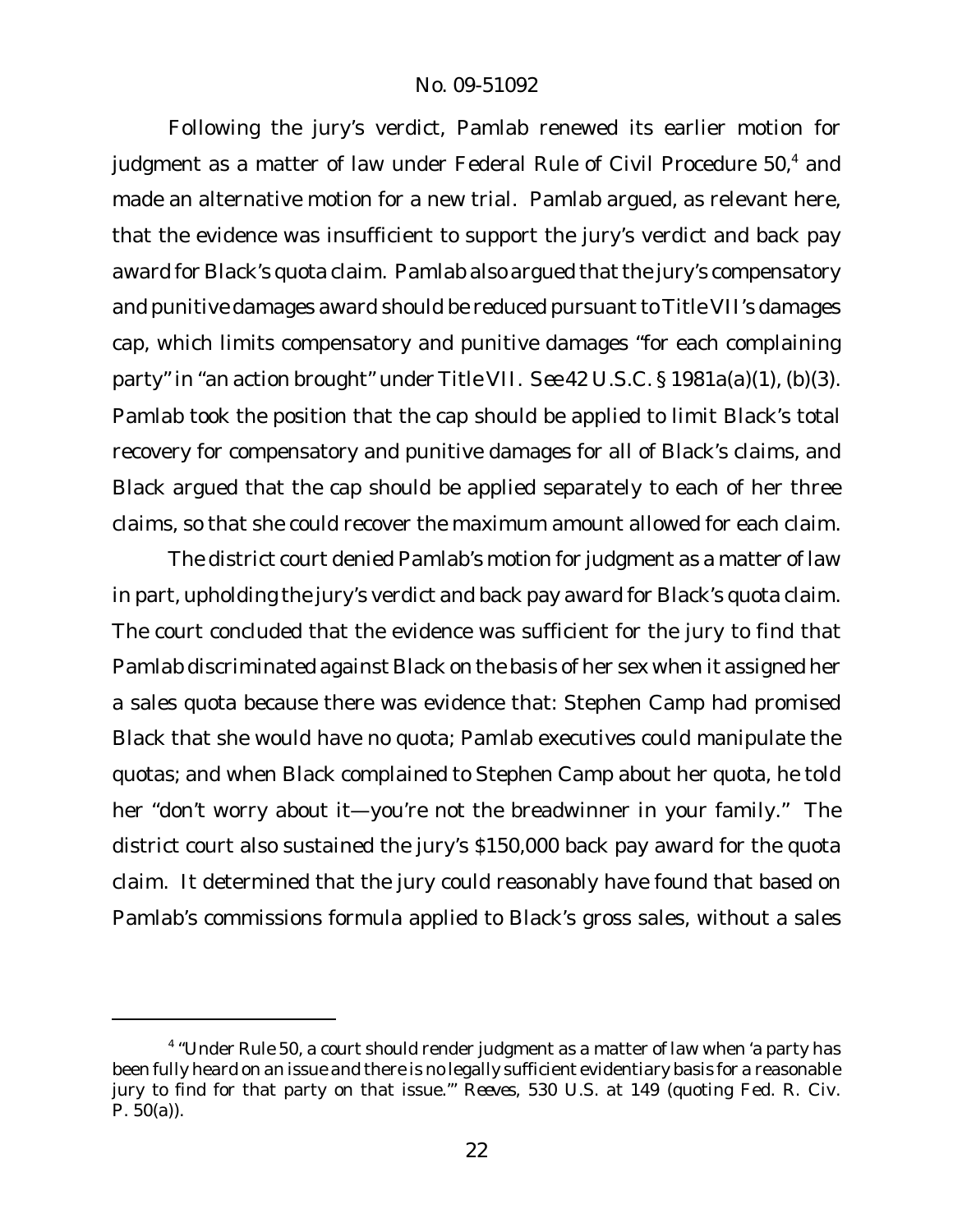quota, Black's commissions would have totaled \$150,000 for the time that she worked for Pamlab.

The district court also granted Pamlab's motion in part and reduced Black's compensatory and punitive damages award to \$200,000 based on Title VII's damages cap. *See* 42 U.S.C. § 1981a(b)(3)(C) ("[I]n the case of [an employer] who has more than 200 and fewer than 501 employees in each of 20 or more calendar weeks in the current or preceding calendar year," the cap on compensatory and punitive damages is "\$200,000."). The district court looked to the plain language of the statute, which applies the cap "for each complaining party," and noted that the cap did not apply "to each claim asserted by a party." Citing decisions from other circuits that have held that in a case with multiple Title VII claims, the cap applies per party and not per claim, the district court only allowed Black to recover the maximum amount under the cap for her suit.

Pamlab appealed and Black cross-appealed.

## **II.**

Contrary to the majority, I believe that there was adequate evidence to support the jury's back pay award for Black's claim that Pamlab discriminated against Black on the basis of her sex in violation of Title VII by assigning Black a sales quota, which limited the commissions she was paid. The jury found that Black's sex was a motivating factor in Pamlab's decision to assign Black a sales quota.<sup>5</sup> The jury also found that Pamlab would not have made the same decision regarding Black's quota absent the impermissible motivating factor of Black's

 $5$  Title VII makes it "an unlawful employment practice  $\dots$  to discriminate against any individual with respect to [her] compensation, terms, conditions, or privileges of employment, because of such individual's . . . sex." 42 U.S.C. § 2000e-2(a)(1). Title VII also provides that "an unlawful employment practice is established when the complaining party demonstrates that . . . sex . . . was a motivating factor for any employment practice, even though other factors also motivated the practice." *Id.* § 2000e-2(m).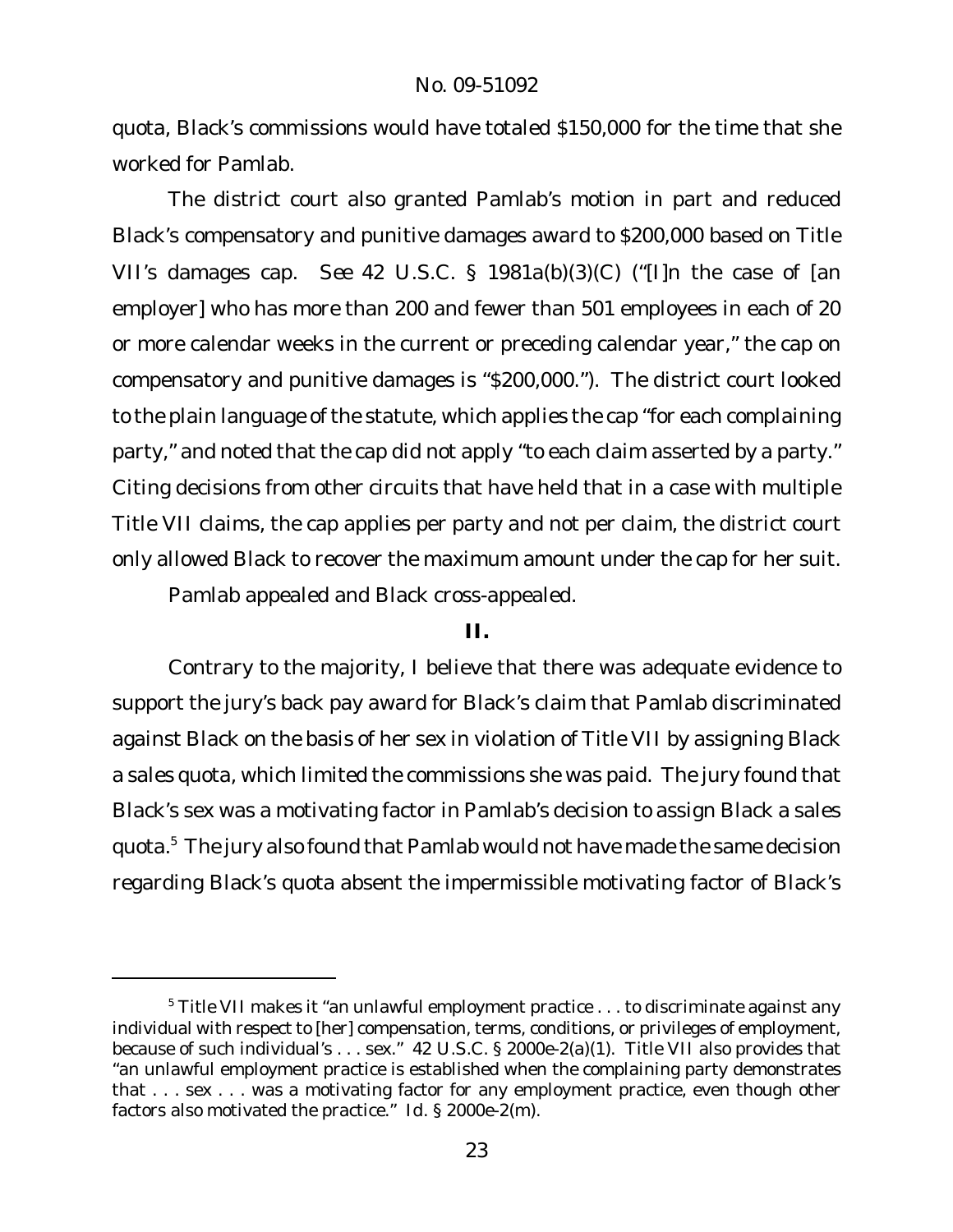sex, and awarded Black \$150,000 in back pay.<sup>6</sup> The district court sustained the jury's back pay award for the quota claim based on a calculation of Black's commissions without any sales quota. Pamlab concedes that if the evidence was adequate to support a finding that Black would not have had any quota absent discrimination—what Pamlab and the majority refer to as Black's "zero quota theory"—the jury's \$150,000 back pay award is supported by adequate evidence.<sup>7</sup> Therefore, if there was adequate evidence for a reasonable jury to find that absent discrimination, Pamlab would not have given Black any sales quota, the jury's back pay award should be sustained.

## **A.**

**i.**

Our inquiry into the adequacy of the evidence supporting a jury's verdict in a discrimination case, such as this, is controlled by *Reeves v. Sanderson Plumbing Prods., Inc.*, 530 U.S. 133 (2000). *See Russell v. McKinney Hosp. Venture*, 235 F.3d 219, 222 & 223 n.4 (5th Cir. 2000) ("*Reeves* is the authoritative statement regarding the standard for judgment as a matter of law in

 $6$  Title VII allows for back pay damages, "[i]f the court finds that the [employer] has intentionally engaged in or is intentionally engaging in an unlawful employment practice." 42 U.S.C. § 2000e-5(g)(1). In a case, such as this, where "the complaining party demonstrates that [an impermissible motivating factor such as sex] was a motivating factor for any employment practice," *id.* § 2000e-2(m), an employer will avoid liability for back pay damage if it "demonstrates that [it] would have taken the same action in the absence of the impermissible motivating factor," *id.* § 2000e-5(g)(2)(B).

 $^7$  In its renewed motion for judgment as a matter of law, Pamlab admitted that if there was "sufficient evidence of liability for [Black's] zero-quota Quota Claim, Defendants acknowledge that the [district court's] calculation could provide a proper non-quota basis to support the amount of the award for a motion for judgment as a matter of law." For the first time on appeal, Pamlab argues that even if the evidence supported a finding that Black would have received no quota absent discrimination, the evidence is still insufficient to support the amount of the back pay award because Bruce Holt was only asked about Pamlab's commissions formula for 2004 and 2005, and not for 2003. Pamlab waived this argument, however, by not raising it below. *Martco Ltd. P'ship v. Wellons, Inc.*, 588 F.3d 864, 877 (5th Cir. 2009) ("[A]rguments not raised before the district court are waived and cannot be raised for the first time on appeal.").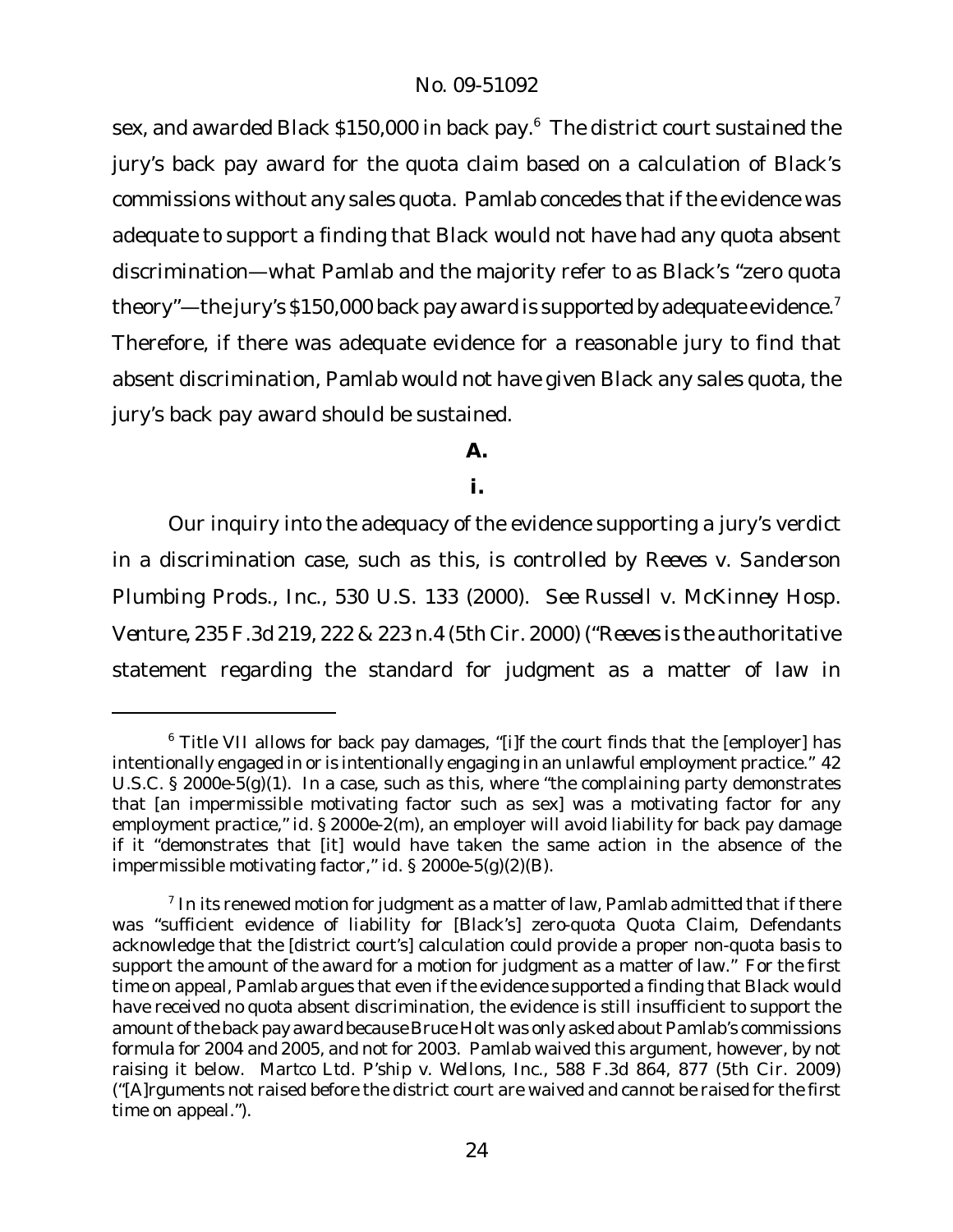discrimination cases."). *Reeves* involved a claim that Sanderson Plumbing Products, Inc., had violated the Age Discrimination in Employment Act(ADEA), 29 U.S.C. § 621 *et seq.*, by firing Roger Reeves because of his age. 530 U.S. at 137-38.<sup>8</sup> Reeves, who was 57 years old, had been a supervisor in a department at Sanderson known as the "Hinge Room," and was responsible for "recording the attendance and hours of those under his supervision, and reviewing a weekly report that listed the hours worked by each employee." Id. Joe Oswalt, who was in his mid-30s, supervised another part of the Hinge Room; and Russell Caldwell, who was 45, supervised both Oswalt and Reeves. "Caldwell informed Powe Chesnut, the director of manufacturing and the husband of company president Sandra Sanderson, that 'production was down' in the Hinge Room because employees were often absent and were 'coming in late and leaving early.'" *Id.* at 137-38. "Chesnut ordered an audit of the Hinge Room's timesheets," and "[a]ccording to Chesnut's testimony, that investigation revealed 'numerous timekeeping errors and misrepresentations on the part of Caldwell, Reeves, and Oswalt.'" *Id.* at 138. "Following the audit, Chesnut," and two other Sanderson executives, "recommended to company president Sanderson that [Reeves] and Caldwell be fired. . . . Sanderson followed the recommendation and discharged both [Reeves] and Caldwell." *Id.*

Reeves sued, claiming that Sanderson fired him because of his age, in violation of the ADEA, and the case was tried to a jury. *Id.* Sanderson "contended that it had fired [Reeves] due to his failure to maintain accurate attendance records, while [Reeves] attempted to demonstrate that [Sanderson's]

<sup>8</sup> Although *Reeves* involved a claim under the ADEA, it controls this Title VII case. The *Reeves* Court assumed without deciding that "the *McDonnell Douglas* framework, developed to assess claims brought under . . . Title VII of the Civil Rights Act of 1964, [42 U.S.C. § 2000e-2(a)(1)], also applies to ADEA actions," *id.* at 142, and went on to decide the case within the context of the *McDonnell Douglas* framework. The Supreme Court and this court have applied *Reeves* in the context of a Title VII case. *See, e.g.*, *Burlington N. & Santa Fe Ry. Co. v. White*, 548 U.S. 53, 70 (2006); *Laxton v. Gap Inc.*, 333 F.3d 572 (5th Cir. 2003).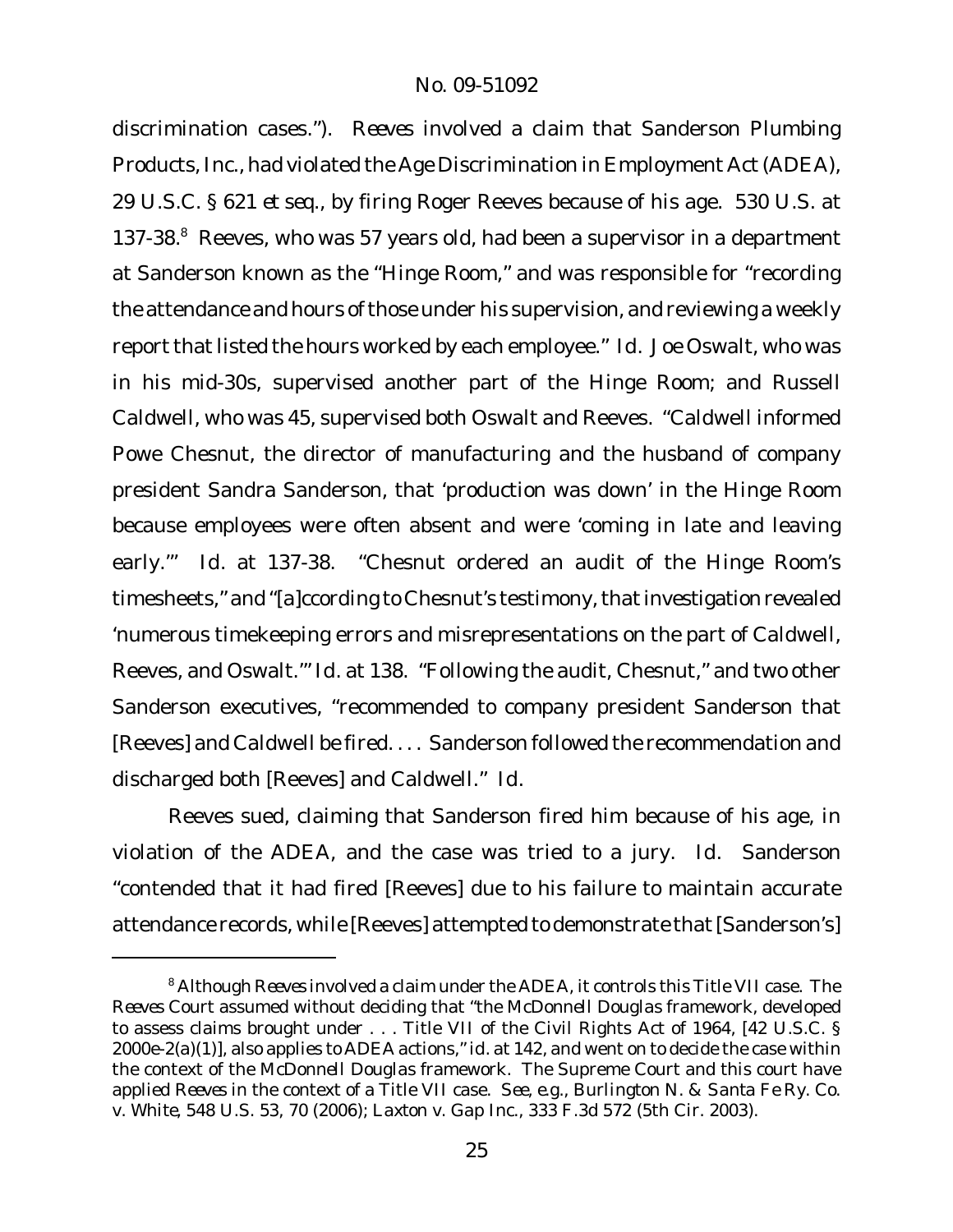explanation was pretext for age discrimination," by "introduc[ing] evidence that he had accurately recorded the attendance and hours of the employees under his supervision, and that Chesnut, whom Oswalt described as wielding 'absolute power' within the company, had demonstrated age-based animus in his dealings with" Reeves. *Id.* (citation omitted). The jury returned a verdict for Reeves, finding that "age was a determinative or motivating factor in the decision to terminate him." *Id.* at 138-39 (internal quotation marks omitted). Sanderson renewed its earlier motion for judgment as a matter of law, which the district court denied. *Id.* at 139. However, the Court of Appeals reversed, "holding that [Reeves] had not introduced sufficient evidence to sustain the jury's finding of unlawful discrimination." *Id.* (citing 197 F.3d 688, 694 (5th Cir. 1999)). The Court of Appeals said that the fact that Reeves had "offered sufficient evidence for 'a reasonable jury [to] have found that [Sanderson's] explanation for its employment decision was pretextual'" was not enough to sustain the jury's finding of intentional discrimination. *Id.* (quoting 197 F.3d at 693).

The Supreme Court reversed and upheld the jury's verdict. *Id.* at 154. The Court reviewed the evidence within the familiar framework explained in *McDonnell Douglas v. Green*, 411 U. S. 792 (1973). *Id.* at 142. Under this framework, "the plaintiff must [first] establish a prima facie case of discrimination." *Id.* at 142. Once the plaintiff meets this burden, the employer next bears the burden "'to produc[e] evidence of a legitimate, nondiscriminatory reason'" for its challenged employment practice. *Id.* (alteration in original) (quoting *Tex. Dep't of Cmty. Affairs v. Burdine*, 450 U. S. 248, 254 (1981)). If the employer meets this burden, "'the *McDonnell Douglas* framework—with its presumptions and burdens'—disappear[s], and the sole remaining issue" is whether the plaintiff has met his "'ultimate burden of persuading the trier of fact that the defendant intentionally discriminated against<sup>'</sup> him. Id. at 143 (quoting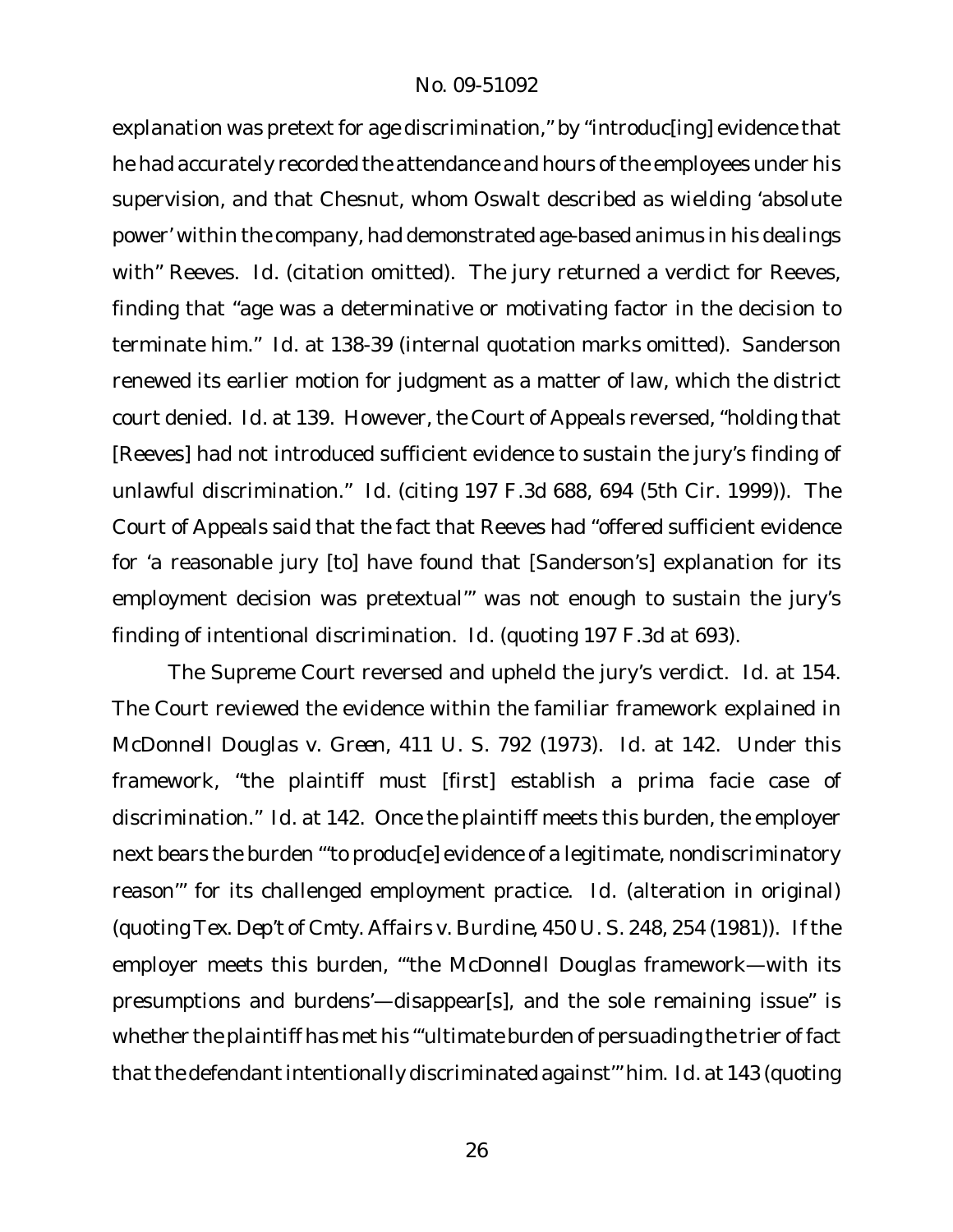*St. Mary's Honor Cntr. v. Hicks*, 509 U. S. 502, 510 (1993); *Burdine*, 450 U. S. at 253)). The *Reeves* Court explained that "the plaintiff may attempt to establish that he was the victim of intentional discrimination "'by showing that the employer's proffered explanation is unworthy of credence,'" because "[i]n appropriate circumstances, the trier of fact can reasonably infer from the falsity of the explanation that the employer is dissembling to cover up a discriminatory purpose." *Id.* (quoting *Burdine*, 450 U. S. at 253). That is, "once the employer's justification has been eliminated, discrimination may well be the most likely alternative explanation, especially since the employer is in the best position to put forth the actual reason for its decision." *Id.* at 147-48. The Court noted that in deciding "whether the defendant's explanation is pretextual," the jury "may still consider the evidence establishing the plaintiff's prima facie case 'and inferences properly drawn therefrom.'" *Id.* at 143 (quoting *St. Mary's Honor Cntr.*, 509 U. S. at 511; *Burdine*, 450 U. S. at 253).

The Court concluded that the Court of Appeals had erred in setting aside the jury's finding because, in "'determin[ing] whether Reeves presented sufficient evidence that his age motivated [Sanderson's] employment decision,' . . . [the lower court had] ignored the evidence supporting [Reeves'] prima facie case and challenging [Sanderson's] explanation for its decision." *Id.*(quoting 197 F.3d at 693). The Supreme Court unanimously held that "a plaintiff's prima facie case, combined with sufficient evidence to find that the employer's asserted justification is false, may permit the trier of fact to conclude that the employer unlawfully discriminated." *Id.* at 148; *see also id.* at 154 (Ginsburg, J., concurring) ("The Court today holds that an employment discrimination plaintiff may survive judgment as a matter of law by submitting two categories of evidence: first, evidence establishing a 'prima facie case,' as that term is used in [*McDonnell Douglas Corp.*]; and second, evidence from which a rational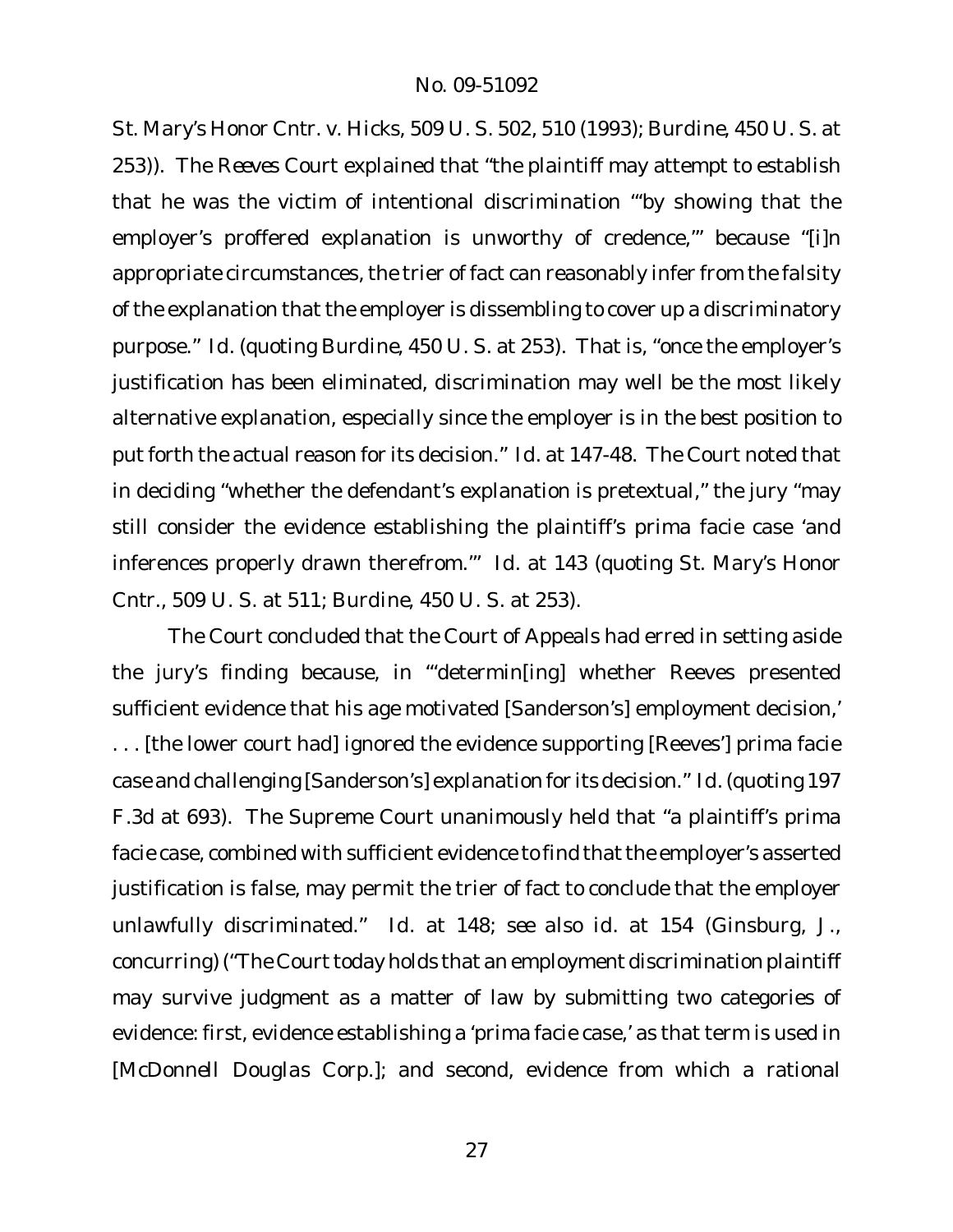factfinder could conclude that the employer's proffered explanation for its actions was false.").

The Court went on to decide that the evidence was adequate to sustain the jury's verdict. *Id.* at 151-54. According to the Court, Reeves had met his burden of establishing a prima facie case by showing that "(i) at the time he was fired, he was a member of the class protected by the ADEA . . . , (ii) he was otherwise qualified for the position of Hinge Room supervisor, (iii) he was discharged by [Sanderson], and (iv) [Sanderson] successively hired three persons in their thirties to fill [Reeves'] position." *Id.* at 142. The Court also explained that Reeves had "creat[ed] a jury issue as to the falsity of [Sanderson's] explanation." *Id.* at 151. Sanderson had argued "that [Reeves] was fired because of his failure to maintain accurate attendance records" and for "fail[ing] to discipline absent and late employees." *Id.* at 142, 143-44. In response, Reeves "offered evidence that he had properly maintained the attendance records": Reeves and Oswalt "testified that the company's automated time clock often failed to scan employees' timecards, so that the timesheets would not record any time of arrival," in which case Reeves and Oswalt "would visually check the workstations and record whether the employees were present at the start of the shift," and if they were, Reeves and Oswalt would record the starting time of the shift on the employees' timecard. *Id.* at 144-45. Also, Reeves had "cast doubt on whether he was responsible for any failure to discipline late and absent employees": Reeves testified that "disciplinary writeups were based on the monthly reports, which were reviewed by Caldwell," and "Sanderson admitted that Caldwell . . . was responsible for citing employees for violations of the company's attendance policy"; Reeves also testified that Chesnut told him he was fired for not reporting the absence of an employee on two days when Reeves was, in fact, in the hospital, and Reeves "stated that on previous occasions" when an employee's hours had been misreported, "the company had simply adjusted those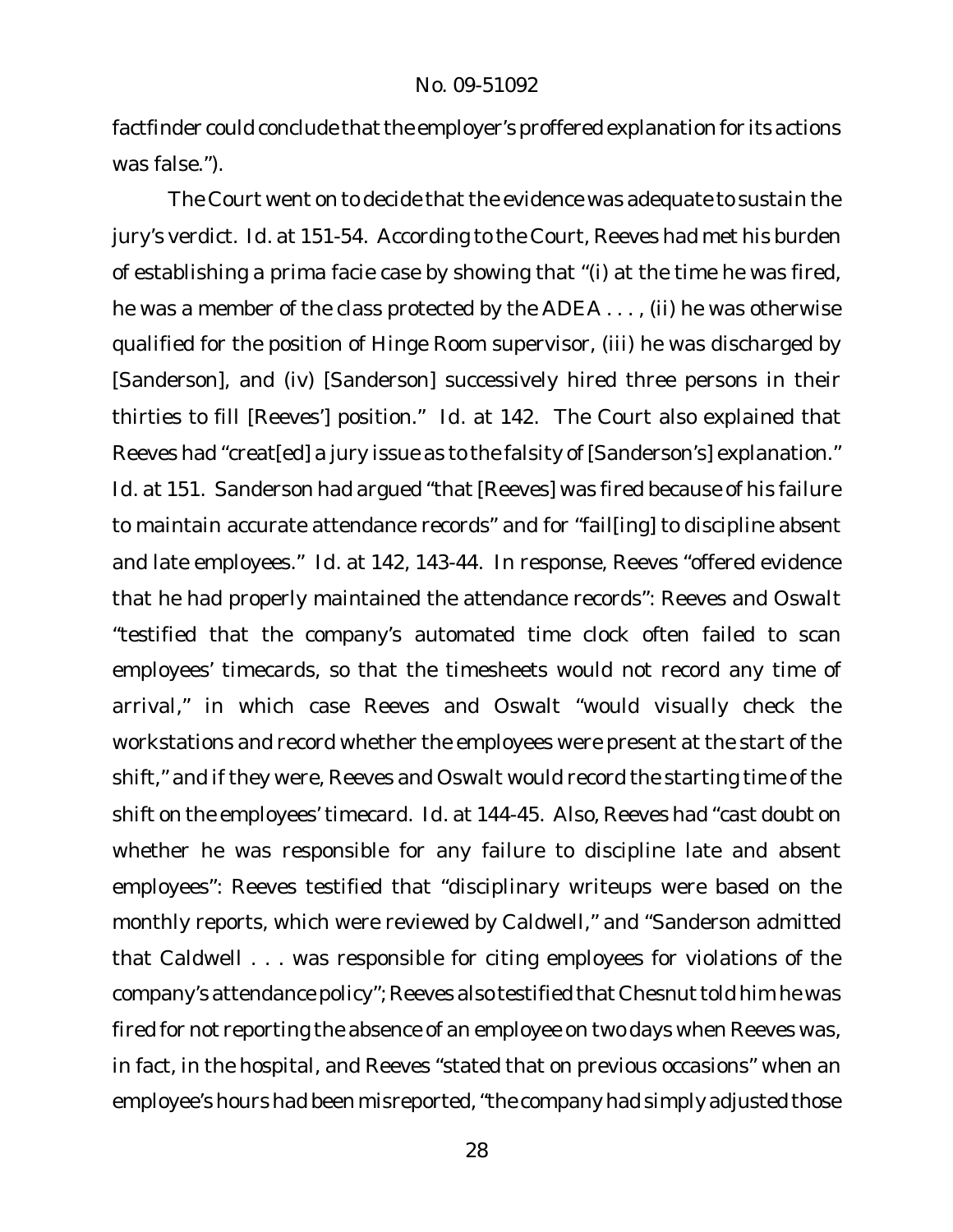employees' next paychecks to correct the errors." *Id.* at 145. According to the Court, this evidence met its test that "a plaintiff's prima facie case, combined with sufficient evidence to find that the employer's asserted justification is false, may permit the trier of fact to conclude that the employer unlawfully discriminated." *Id.* at 148.

Nonetheless, the Court went on to explain that "it [was] apparent that [Sanderson] was not entitled to judgment as a matter of law" because "in addition to establishing a prima facie case of discrimination and creating a jury issue as to the falsity of the employer's explanation, [Reeves] [had] introduced additional evidence that Chesnut was motivated by age-based animus and was principally responsible for [Reeves'] firing." *Id.* at 151. The Court explained this "additional evidence" as follows:

[Reeves] testified that Chesnut had told him that he "was so old [he] must have come over on the Mayflower" and, on one occasion when [Reeves] was having difficulty starting a machine, that he "was too damn old to do [his] job." According to [Reeves], Chesnut would regularly "cuss at me and shake his finger in my face." Oswalt, roughly 24 years younger than [Reeves], corroborated that there was an "obvious difference" in how Chesnut treated them. He stated that, although he and Chesnut "had [their] differences," "it was nothing compared to the way [Chesnut] treated [Reeves]." Oswalt explained that Chesnut "tolerated quite a bit" from him even though he "defied" Chesnut "quite often," but that Chesnut treated [Reeves]"[i]n a manner, as you would . . . treat . . . a child when . . . you're angry with [him]." [Reeves] also demonstrated that, according to company records, he and Oswalt had nearly identical rates of productivity in 1993. Yet [the defendant employer] conducted an efficiency study of only the regular line, supervised by [Reeves], and placed only [Reeves] on probation. Chesnut conducted that efficiency study and, after having testified to the contrary on direct examination, acknowledged on cross-examination that he had recommended that [Reeves] be placed on probation following the study.

Further, [Reeves] introduced evidence that Chesnut was the actual decisionmaker behind his firing. Chesnut was married to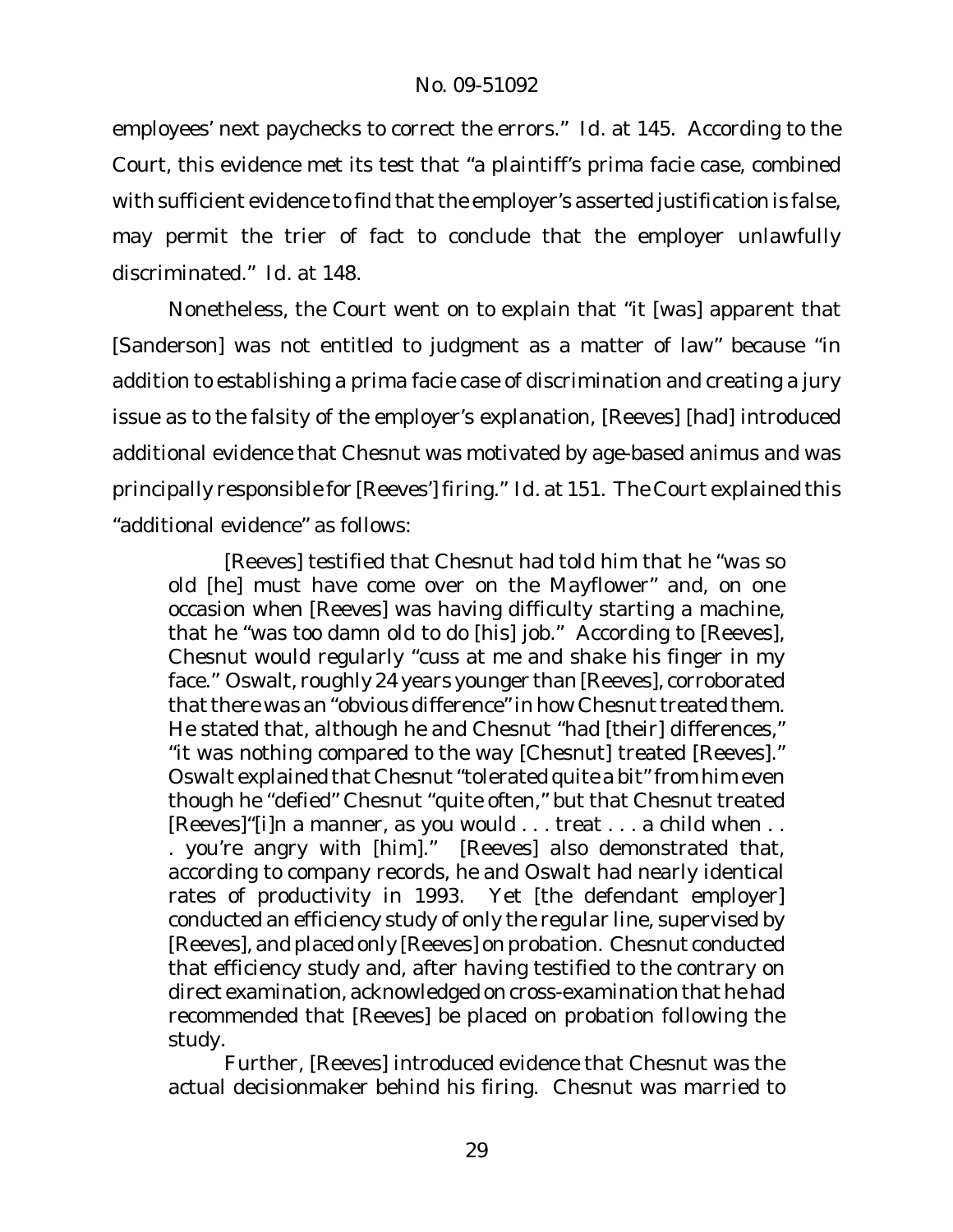Sanderson, who made the formal decision to discharge [Reeves]. Although Sanderson testified that she fired [Reeves] because he had "intentionally falsif[ied] company pay records," [the defendant employer] only introduced evidence concerning the inaccuracy of the records, not their falsification. A 1994 letter authored by Chesnut indicated that [Chesnut] berated other company directors, who were supposedly his coequals, about how to do their jobs. Moreover, Oswalt testified that all of [the defendant employer's] employees feared Chesnut, and that Chesnut had exercised "absolute power" within the company for "[a]s long as [he] can remember."

*Id.* at 151-52 (citations omitted).

The Court faulted the Court of Appeals for discounting this evidence because in so doing, it "misapplied the standard of review dictated by Rule 50." *Id.* at 152. The Court explained the proper standard of review in entertaining a Rule 50 motion for judgment as a matter of law as follows:

[Courts] must draw all reasonable inferences in favor of the nonmoving party, and . . . not make credibility determinations or weigh the evidence. "Credibility determinations, the weighing of the evidence, and the drawing of legitimate inferences from the facts are jury functions, not those of a judge." Thus, although [we] should review the record as a whole, [we] must disregard all evidence favorable to the moving party that the jury is not required to believe. That is, [we] should give credence to the evidence favoring the nonmovant as well as that "evidence supporting the moving party that is uncontradicted and unimpeached, at least to the extent that that evidence comes from disinterested witnesses."

530 U.S. at 150-51 (citations omitted) (quoting *Anderson v. Liberty Lobby, Inc.*, 477 U.S. 242, 254 (1986); 9A Charles Alan Wright & Arthur R. Miller, *Federal Practice and Procedure* § 2529, at 297-301 (2d ed. 1995)). According to the Court, the Court of Appeals improperly discounted Chesnut's age-related comments because they "'were not made in the direct context of Reeves' termination'" and erroneously "discredited [Reeves'] evidence that Chesnut was the actual decisionmaker by giving weight to the fact that" there were other decisionmakers involved. *Id.* at 153-54 (quoting 197 F.3d at 693-94). The Court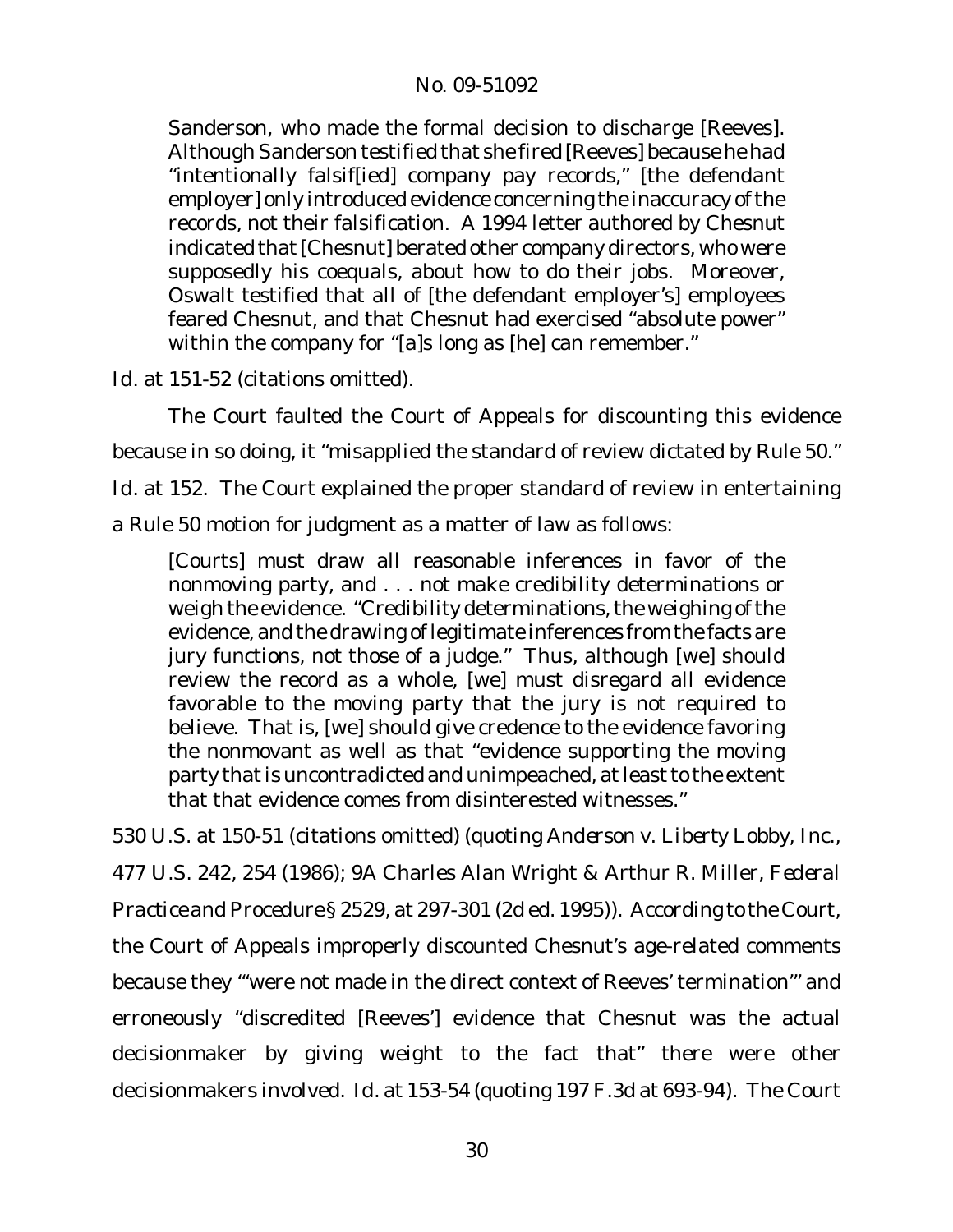also said that "the other evidence on which the [Court of Appeals] relied—that Caldwell and Oswalt were also cited for poor recordkeeping, and that [Sanderson] employed many managers over age 50—although relevant, [was] certainly not dispositive." *Id.* at 153. By "concluding that these circumstances so overwhelmed the evidence favoring [Reeves] that no rational trier of fact could have found that [Reeves] was fired because of his age, the Court of Appeals impermissibly substituted its judgment concerning the weight of the evidence for the jury's." *Id.*

In concluding its opinion in *Reeves*, the Court reminded us that "[t]he ultimate question in every employment discrimination case involving a claim of disparate treatment is whether the plaintiff was the victim of intentional discrimination. . . . Given that [Reeves] established a prima facie case of discrimination, introduced enough evidence for the jury to reject [Sanderson's] explanation, and produced additional evidence of age-based animus, there was sufficient evidence for the jury to find that [Sanderson] had intentionally discriminated." *Id.* at 153-54. We are bound to follow this analysis in determining the sufficiency of the evidence here.

**ii.**

Black established her prima facie case of discrimination. While the case law notes various formulations of what constitutes a prima facie case of discrimination, the Supreme Court has said that there is no strict formula. *McDonnell Douglas*, 411 U.S. at 802 n.13 ("The facts necessarily will vary in Title VII cases, and the specification . . . of the prima facie proof required [of the plaintiff in this case] is not necessarily applicable in every respect to differing factual situations."); *see also Burdine*, 450 U.S. at 253 n.6. "[T]he prima facie case raises an inference of discrimination only because we presume these acts, if otherwise unexplained, are more likely than not based on the consideration of impermissible factors." *Burdine*, 450 U.S. at 253-54. Therefore, the prima facie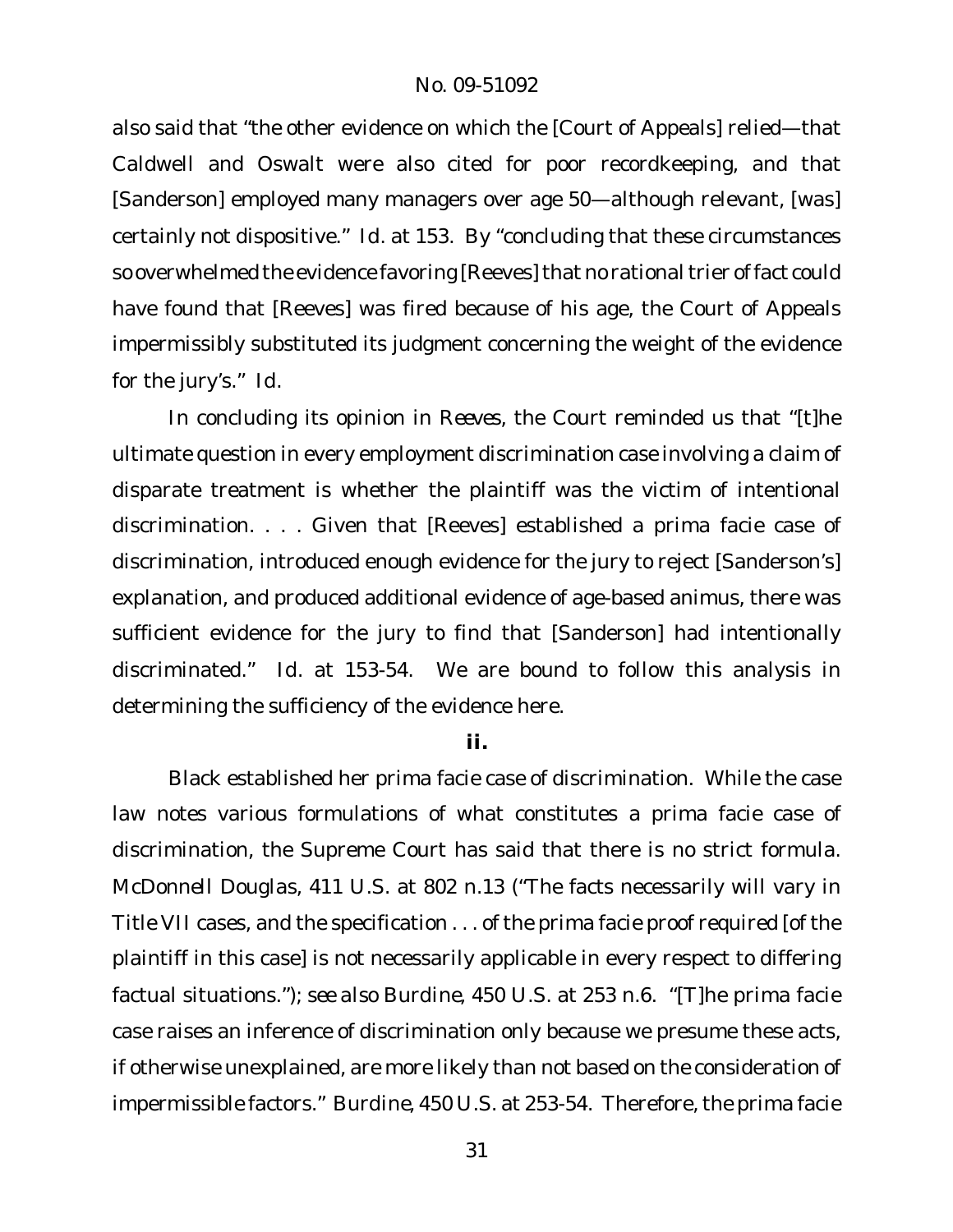case requires the plaintiff to show that the challenged employment decision was made "under circumstances which give rise to an inference of unlawful discrimination." *Id.* at 253.

Black established her prima facie case of discrimination by showing that: (i) Pamlab executives, including Stephen Camp, promised Black that she would not have a sales quota; (ii) Black was later given a sales quota; (iii) Stephen Camp and Samuel Camp had authority to adjust sales quotas at Pamlab; and (iv) when Black asked Stephen Camp why she was given a sales quota, he told her, "Well, it shouldn't matter to you, you're not the breadwinner anyway[,] ... isn't your husband the one that makes the money."

The comment by Stephen Camp is particularly significant because, as Judge Wisdom explained in *Brown v. CSC Logic, Inc.*, 82 F.3d 651 (5th Cir. 1996), "[s]uch remarks may serve as sufficient evidence of . . . discrimination" to establish a plaintiff's prima facie case "if the offered comments are: 1) [sex] related; 2) proximate in time to the [employment decision]; 3) made by an individual with authority over the employment decision at issue; and 4) related to the employment decision at issue." 82 F.3d at 655-56 (footnotes omitted). Stephen Camp's comment meets the *Brown* test: (1) The comment is undeniably sex-related, *viz.*, it reflects a patent sex-based stereotype, which, parenthetically, was not true for Black, who worked while her husband was retired. (2) The comment was proximate in time to the decision to give Black a sales quota. *Compare* Trial Tr. vol. 1, 241, June 8, 2009 (Black's testimony that she discovered she had been given a sales quota four months after working for Pamlab), *withPalasota v. Haggar Clothing Co.*, 342F.3d 569, 576 (5th Cir. 2003) (relying on discriminatory comment made within two months of employment decision as sufficiently proximate in time). (3) The comment was made in response to Black's inquiry about her sales quota and is directly related to Black's quota. (4) The evidence supports the fact that Stephen and Samuel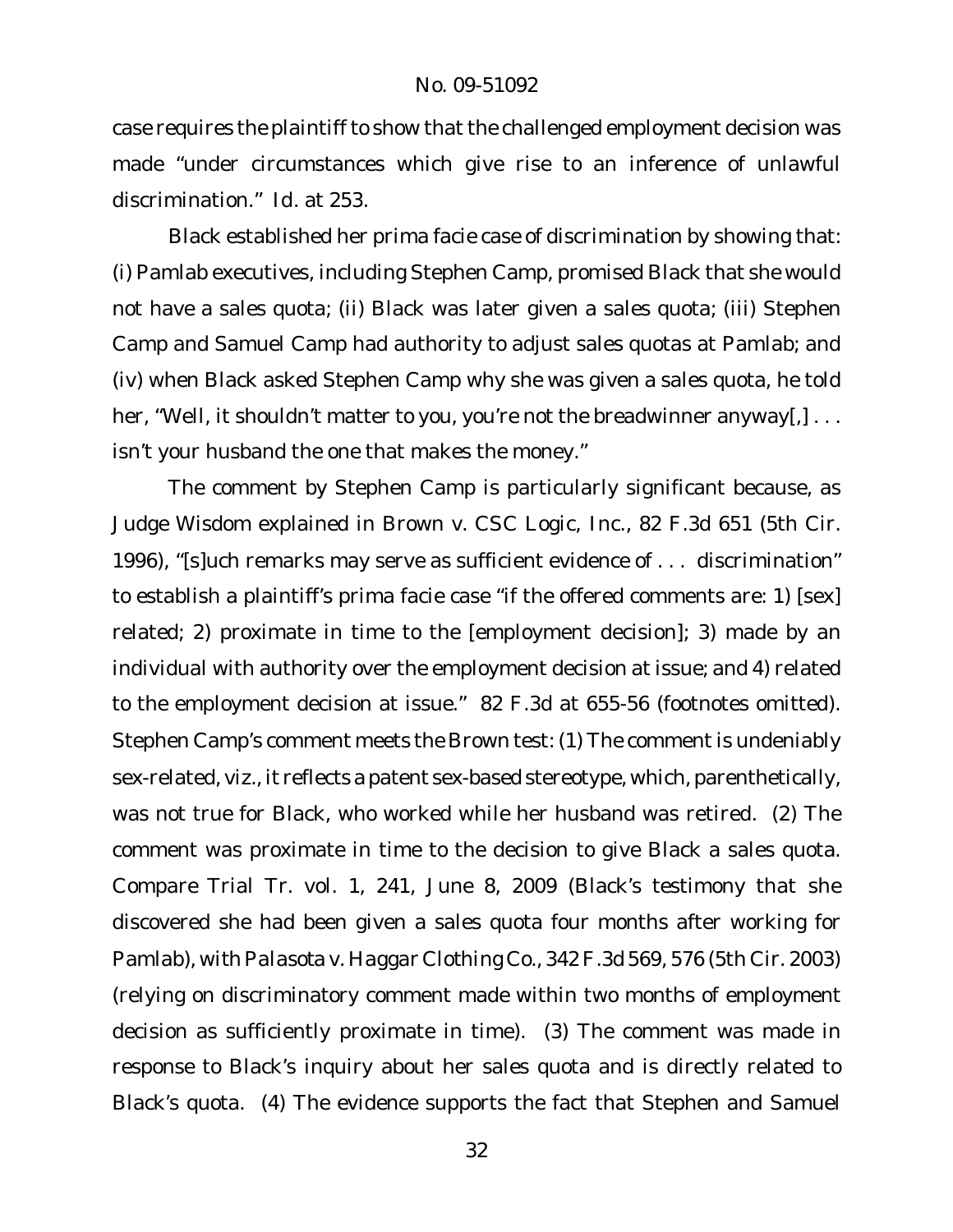Camp had authority to dictate sales quotas at Pamlab. Indeed, Pamlab expressly concedes this point. *See* Pamlab's Reply Br. 5 (Black "identifies testimony stating the Camps have the authority to adjust quotas").<sup>9</sup>

Accordingly, Black has established a prima facie case of discrimination. Therefore, we must decide if there was "sufficient evidence to find that the employer's asserted justification is false." *Reeves*, 530 U.S. at 148.

**iii.**

There was sufficient evidence for the jury to disbelieve Pamlab's nondiscriminatory justification for why Black was given any sales quota. Pamlab contended that the company assigned sales quotas based on a nondiscriminatory formula derived from prior sales of pharmaceutical products sold in a given territory. The evidence supporting this explanation consisted of the testimony of Bruce Holt, Pamlab's Director of Sales Information and Analytics, that he was solely responsible for setting the company's sales quotas and employed this formula in doing so, and that neither Stephen Camp nor

<sup>&</sup>lt;sup>9</sup> Although Pamlab now concedes this, even if Pamlab continued to argue that there was no evidence that the Camps had the authority to set sales quotas, that argument would fail. We are required to "draw all reasonable inferences in favor of" Black, and "disregard all evidence favorable to [Pamlab] that the jury is not required to believe," *Reeves*, 530 U.S. at 150-51. Lance Whatley, a national accounts manager for Pamlab, was asked, "who sets the commission in the company and quotas?" and he testified, "At the time it was usually Stephen [Camp] and Bruce Holt." Further, immediately after Holt testified that the Camps did not have the authority to set the sales quotas, he was asked, "Do you have the authority to change the quotas after you set them?" and Holt responded, "If they so deemed, yes." Holt's answer, viewed in the light most favorable to Black, indicates that "they," Stephen Camp and Samuel Camp, had the authority to direct Holt to change the sales quotas. This is unsurprising considering Samuel Camp was Pamlab's President and Stephen Camp was Samuel Camp's son and Pamlab's Vice President of Sales. Finally, Black testified that when she spoke with Richard Rypkema, an executive in Pamlab's Sales Information and Analytics Department, Rypkema told her that he conferred with Samuel Camp about the sales quotas and set them according to what Samuel Camp and Rypkema believed was fair. This contradicts Holt's and Stephen Camp's testimony that the Camps were not involved in the quota decisions. Therefore, the evidence that we must credit supports the fact that Stephen Camp and Samuel Camp had the authority to set the sales quotas. *See id.* at 152-53.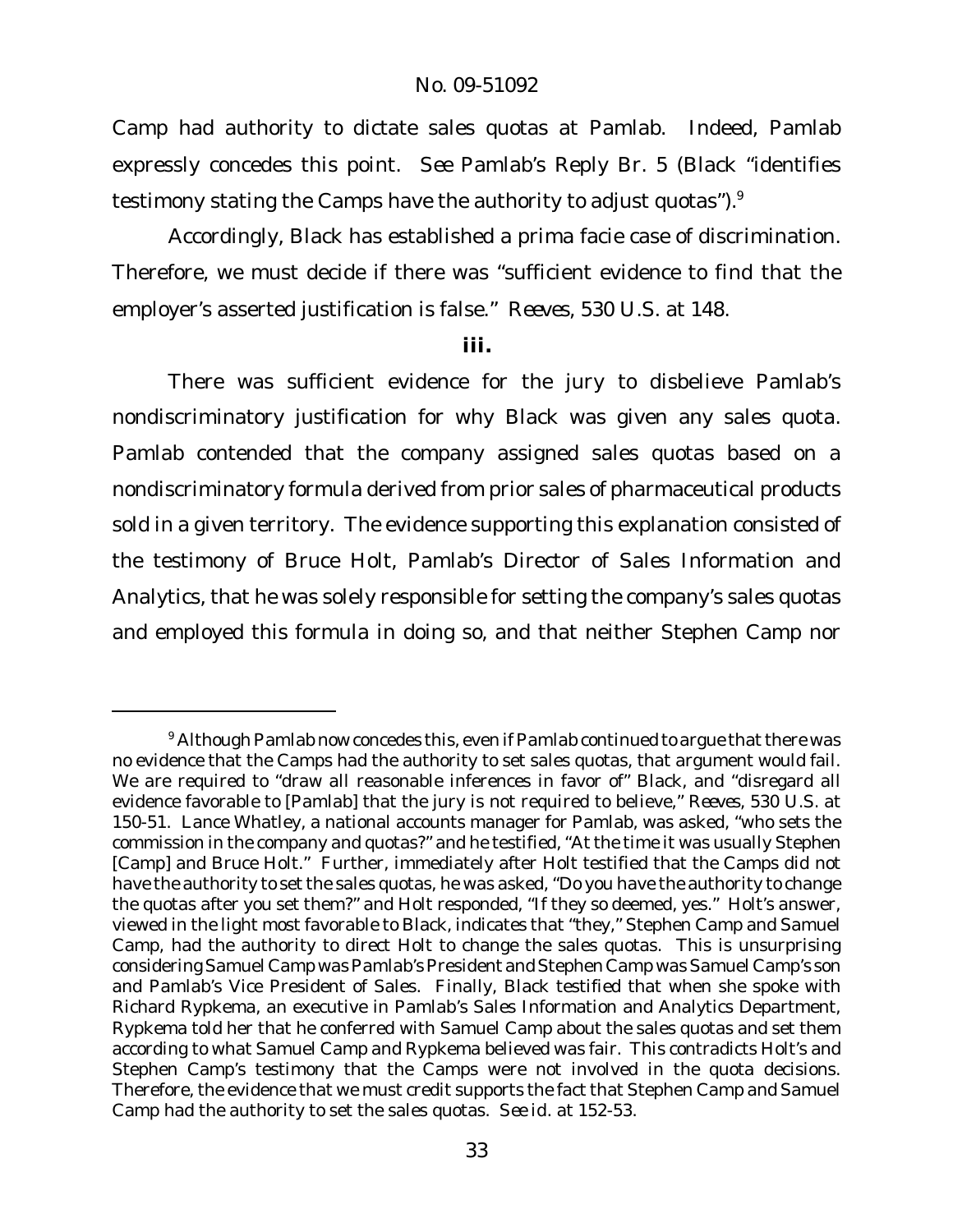Samuel Camp had the authority to set quotas; and Stephen Camp's testimony that he did not have the authority to set the company's sales quotas.

However, Black made "a substantial showing"that Pamlab did not always set sales quotas based on a neutral formula, and she "cast doubt" on whether Pamlab's justification explained Black's particular sales quota. *See Reeves*, 530 U.S. at 144-45. First, as described supra note 7, Pamlab now concedes that there was evidence that Pamlab's sales quotas were not always set based on a neutral formula, but that Stephen Camp and Samuel Camp had the authority to set sales quotas "as they so deemed." Further, Black testified that Richard Rypkema told her that he consulted with Samuel Black in setting Black's sales quotas, and that he, Rypkema, set Black's quota based on what he and Samuel Camp felt was fair.<sup>10</sup> Second, Pamlab never explained specifically how its formula resulted in Black's particular sales quota. Also, its own evidence includes numerous examples of Pamlab sales representatives who had no quotas, *see* Def.'s Trial Ex. 7, and Pamlab never explained how its supposedly neutral formula resulted in no sales quota for those employees. Parenthetically, most, if not all, of those employees were men. *See id.* This is significant because according to *Reeves*, "the plaintiff may attempt to establish that he was the victim of intentional discrimination 'by showing that the employer's proffered explanation is unworthy of credence.'" 530 U.S. at 143 (quoting *Burdine*, 450 U.S. at 256). Together, this evidence "creat[ed] a jury issue as to the falsity of [Pamlab's] explanation" for Black's sales quota. *Id.* at 151.

Thus, Black "established a prima facie case of discrimination[] [and] introduced enough evidence for the jury to reject [Pamlab's] explanation" for why

 $10$  Even though this evidence was part of Black's prima facie case, "the trier of fact may still consider the evidence establishing the plaintiff's prima facie case and inferences properly drawn therefrom . . . on the issue of whether the defendant's explanation is pretextual." *Reeves*, 530 U.S. at 143 (alteration in original) (internal quotations marks omitted).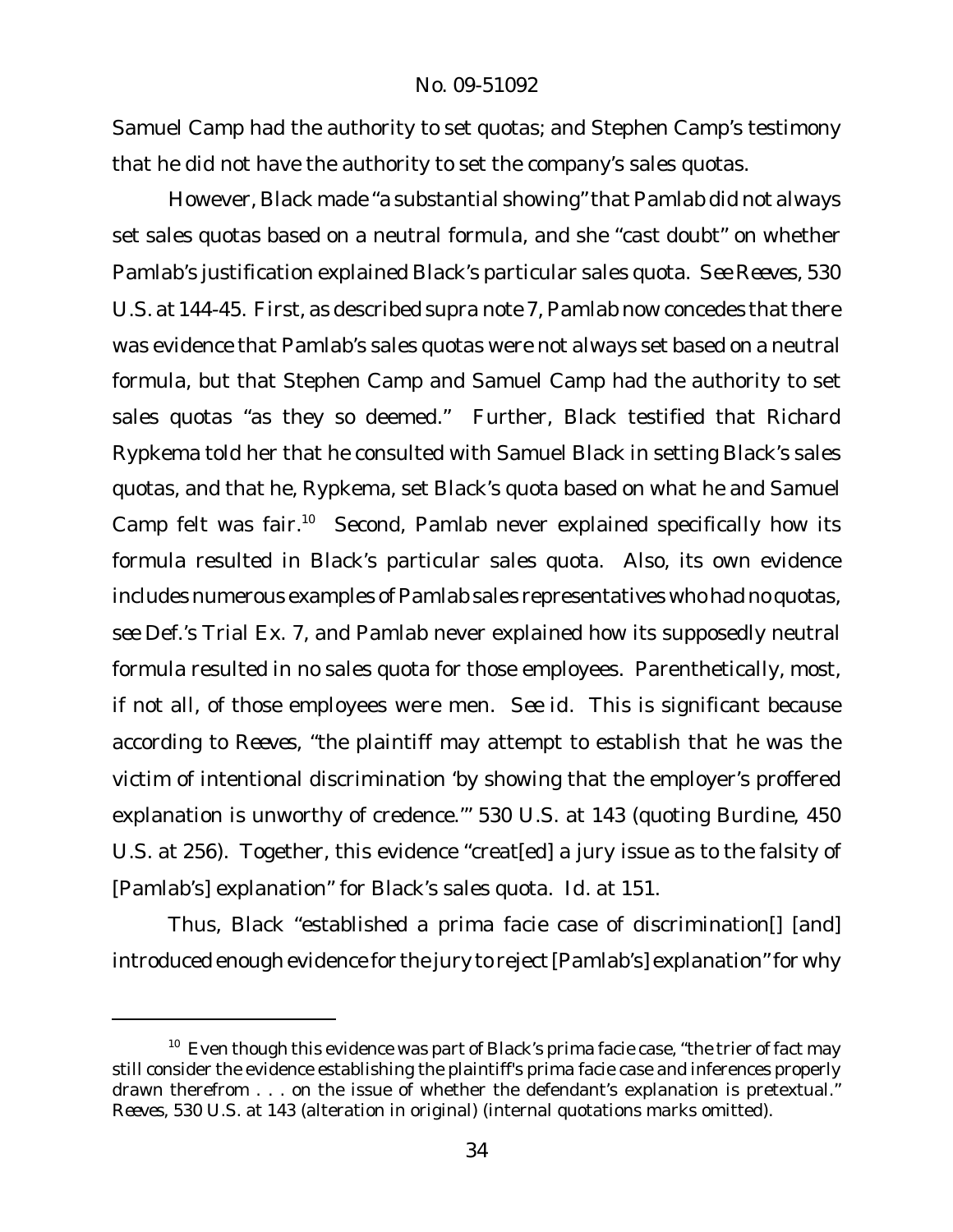Black was given a sales quota. *Id.* at 153. According to *Reeves*, these two showings "may permit the trier of fact to conclude that the employer unlawfully discriminated." *Id.* at 148. Since there is no dispute that the jury's back pay award was justified if the evidence was adequate for a reasonable jury to find that Pamlab discriminated against Black by giving her any sales quota, and, under *Reeves*, the evidence was adequate to support such a finding, we should sustain the jury's back pay award.<sup>11</sup>

#### **iv.**

Moreover, there was additional evidence here that Stephen and Samuel Camp were motivated by sex-based animus and that they were principally responsible for Black's sales quota. Again, *Reeves* made perfectly clear that "a plaintiff's prima facie case, combined with sufficient evidence to find that the employer's asserted justification is false, may permit the trier of fact to conclude that the employer unlawfully discriminated." *Id.* at 148. Nevertheless, in concluding that it was "apparent" that the evidence was adequate to sustain the jury's verdict in *Reeves*, the Court noted that, "in addition to establishing a prima facie case of discrimination and creating a jury issue as to the falsity of the employer's explanation, [Reeves had] introduced additional evidence that Chesnut was motivated by [discriminatory] animus and was principally responsible for [Reeves'] firing." *Id.* at 151. Accordingly, we should consider whether there was similar "additional evidence" here, and indeed, there was: the

<sup>11</sup> The *Reeves* Court noted that "there will be instances where, although the plaintiff has established a prima facie case and set forth sufficient evidence to reject the defendant's explanation, no rational factfinder could conclude that the action was discriminatory." 530 U.S. at 148. The Court illustrated those instances as follows: "[I]f the record *conclusively revealed* some other, nondiscriminatory reason for the employer's decision, or if the plaintiff created only a weak issue of fact as to whether the employer's reason was untrue and there was *abundant and uncontroverted independent evidence* that no discrimination had occurred." *Id.* (emphasis added) (internal quotation marks and citations omitted). It is clear that this case does not present one of those "rare" instances. *See Russell*, 235 F.3d at 222.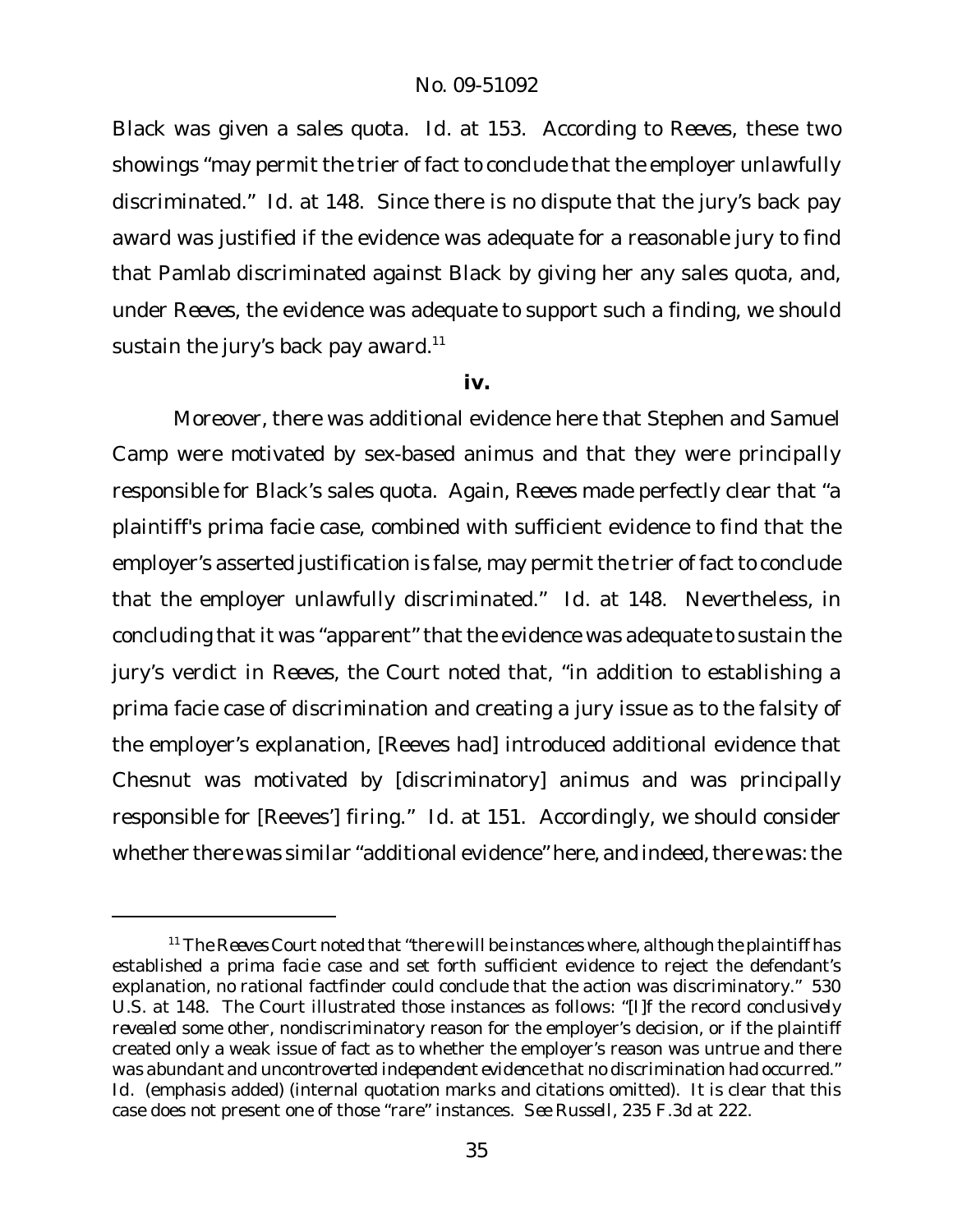evidence showed that Stephen Camp and Samuel Camp were motivated by sexbased animus and were primarily responsible for Black's sales quota.

The evidence of the Camps' sex-based animus is analogous to the agebased comments that the *Reeves* Court said demonstrated a motivation of discriminatory animus. First, Black and two other Pamlab employees testified about sexually derogatory remarks made by Stephen Camp, such as, "[Black has a] [g]reat body, but [I] wouldn't want to look at her while I'm . . . having sex with her." *See id.* ("[Reeves] testified that Chesnut had told him that he 'was so old [he] must have come over on the Mayflower' . . . ."). Further, Black testified that both Samuel Camp and Stephen Camp made comments that women were a detriment to the company and that Black was taking a job away from a man. *See id.* (Reeves testified that "on one occasion when [Reeves] was having difficulty starting a machine, [Chesnut said] that he 'was too damn old to do [his] job,'" and "Chesnut would regularly 'cuss at me and shake his finger in my face.'"). Also, Black testified that during her first training session at Pamlab, Samuel Camp told her that it was "good," that she didn't plan to have more children "because usually females get hired on, get married, and/or get pregnant and they leave us." Therefore, Black introduced relevant evidence that Stephen Camp and Samuel Camp were motivated by sex-based animus.

There was also evidence that the Camps were principally responsible for Black's sales quota: Samuel Camp was the President of Pamlab, and Stephen Camp was Samuel Camp's son and Pamlab's Vice President of Sales; Bruce Holt testified that the Camps could set the company's sales quota "if they so deemed"; Lance Whately testified that Bruce Holt *and* Stephen Camp set the quotas; and Black testified that when she spoke with Richard Rypkema about her quota, he told her that he consulted with Samuel Camp and set the quota based on what he and Camp thought was fair. This evidence is at least as probative of the Camps' responsibility for assigning Black a quota as the evidence that the *Reeves*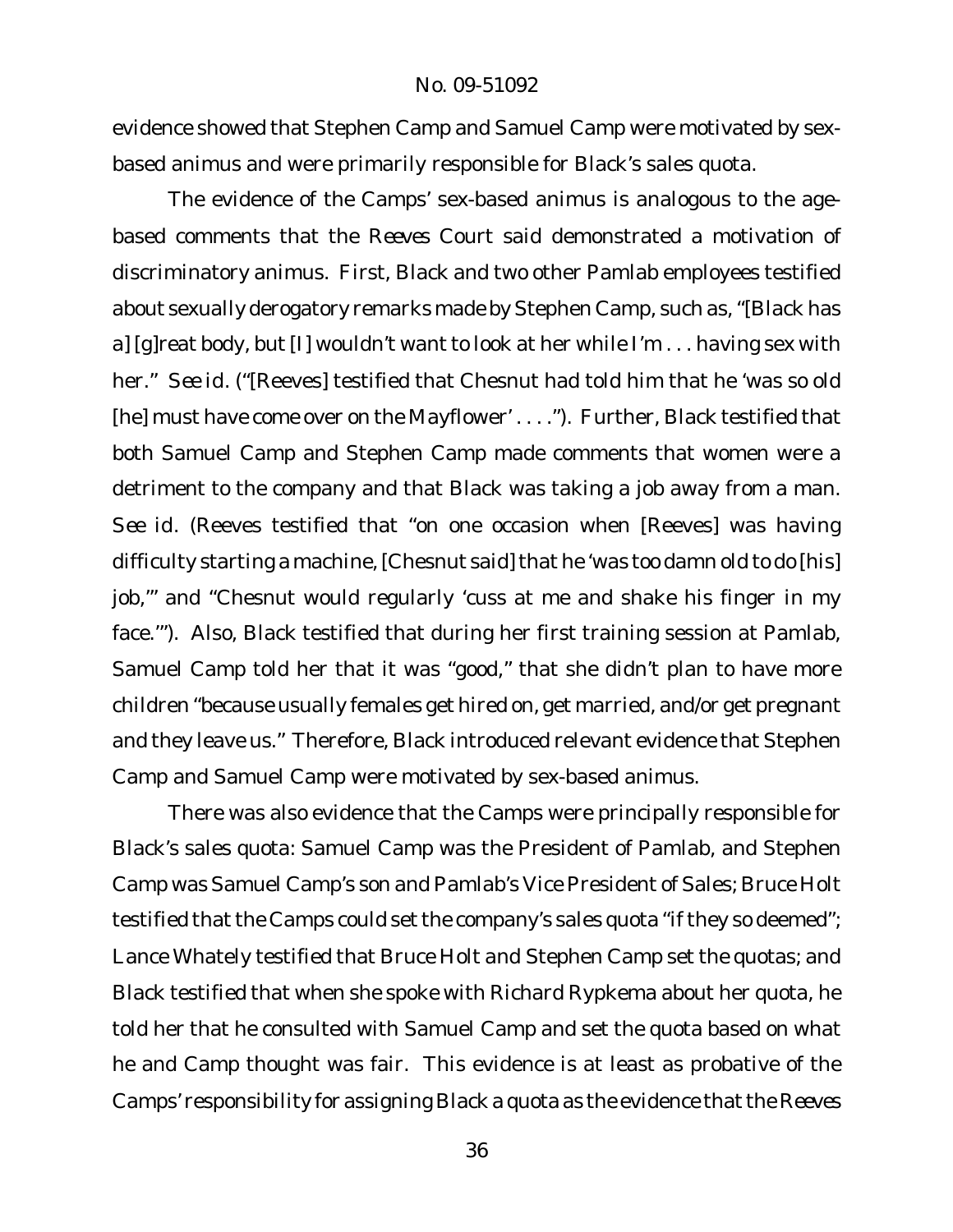Court concluded was sufficient to show that Chesnut was "the actual decisionmaker behind [Reeves'] firing." *Id.* at 152.<sup>12</sup>

Therefore, "[g]iven that [Black] established a prima facie case of discrimination, introduced enough evidence for the jury to reject [Pamlab's] explanation, and produced additional evidence of [sex]-based animus, there was sufficient evidence for the jury to find that [Pamlab] had intentionally discriminated." *See id.* at 153-54. The undisputed fact is that the jury's \$150,000 back pay award for Black's quota claim was justified so long as the evidence was adequate for a reasonable jury to find that Pamlab was motivated by Black's sex in assigning her *any* quota, and thus, we must sustain the jury's back pay award. Accordingly, unlike the majority, I would uphold the jury's back pay award for Black's quota claim.

**B.**

In my view, the majority falls into error by accepting Pamlab's inapposite argument that the evidence was insufficient to support the jury's back pay award for Black's quota claim "because Black offered no evidence of another comparator who was given a promise of a zero quota *and* was given no quota." Majority Op. 11.<sup>13</sup> Such comparator evidence is not necessary to support the

<sup>12</sup> The evidence cited by the *Reeves* Court as showing that Chesnut was the "the actual decisionmaker behind [Reeves'] firing" was, in its entirety, as follows: "Chesnut was married to Sanderson, who made the formal decision to discharge [Reeves]. Although Sanderson testified that she fired [Reeves] because he had 'intentionally falsif[ied] company pay records,' [the defendant employer] only introduced evidence concerning the inaccuracy of the records, not their falsification. A 1994 letter authored by Chesnut indicated that he berated other company directors, who were supposedly his coequals, about how to do their jobs. Moreover, Oswalt testified that all of [the defendant employer's] employees feared Chesnut, and that Chesnut had exercised 'absolute power' within the company for '[a]s long as [Oswalt could] remember.'" 530 U.S. at 152 (third alteration in original).

<sup>13</sup> Pamlab argues that "Black failed to establish even a *prima facie* claim of discrimination under the zero-quota theory . . . and, therefore, there is no basis in the Record to support \$150,000 in Back Pay commissions." Pamlab's Br. 18-19. This argument, of course, is beside the point. *See Postal Serv. Bd. of Governors v. Aikens*, 360 U.S. 711, 713-14 (1983) ("Because this case was fully tried on the merits, it is surprising to find the parties . . . still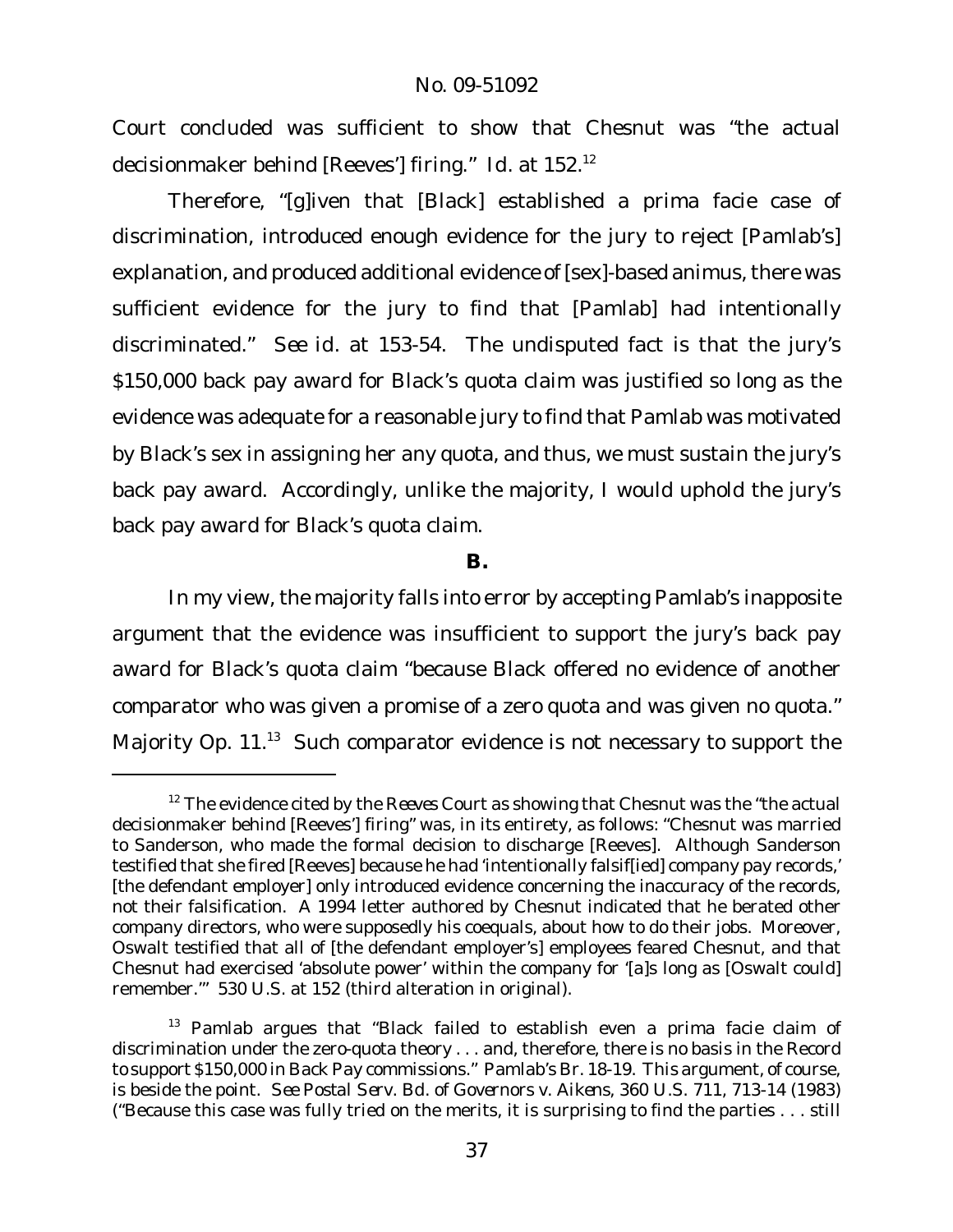jury's award. The plain language of Title VII only requires showing that the complained-of employment action was "because of" an impermissible factor, such as sex, or that the impermissible factor was "a motivating factor" in the employment decision. *See* 42 U.S.C. § 2000e-2(a)(1), (m). The statute does not require evidence of a comparable employee whom the employer treated differently than the Title VII plaintiff. To the contrary, "[t]he ultimate question in every employment discrimination case involving a claim of disparate treatment is whether the plaintiff was the victim of intentional discrimination." *Reeves*, 530 U.S. at 153; *see also Palasota*, 342 F.3d at 574 ("Where a case has been fully tried, . . . the panel should examine whether the plaintiff has met his ultimate burden of proving that the employer terminated him because of" an impermissible factor. (citing *Aikens*, 360 U.S. at 714)); *Carson v. Bethlehem Steel Corp.*, 82 F.3d 157, 158-59 (7th Cir. 1996) ("The central question in any employment-discrimination case is whether the employer would have taken the same action had the employee been of a different race (age, sex, religion, national origin, etc.) and everything else had remained the same.").

As already explained, "a plaintiff's prima facie case, combined with sufficient evidence to find that the employer's asserted justification is false, may permit the trier of fact to conclude that the employer unlawfully discriminated," *Reeves*, 530 U.S. at 148, and the Supreme Court has never said that a plaintiff's prima facie case requires evidence that a comparable employee was treated differently. Indeed, in the seminal case of *McDonnell Douglas*, the Court first described a prima facie case of discrimination under Title VII as a showing "(i) that [the plaintiff] belongs to a racial minority; (ii) that he applied and was qualified for a job for which the employer was seeking applicants; (iii) that,

addressing the question whether [the plaintiff] made out a prima facie case. . . . [B]y framing the issue in these terms, they have unnecessarily evaded the ultimate question of discrimination *vel non*.").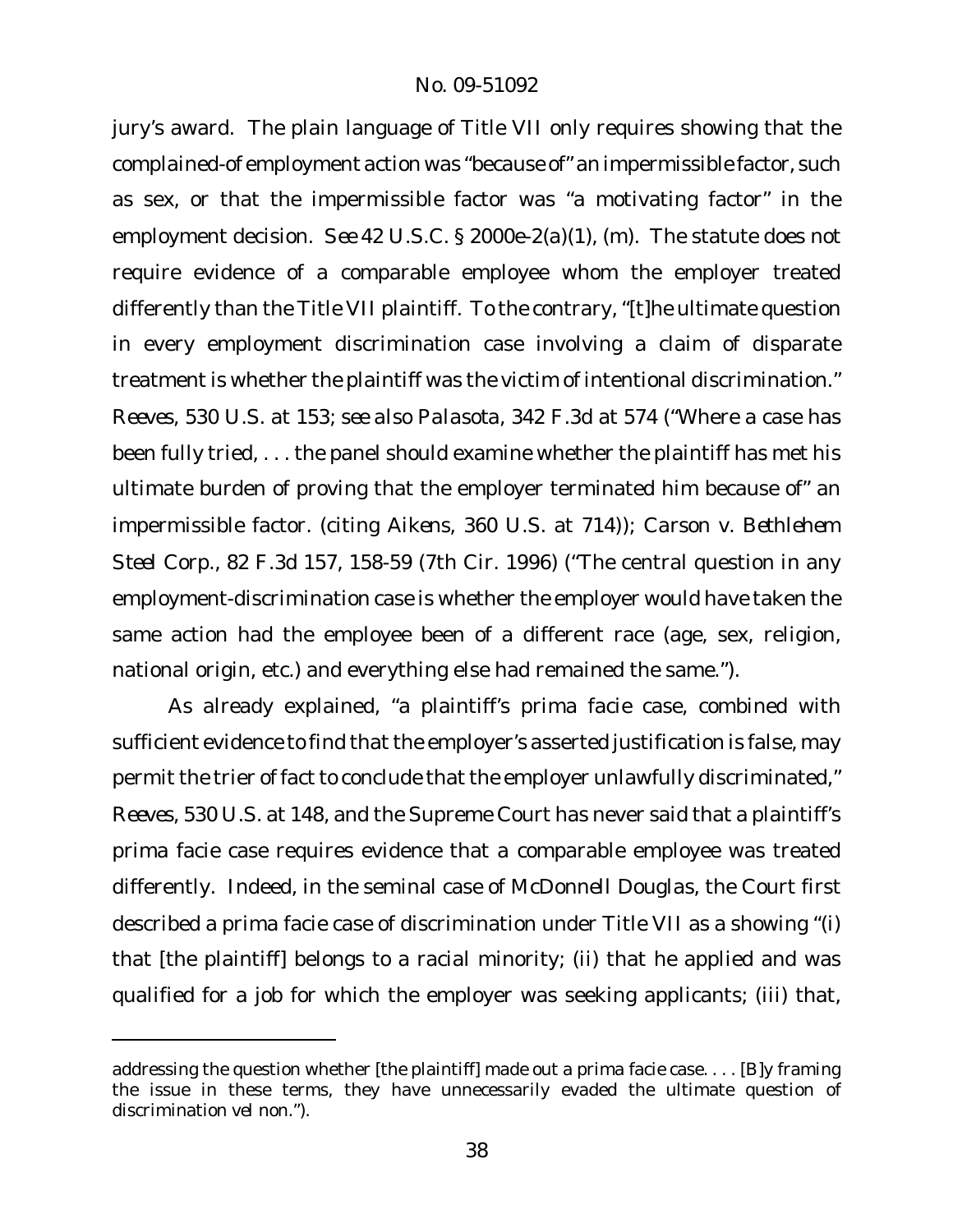despite his qualifications, he was rejected; and (iv) that, after his rejection, the position remained open and the employer continued to seek applicants from persons of complainant's qualifications." 411 U.S. at 802. Thus, the *McDonnell Douglas* Court endorsed a prima facie case that did not include comparator evidence. *Id.* Likewise, this court has held that a prima facie case of sex discrimination can be established without comparator evidence. *See, e.g.*, *Rutherford v. Harris Cnty., Tex.*, 197 F.3d 173, 179 (5th Cir. 1999) ("to establish a prima facie case" the plaintiff must "demonstrate that (1) she was not promoted, (2) she was qualified for the position she sought, (3) she was within the protected class at the time of the failure to promote, and (4) either the position she sought was filled by someone outside the protected class *or she was otherwise not promoted because of her sex*" (emphasis added)).<sup>14</sup>

Instead, comparator evidence is only one form of circumstantial evidence that may be useful, but is not necessary, to prove the ultimate question of discrimination *vel non*, and circumstantial evidence itself is not required where there is direct evidence. *See, e.g.*, *Trans World Airlines, Inc. v. Thurston*, 469 U.S. 111, 622-23 (1985) ("[T]he *McDonnell Douglas* testis inapplicable where the plaintiff presents direct evidence of discrimination. The shifting burdens of proof set forth in *McDonnell Douglas* are designed to assure that the plaintiff has his day in court despite the unavailability of direct evidence." (internal

<sup>&</sup>lt;sup>14</sup> One treatise offers a similar, "one-size-fits-all," version of the prima facie case, which does not include comparator evidence:

Ordinarily, a plaintiff must first establish a prima facie case of discrimination by showing that (1) he is a member of a protected class; (2) he is competent to perform the job or is performing his duties satisfactorily; (3) he suffered an adverse employment decision or action; and (4) the decision or action occurred under circumstances giving rise to an inference of discrimination based on his membership in the protected class.

<sup>1</sup> Charles A. Sullivan & Lauren M. Walter, Employment Discrimination Law & Practice § 2.09[F], at 122 (4th ed. 2009) (citing *Dawson v. Bumble & Bumble*, 398 F.3d 211, 216 (2d Cir. 2005); *Evans v. Techs. Applications & Serv. Co.*, 80 F.3d 954, 959 (4th Cir. 1996)).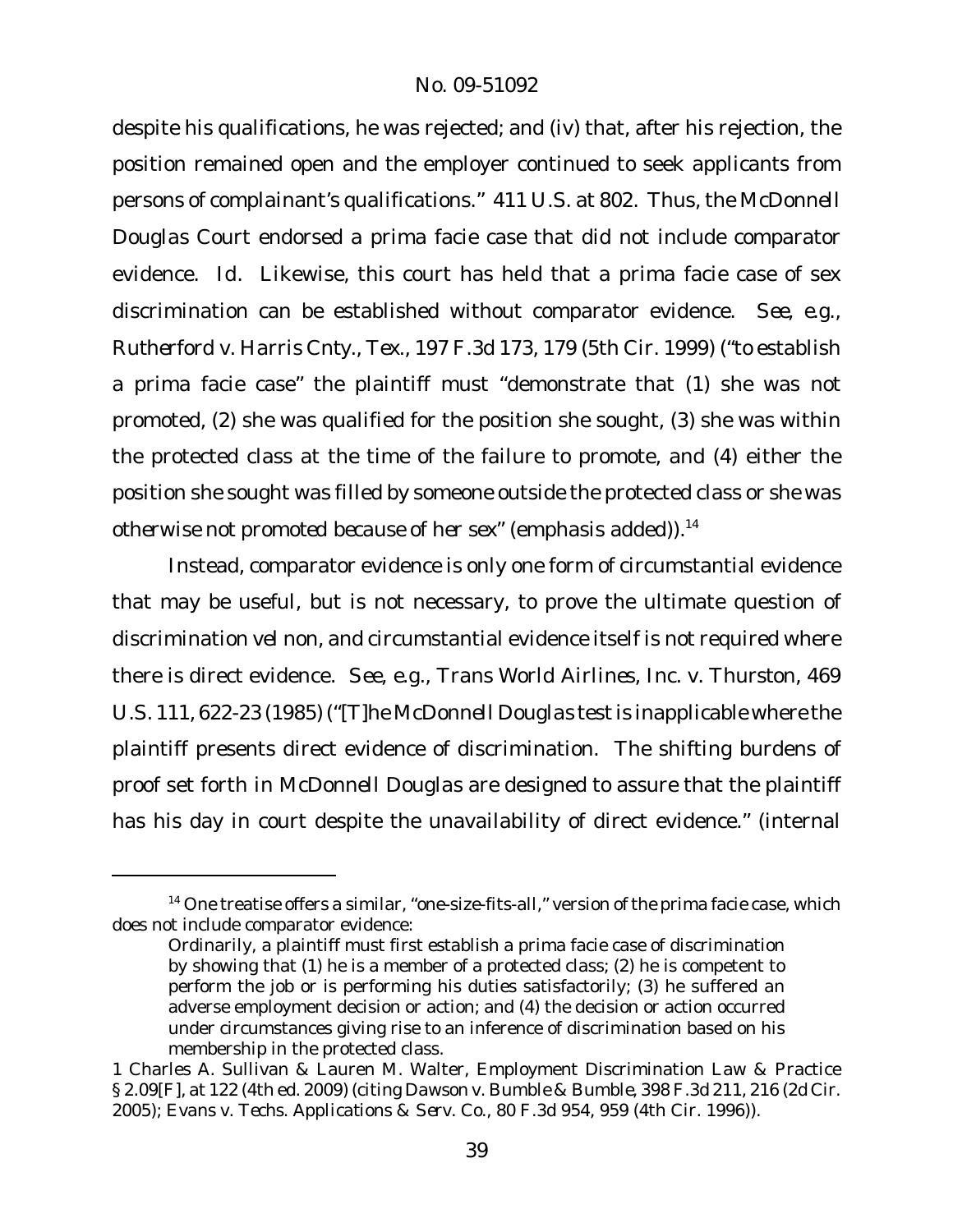quotation marks and brackets omitted) (citing *Teamsters*, 431 U.S. at 358 n.44)); *see also Rutherford*, 197 F.3d at 180 n.4 ("a plaintiff must ordinarily use circumstantial evidence to" establish her prima facie case but, "[o]f course, a plaintiff can rely on direct evidence" (internal quotation marks omitted)); 1 Charles A. Sullivan & Lauren M. Walter, *Employment Discrimination Law & Practice* § 2.01, at 59 (4th ed. 2009) (describing "the various proof structures the courts have developed" to prove discrimination, and identifying "proving discrimination through use of 'comparators'" as "an alternative proof structure").

There are many ways to prove that an employment decision was discriminatory. The majority is simply mistaken that Black needed to introduce evidence that another employee was promised no quota and received no quota, in order for a reasonable jury to find that Pamlab would not have assigned Black a sales quota if she was not a woman. As discussed *supra*, because there was sufficient evidence, without a comparator, for a reasonable jury to find that Pamlab would not have assigned Black a sales quota absent discrimination, we must sustain the jury's back pay award.

**III.**

Regarding the application of Title VII's cap on compensatory and punitive damages, I concur in the majority's decision that the cap is properly applied here to limit Black's total recovery for such damages for all three of her claims, *viz.*, that Pamlab: (1) discriminated on the basis of sex in assigning Black a sales quota, (2) terminated Black because of her sex, and (3) terminated Black in retaliation for complaining about sexual harassment. Specifically, I concur because under the familiar rules of claim preclusion, Black could not have brought her claims in separate lawsuits. I write separately to point out that this would be a different case if Black had raised claims that were sufficiently distinct that Black could have brought her claims in separate suits. In that case, Title VII's cap on compensatory and punitive damages should be applied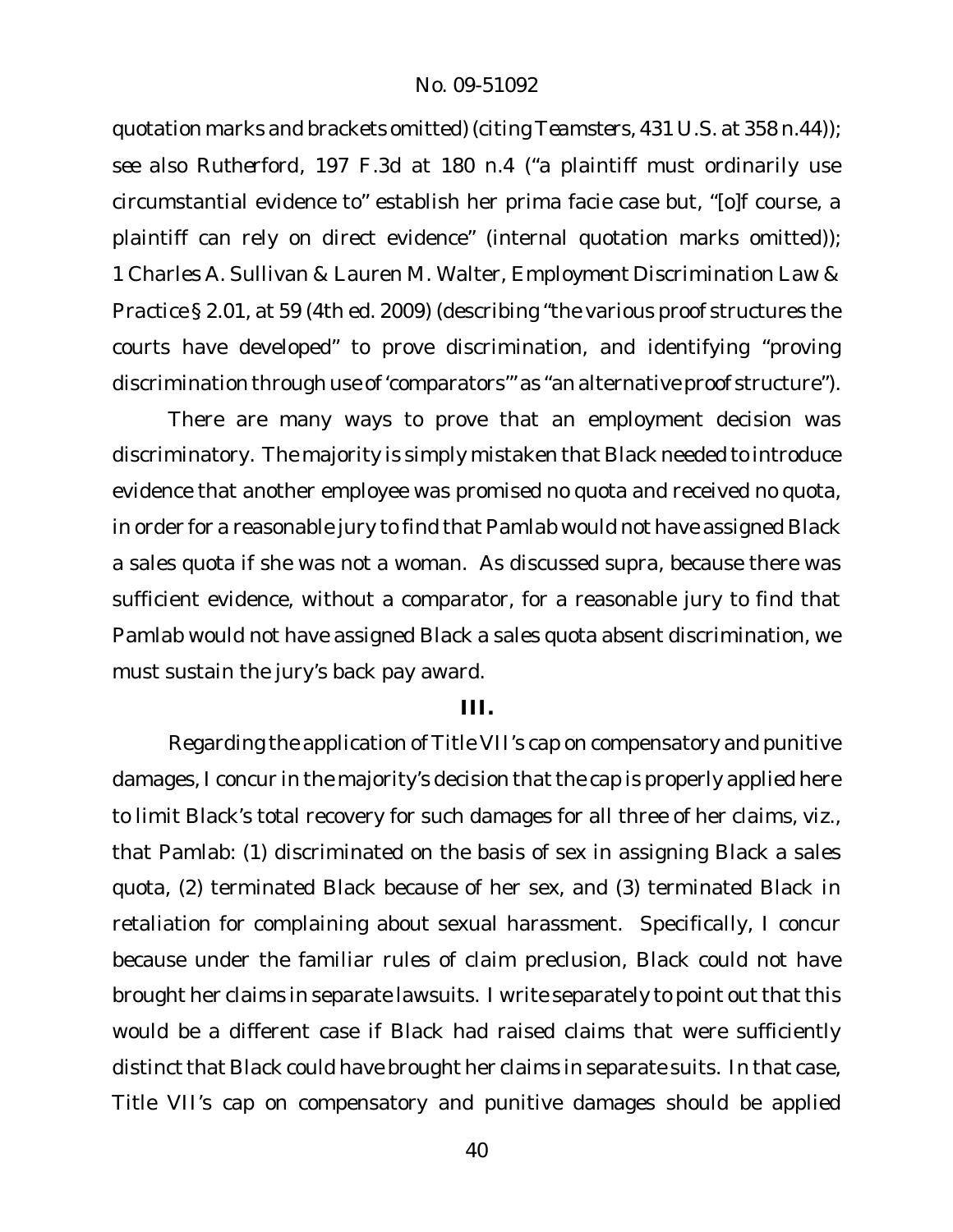separately to each distinct claim or each group of related claims in order to avoid an absurd result, *viz.*, if plaintiffs with claims that are sufficiently distinct that they can be brought in separate suits are forced to bring different suits for each distinct claim or each group of related claims to recover the maximum amount of compensatory and punitive damages provided by Title VII, judicial resources will be wasted and attorney's fees will be needlessly inflated.

Title VII provides that "[i]n an action brought by a complaining party [under Title VII], . . . the complaining party may recover compensatory and punitive damages." 42 U.S.C. § 1981a(a)(1). The statute limits, however, the amount of compensatory and punitive damages that can be awarded, depending on the number of employees that the defendant employer has: For an employer like Pamlab with more than 200 employees, "[t]he sum of the amount of compensatory damages awarded under this section for future pecuniary losses, emotional pain, suffering, inconvenience, mental anguish, loss of enjoyment of life, and other nonpecuniary losses, and the amount of punitive damages awarded under this section, shall not exceed, for each complaining party . . . \$200,000." *Id.* § 1981a(b)(3). The district court applied this provision to limit the total compensatory and punitive damages that Black could recover to \$200,000. Black argues that the court erred because the cap should be applied separately to each of her three claims since the claims "are separate, distinct and independent causes of action—each of which could have been brought on its own," and because she suffered separate harms from the discrimination related to each claim. Black argues that Congress intended Title VII to allow a plaintiff to fully recover damages for each distinct harm that the plaintiff has suffered, and therefore, she is entitled to \$200,000 for each of her three claims.

Even if Black is correct that the congressional purpose of Title VII was to ensure full recovery for every distinct harm caused by unlawful discrimination and that she has suffered separate harms from the discrimination related to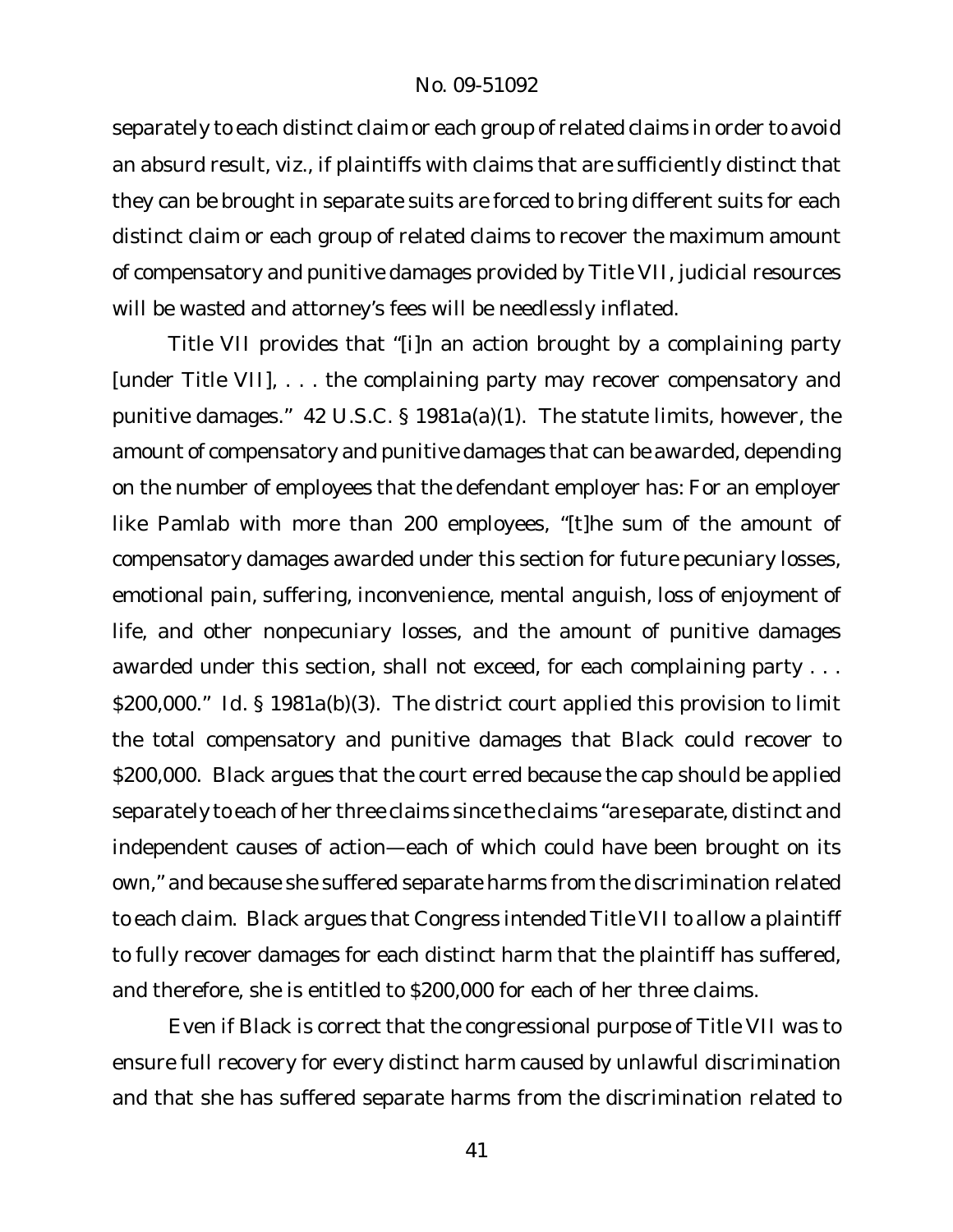each of her three claims, "[w]e may not look beyond the text of the statute except in those rare instances where using the plain meaning of the text creates an 'absurd result.'" *Peter v. GC Servs. L.P.*, 310 F.3d 344, 351 (5th Cir. 2002) (quoting *In re Hammers*, 988 F.2d 32, 34 (5th Cir. 1993)). "The statute plainly states that '[i]n an action brought *by a complaining party* . . . *the complaining party* may recover compensatory and punitive damages' in a sum not to exceed '*for each complaining party* . . . \$[2]00,000.'" *Baty v. Willamette Indus.*, *Inc.*, 172 F.3d 1232 (10th Cir. 1999) (emphasis in original) (quoting 42 U.S.C. § 1981a), *overruled on other grounds Nat'l R.R. Passenger Corp. v. Morgan*, 536 U.S. 101 (2002). Accordingly, "[t]he unit of accounting is the litigant, not the legal theory." *Smith v. Chi. Sch. Reform Bd. of Trs.*, 165 F.3d 1142, 1150 (7th Cir. 1999). Further, applying the plain meaning of the statute here, to limit Black's total recovery for compensatory and punitive damages for all of her claims, will not lead to an absurd result: Since all of Black's claims had to asserted in the same litigation according to the familiar rules of claim preclusion,<sup>15</sup> applying the cap to limit Black's total recovery does not cause Black to recover any less than exactly what Title VII provides.

However, this would be a different case if Black had asserted claims that were not based on the same nucleus of operative facts and could have been

 $15$  This court applies the "transactional test" to determine if later-brought claims are precluded by an earlier-brought lawsuit. *See Davis v. Dallas Area Rapid Transit*, 383 F.3d 309, 313 (5th Cir. 2004). "The critical issue under the transactional test is whether the two actions are based on the 'same nucleus of operative facts.'" *Id.* (quoting *Petro-Hunt, L.L.C. v. United States*, 365 F.3d 385, 396 (5th Cir. 2004)) ("What grouping of facts constitutes a 'transaction' or a 'series of transactions' must 'be determined pragmatically, giving weight to such considerations as whether the facts are related in time, space, origin, or motivation, whether they form a convenient trial unit, and whether their treatment as a unit conforms to the parties' expectations or business understanding or usage." (quoting *Petro-Hunt*, 365 F.3d at 395-96, in turn quoting Restatement (Second) of Judgments § 24(2) (1982))). It is clear that Black's discriminatory termination, discriminatory sales quota, and retaliatory firing claims are based on the same nucleus of operative facts, and therefore, Black had to assert all three claims in the same suit to avoid claim preclusion. *See id.*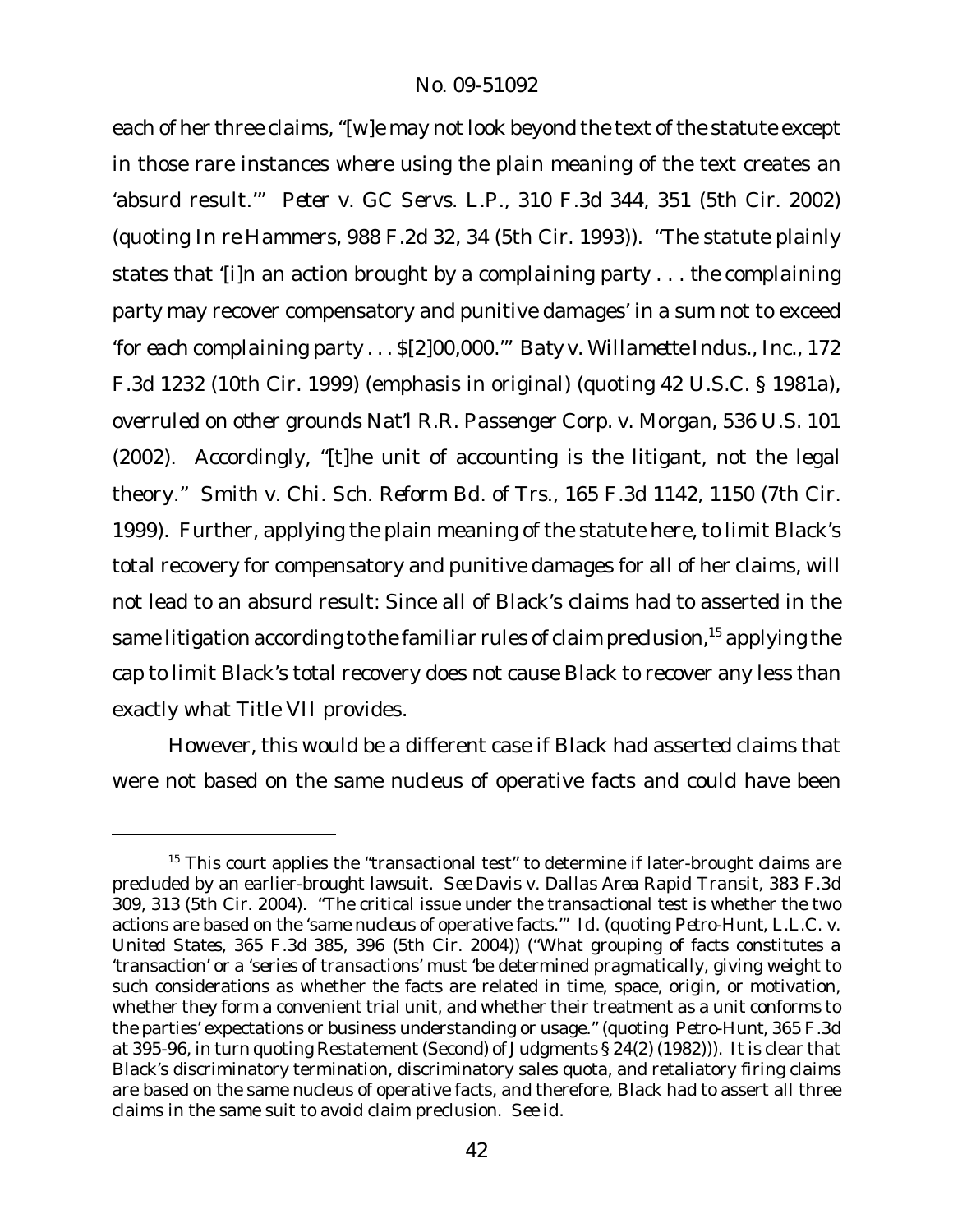brought in separate lawsuits. In that case, it would lead to an absurd result to not apply Title VII's damages cap separately, to each distinct claim or each related group of claims, *viz.*, a plaintiff with distinct claims would be forced to bring separate lawsuits for each claim or each related group of claims, in order to recover the full amount of compensatory and punitive damages that Title VII provides. This, of course, would waste precious judicial resources and result in exponentially higher attorney's fees than would otherwise be necessary. *See Barroso v. Gonzales*, 429 F.3d 1195, 1207 (9th Cir. 2005) ("when interpreting [a federal statute], we avoid an interpretation that would lead to an absurd result, such as the expenditure of unnecessary judicial resources" (internal quotation marks omitted)). Indeed, the Sixth, Seventh, and D.C. Circuits, have recognized the absurdity of such a result and have posited that the law of claim preclusion would provide a practical rule for distinguishing separate claims. *See Fogg v. Ashcroft*, 254F.3d 103, 109-10 (D.C. Cir. 2001); *Smith*, 165 F.3d at 1150; *Hudson v. Reno*, 130F.3d 1193, 1200 (6th Cir. 1997), *abrogated on other grounds*,*Pollard v. E.I. du Pont de Nemours & Co.*, 532 U.S. 843, 847-48 (2001).<sup>16</sup>

Therefore, I concur in Part III.C of the majority's opinion with the additional explanation that in a different case, with claims that are distinct for the purposes of claim preclusion, Title VII's damages cap should be applied separately for each distinct claim or each related group of claims.

# **CONCLUSION**

<sup>&</sup>lt;sup>16</sup> The Tenth Circuit also considered the question of the proper application of Title VII's damages cap in *Baty*. *See* 172 F.3d 1232. However, the *Baty* court did not need to address the specific issue of whether, in a case with claims that were unrelated according to the rules of claim preclusion, the cap applied separately to each claim because the claims in that case were clearly sufficiently related for the purposes of claim preclusion. *Id.*